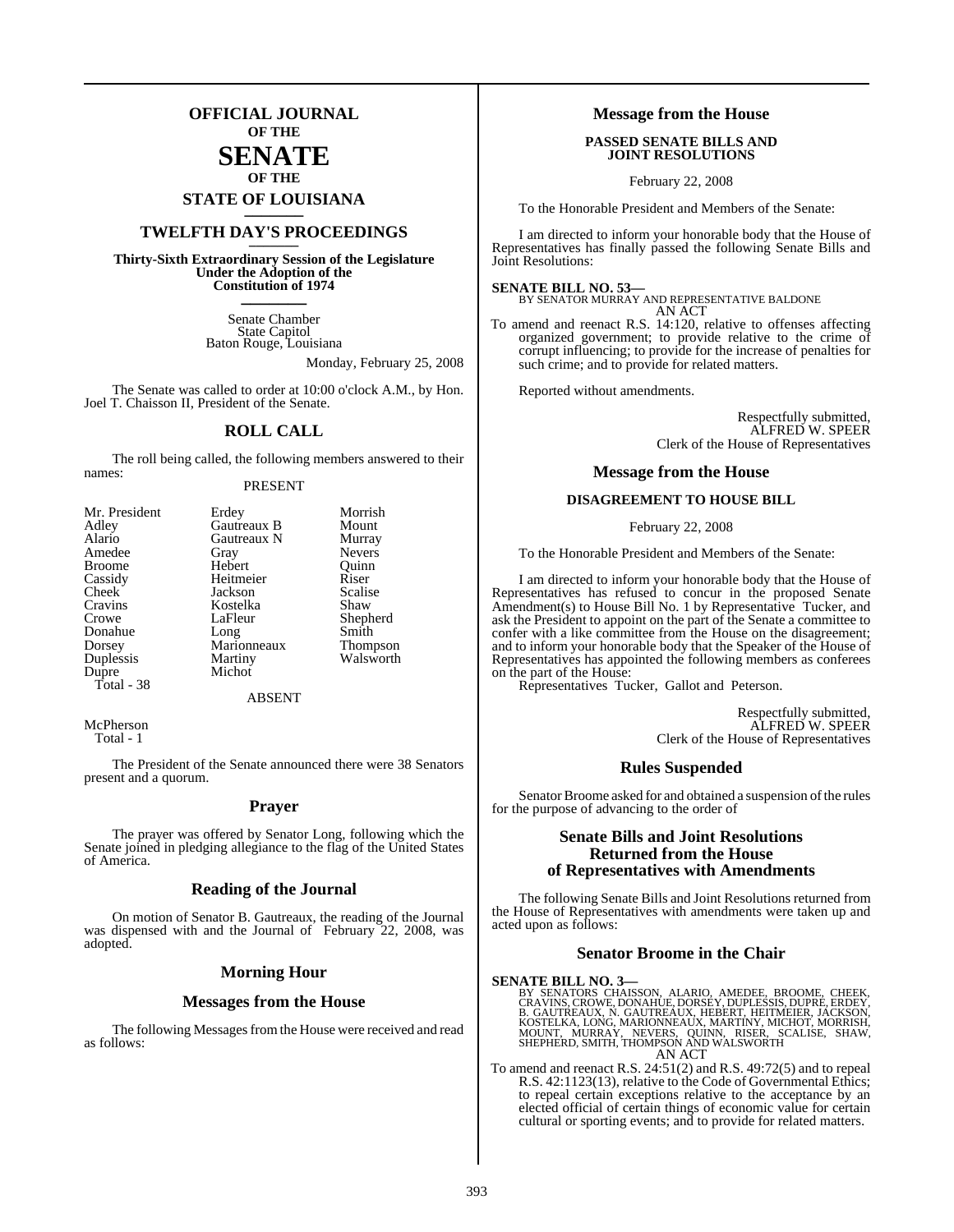## **Page 2 SENATE 12th DAY'S PROCEEDINGS**

## February 25, 2008

The bill was read by title. Returned from the House of Representatives with the following amendments:

#### **HOUSE FLOOR AMENDMENTS**

Amendments proposed by Representative Connick to Reengrossed Senate Bill No. 3 by Senator Chaisson

#### AMENDMENT NO. 1

On page 1, line 2, after "reenact" and before "R.S. 42:1123(13)," delete  $\sqrt{R.S. 24:51(2)}$  and R.S. 49:72(5) and to repeal"

#### AMENDMENT NO. 2

On page 1, line 3, after "Ethics; to" and before "relative" delete "repeal certain exceptions" and insert "provide"

#### AMENDMENT NO. 3

On page 1, delete lines 7 through 17 in their entirety and on page 2, delete lines 1 through 14 in their entirety

#### AMENDMENT NO. 4

On page 2, line 15, change "Section 3." to "Section 1."

#### AMENDMENT NO. 5

On page 2, line 15, after "hereby" delete "repealed." and insert "amended and reenacted to read as follows:

§1123. Exceptions

This Part shall not preclude: \* \* \*

(13) **(a)** The acceptance **while in the performance of the duties and responsibilities of his office or position** by an elected official of anything of economic value as a gift or gratuity from any person when the value of such gift does not exceed one hundred dollars per event, up to an aggregate amount of five hundred dollars in a calendar year from any person, and when the nature of the gift is limited to a cultural or sporting event within the boundaries of this state including the territorial waters thereof, including entertainment reasonably incidental thereto. The provisions of this Paragraph shall also be applicable to an elected official who is on official business of his governmental entity outside of the boundaries of this state as long as said elected official is entitled to compensation or reimbursement from his agency for such official business.

**(b) The provisions of this Paragraph shall not apply to any ticket or pass which would allow an elected official or a member of his immediate family into any professional, semi-professional, or collegiate sporting event; a musical concert performance or other entertainment event held or performed in a venue with a seating capacity of more than five-hundred persons; or any fishing trip, hunting trip, or golf outing unless such trip or outing is associated with a candidate's, elected official's, or organization's fundraising event open to the general public.**

#### AMENDMENT NO. 6

On page 2, line 16, change "Section 4." to "Section 2."

#### **HOUSE FLOOR AMENDMENTS**

\* \* \*"

Amendments proposed by Representative Hutter to Reengrossed Senate Bill No. 3 by Senator Chaisson

#### AMENDMENT NO. 1

On page 1, line 2, after "R.S. 49:72(5)" and before "and" insert a comma "," and "to enact R.S. 42:1111.1,"

#### AMENDMENT NO. 2

On page 1, line 5, after "events;" and before "and to" insert "to prohibit giving or making available to a public employee or the immediate family member of a public employee certain tickets or forms of admission, with exceptions;"

#### AMENDMENT NO. 3

On page 2, between lines 1 and 2, insert: "Section 2. R.S. 42:1111.1 is hereby enacted to read as follows: **§1111.1. Public employees; tickets prohibited**

**A. No person, governmental entity or agency thereof, or public servantshall give a public employee, or make available for use by a public employee, any ticket or other form of admission to a sporting, entertainment, or cultural event for which there is a charge or cost for admission, other than for the use of such public employee solely in the course of the duties of his office or position.**

**B. No person, governmental entity or agency thereof, or public servant shall give an immediate family member, excluding the spouse, of a public employee, or make available for use by an immediate family member of a public employee, any ticket or other form of admission to a sporting, entertainment, or cultural event for which there is a charge or cost for admission.**"

**C. For purposes of this Section, a "public employee subject to this Section" shall mean a public employee, other than a member of the classified state civil service, in the office of the governor, the office of the lieutenant governor, the Department of State, the Department of Justice, the Department of the Treasury, the Department of Agriculture and Forestry, or the Department of Insurance.**"

#### AMENDMENT NO. 4

On page 2, at the beginning of line 2, change "Section 2." to "Section 3."

#### AMENDMENT NO. 5

On page 2, at the beginning of line 15, change "Section 3." to "Section 4."

#### AMENDMENT NO. 6

On page 2, at the beginning of line 16, change "Section 4." to "Section 5."

#### **HOUSE FLOOR AMENDMENTS**

Amendments proposed by Representative Smiley to Reengrossed Senate Bill No. 3 by Senator Chaisson

#### AMENDMENT NO. 1

On page 2, delete lines 16 through 20 in their entirety and insert the following:

"Section 4. The provisions of this Act shall become effective on December 31, 2008.

#### **HOUSE FLOOR AMENDMENTS**

Amendments proposed by Representative Ellington to Reengrossed Senate Bill No. 3 by Senator Chaisson

#### AMENDMENT NO. 1

In House Floor Amendment No. 5 proposed by Representative Connick and adopted by the House on February 21, 2008, on page 1, line 31, after "pass" and before "which" insert "purchased by a registered lobbyist or his principal"

Senator Chaisson moved to reject the amendments proposed by the House.

### **ROLL CALL**

The roll was called with the following result:

#### YEAS

Adley Erdey Martiny Amedee Gautreaux B Michot<br>Broome Gautreaux N Morrish Cassidy Gray Murray<br>Cheek Heitmeier Nevers Cheek Heitmeier Never<br>Crowe Jackson Riser Crowe Jackson Riser Dorsey Long Total - 27

Mr. President Duplessis Marionneaux<br>Adley Erdey Martiny Gautreaux N Morrish<br>Gray Murray Kostelka Scalis<br>Long Shaw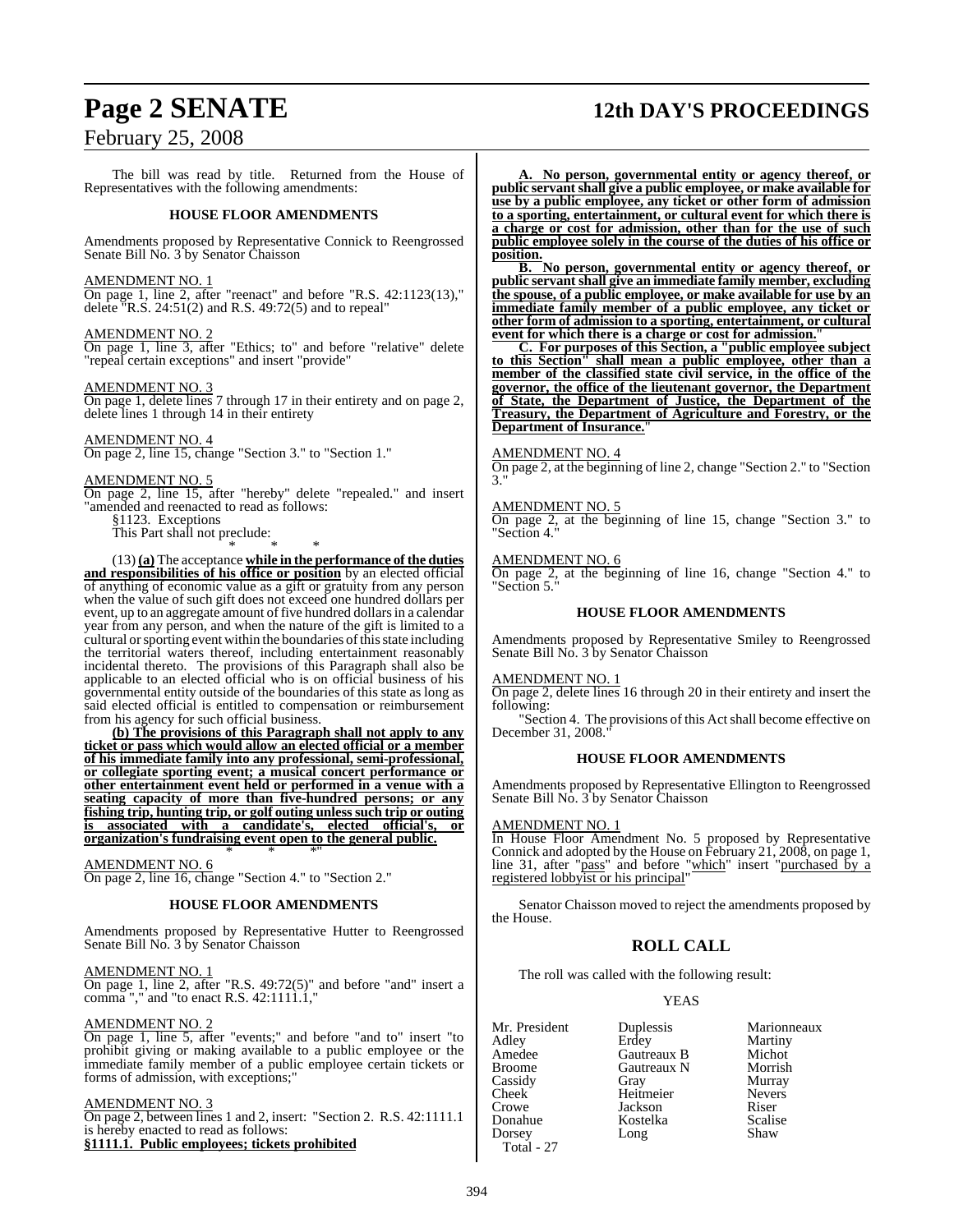## **12th DAY'S PROCEEDINGS Page 3 SENATE**

#### **NAYS**

| отаг |  |
|------|--|
|------|--|

#### ABSENT

| Alario          | LaFleur   | Shepherd        |
|-----------------|-----------|-----------------|
| Cravins         | McPherson | Smith           |
| Dupre<br>Hebert | Mount     | <b>Thompson</b> |
|                 | Ouinn     | Walsworth       |
| Total - $12$    |           |                 |

The Chair declared the amendments proposed by the House were rejected. Senator Chaisson moved to reconsider the vote by which the amendments were rejected and laid the motion on the table.

#### **SENATE BILL NO. 8—**

- BY SENATORS CHAISSON, ALARIO, AMEDEE, BROOME, CHEEK,<br>CRAVINS, CROWE, DORSEY, DUPLESSIS, DUPRE, ERDEY, B.<br>GAUTREAUX, N. GAUTREAUX, HEBERT, HEITMEIER, JACKSON,<br>KOSTELKA, LONG, MARIONNEAUX, MARTINY, MICHOT, MOUNT,<br>NEVERS, QUI AN ACT
- To enact R.S. 42:1115.1, relative to the Code of Governmental Ethics; to restrict the provision of food, drink, or refreshment to a public servant by certain prohibited sources; to provide for the adjustment of the restricted limit; to provide for the duties of the Board of Ethics; and to provide for related matters.

The bill was read by title. Returned from the House of Representatives with the following amendments:

#### **HOUSE COMMITTEE AMENDMENTS**

Amendments proposed by House Committee on House and Governmental Affairs to Engrossed Senate Bill No. 8 by Senator Chaisson

#### AMENDMENT NO. 1

On page 1, line 10, change "**give or offer,**" to "**give,**"

### AMENDMENT NO. 2

On page 1, line 12, delete "**per occasion.**" and insert the following: "**for a single event at which food, drink, or refreshment is given. The total value of the food, drink, or refreshment given to a public servant at any single event shall not exceed fifty dollars regardless of the number of persons subject to the provisions of this Subsection giving food, drink, or refreshment to the public servant at the single event.**"

#### AMENDMENT NO. 3

On page 1, line 14, change "**give or offer,**" to "**give,**"

#### AMENDMENT NO. 4

On page 1, line 16, delete "**per occasion.**" and insert the following: "**for a single event at which food, drink, or refreshment is given. The total value of the food, drink, or refreshment given to a public employee at any single event shall not exceed fifty dollars regardless of the number of persons subject to the provisions of this Subsection giving food, drink, or refreshment to the public employee at the single event.**"

#### AMENDMENT NO. 5

On page 1, delete line 17 and insert the following:

"**C. Beginning on July 1, 2009, and on July first of each year** thereafter,

#### AMENDMENT NO. 6

On page 2, line 4, change "**Subsection A of this Section**" to "**Subsections A and B of this Section**"

#### AMENDMENT NO. 7

On page 2, delete lines 11 through 15 and insert the following: "**D. For purposes of this Section, at an event to which a group or organization of public servants is invited and at which food, drink, or refreshment is given, the value of the food, drink,**

# February 25, 2008

**or refreshment provided to a public servant shall be determined by dividing the total cost of the food, drink, and refreshment provided at the event by the total number of persons invited to the event.**

Section 2. The provisions of this Act shall become effective on March 30, 2008."

#### **HOUSE FLOOR AMENDMENTS**

Amendments proposed by Representative Tucker to Engrossed Senate Bill No. 8 by Senator Chaisson

#### AMENDMENT NO. 1

In House Committee Amendment No. 2 proposed by the Committee on House and Governmental Affairs and adopted by the House of Representatives on February 20, 2008, at the end of line 9, after "**event.**" insert "**However, the total value of the food, drink, or refreshment given shall not include any payment by the public servant for the food, drink, or refreshment.**"

#### AMENDMENT NO. 2

In House Committee Amendment No. 4 proposed by the Committee on House and Governmental Affairs and adopted by the House of Representatives on February 20, 2008, at the end of line 18, after "**event.**" insert "**However, the total value of the food, drink, or refreshment given shall not include any payment by the public** employee for the food, drink, or refreshment."

#### AMENDMENT NO. 3

In House Committee Amendment No. 7 proposed by the Committee on House and Governmental Affairs and adopted by the House of Representatives on February 20, 2008, at the end of line 32, after "**event.**" insert "**In determining the cost of the food, drink, or refreshment provided, any payment made by the public servant for the food, drink, or refreshment shall be subtracted.**"

#### **HOUSE FLOOR AMENDMENTS**

Amendments proposed by Representative Ellington to Engrossed Senate Bill No. 8 by Senator Chaisson

#### AMENDMENT NO. 1

In House Committee Amendment No. 7, proposed by the House Committee on House and Governmental Affairs and adopted by the House on February 20, 2008, on page 1, between lines 32 and 33, insert the following:

"E. The provisions of this Section shall not apply to a gathering held in conjunction with a meeting related to national or regional organizations.

#### **HOUSE FLOOR AMENDMENTS**

Amendments proposed by Representative Gallot to Engrossed Senate Bill No. 8 by Senator Chaisson

#### AMENDMENT NO. 1

Delete House Committee Amendments no. 1 and no. 3, proposed by the Committee on House and Governmental Affairs and adopted by the House on February 20, 2008.

#### AMENDMENT NO. 2

On page 1, lines 10 and 11, delete "give or offer, either directly or indirectly," and insert: "**give**"

#### AMENDMENT NO. 3

On page 1, lines 14 and 15, delete "give or offer, either directly or indirectly," and insert: "**give**"

#### **HOUSE FLOOR AMENDMENTS**

Amendments proposed by Representative Smiley to Engrossed Senate Bill No. 8 by Senator Chaisson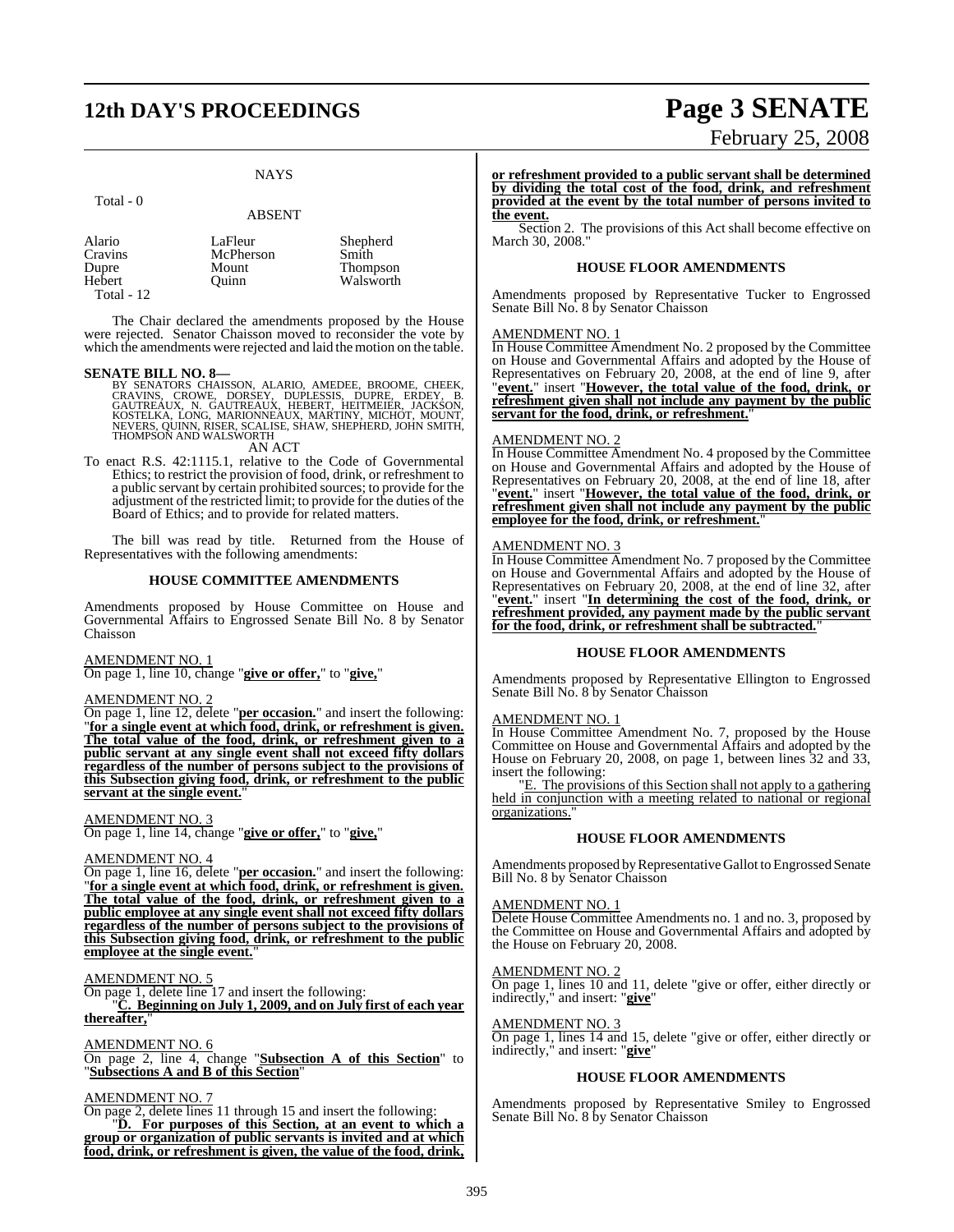# **Page 4 SENATE 12th DAY'S PROCEEDINGS**

## February 25, 2008

#### AMENDMENT NO. 1

On page 2 delete lines 11 through 15 and insert "Section 2. The provisions ofthis Actshall become effective on December 31, 2008."

#### **HOUSE FLOOR AMENDMENTS**

Amendments proposed by Representative Danahay to Engrossed Senate Bill No. 8 by Senator Chaisson

#### AMENDMENT NO. 1

In House Floor Amendment No.1 proposed Representative Ellington and adopted by the House of Representatives on February 21, 2008, on page 1, line 4 delete "**national or regional organizations.**" and insert "**a national or regional organization or a meeting of a statewide organization of governmental officials or employees.**"

Senator Chaisson moved to reject the amendments proposed by the House.

### **ROLL CALL**

The roll was called with the following result:

#### YEAS

| Mr. President | Duplessis     | Morrish       |
|---------------|---------------|---------------|
| Adley         | Erdey         | Mount         |
| Alario        | Gautreaux B   | Murray        |
| Amedee        | Gautreaux N   | <b>Nevers</b> |
| <b>Broome</b> | Heitmeier     | Riser         |
| Cassidy       | Jackson       | Scalise       |
| Cheek         | Kostelka      | Shaw          |
| Cravins       | Long          | Smith         |
| Crowe         | Marionneaux   | Walsworth     |
| Donahue       | Martiny       |               |
| Dorsey        | Michot        |               |
| Total - 31    |               |               |
|               | <b>NAYS</b>   |               |
|               |               |               |
| Total - 0     |               |               |
|               | <b>ABSENT</b> |               |
| Dupre         | LaFleur       | Shepherd      |
| Gray          | McPherson     | Thompson      |
| Hebert        | Ouinn         |               |
| Total - 8     |               |               |

The Chair declared the amendments proposed by the House were rejected. Senator Chaisson moved to reconsider the vote by which the amendments were rejected and laid the motion on the table.

#### **SENATE BILL NO. 35—**

BY SENATORS CHAISSON, AMEDEE, BROOME, DONAHUE, DUPLESSIS, N. GAUTREAUX, JACKSON, KOSTELKA, SCALISE, SMITH AND WALSWORTH

#### AN ACT

To enact R.S. 42:1117.1, relative to the Code of Governmental Ethics; to prohibit the use of certain actions or methods to circumvent the provisions of the Code of Governmental Ethics; to provide for penalties; and to provide for related matters.

The bill was read by title. Returned from the House of Representatives with the following amendments:

#### **HOUSE COMMITTEE AMENDMENTS**

Amendments proposed by House Committee on House and Governmental Affairs to Reengrossed Senate Bill No. 35 by Senator Chaisson

#### AMENDMENT NO. 1

On page 1, line 4, after "Ethics;" and before "to provide" insert "to provide exceptions;"

#### AMENDMENT NO. 2

On page 1, at the beginning of line 8, insert "A."

AMENDMENT NO. 3

On page 1, at the end of line 15, delete "The" and delete lines 16 and 17 and on page 2, delete line 1, and insert the following:

"B.(1) The terms of a confidentiality agreement entered into between parties shall not be a transfer prohibited by this Section, provided that the confidentiality agreement is not entered into for purposes of circumventing the Code of Governmental Ethics.

(2) The sale of property subject to owner financing shall not be a transfer prohibited by this Section.

(3) A recorded bond for deed contract shall not be a transfer prohibited by this Section.

#### **HOUSE FLOOR AMENDMENTS**

Amendments proposed by Representative Abramson to Reengrossed Senate Bill No. 35 by Senator Chaisson

#### AMENDMENT NO. 1

On page 1, line 2, after "enact" and before "relative" change "R.S. 42:1117.1" to "R.S. 42:1114.4 and 1117.1,"

#### AMENDMENT NO. 2

On page 1, line 2, after "Ethics;" and before "to" insert "to provide relative to financial disclosure, to require certain disclosures by certain elected officials; to provide for the content of such disclosures; to provide for penalties;"

#### AMENDMENT NO. 3

On page 1, line 6, after "Section 1." and before "hereby" change "R.S. 42:1117.1 is" to "R.S. 42:1114.4 and 1117.1 are"

#### AMENDMENT NO. 4

On page 1, between lines 6 and 7, insert the following:

"1114.4. Disclosure statements; certain elected officials

A. Each statewide elected official, member of the legislature, elected member of the State Board of Elementary and Secondary Education, and official elected from a voting district having a population of more than five thousand persons shall disclose the information required by Subsection B of this Section as provided in that Subsection.

B.(1) The following information shall be disclosed:

(a) The name, address, job title, salary, and date of employment of any person who is directly hired by the elected official for employment in the agency of the elected official and who made a contribution or loan in excess of one thousand dollars to a campaign of the elected official or contribution as defined in R.S. 42:1125 and the amount of such contribution or loan.

(b) The name, address, position held, date of appointment, and amount of any compensation provided for such position of any person who is appointed to a board or commission by the elected official and who made a contribution or loan in excess of one thousand dollars to a campaign of such elected official or contribution as defined in R.S. 42:1125 and the amount of such contribution or loan.

(2) The information required to be disclosed by this Section shall be filed each year as part of the elected official's annual financial disclosure statement required by this Part and shall include only those persons who contributed to a campaign and who were<br>hired or appointed within one year of the contribution. This hired or appointed within one year of the contribution. information shall be included in the report which covers the time period in which the employment or appointment occurred. This Section shall be subject to the provisions for enforcement and penalties applicable to such financial disclosure statement. \* \* \*"

Senator Chaisson moved to reject the amendments proposed by the House.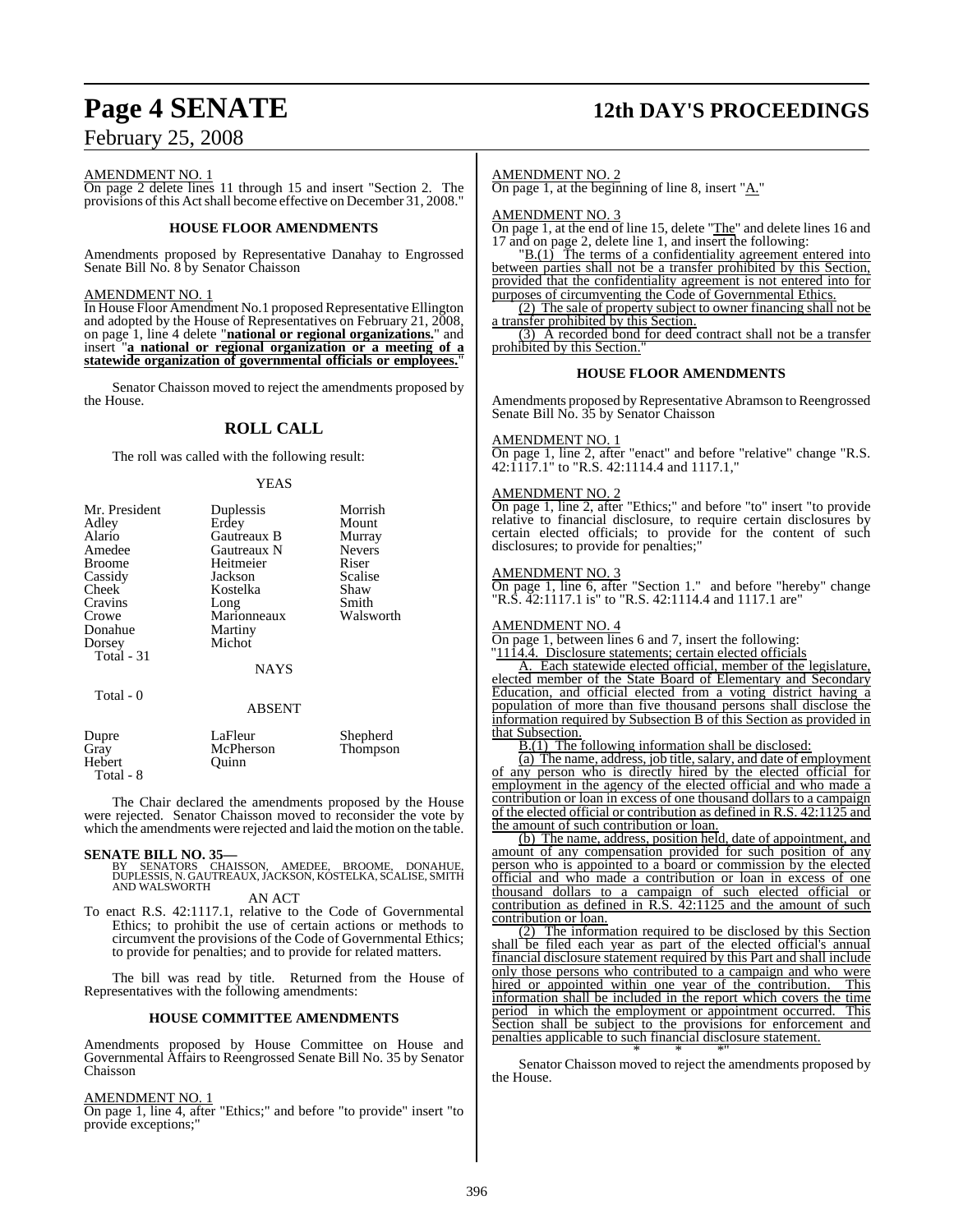## **12th DAY'S PROCEEDINGS Page 5 SENATE**

## **ROLL CALL**

The roll was called with the following result:

#### YEAS

| Mr. President<br>Adley<br>Alario<br>Amedee<br><b>Broome</b><br>Cassidy<br>Cheek<br>Cravins<br>Crowe<br>Donahue<br>Dorsey<br>Total - 31<br>Total - 0 | Duplessis<br>Erdey<br>Gautreaux B<br>Gautreaux N<br>Heitmeier<br>Jackson<br>Kostelka<br>Long<br>Marionneaux<br>Martiny<br>Michot<br><b>NAYS</b> | Morrish<br>Mount<br>Murray<br>Riser<br>Scalise<br>Shaw<br>Smith<br>Thompson<br>Walsworth |
|-----------------------------------------------------------------------------------------------------------------------------------------------------|-------------------------------------------------------------------------------------------------------------------------------------------------|------------------------------------------------------------------------------------------|
|                                                                                                                                                     | <b>ABSENT</b>                                                                                                                                   |                                                                                          |
| Dupre<br>Gray<br>Hebert                                                                                                                             | LaFleur<br>McPherson<br>Nevers                                                                                                                  | Ouinn<br>Shepherd                                                                        |

The Chair declared the amendments proposed by the House were rejected. Senator Chaisson moved to reconsider the vote by which the amendments were rejected and laid the motion on the table.

#### **SENATE BILL NO. 1—**

Total - 8

BY SENATORS CHAISSON, ALARIO, AMEDEE, BROOME, CHEEK, CRAVINS, CROWE, DONAHUE, DORSEY, DUPRESIS, DUPRES, B. GAUTREAUX, HEBERT, HEITMEIER, JACKSON, KOSTELKA, LONG, MARTINY, MICHOT, MOINT, NEVERS, QUINN, NESER, SCALISE, SHAW,

To amend and reenact R.S. 42:1113(A) and (D)(1) and 1114.3 and to enact R.S.  $42:1113(D)(2)(g)$  and (h),  $(3)$ , and (4), relative to conflicts of interest; to provide relative to certain contracts involving certain public servants and certain affiliated persons and entities; to provide restrictions on certain contracts; to provide for disclosure relative to certain contracts; to provide exceptions and waivers; to provide for effectiveness; and to provide for related matters.

The bill was read by title. Returned from the House of Representatives with the following amendments:

#### **HOUSE COMMITTEE AMENDMENTS**

Amendments proposed by House Committee on House and Governmental Affairs to Reengrossed Senate Bill No. 1 by Senator Chaisson

#### AMENDMENT NO. 1

On page 2, line 9, after "No" delete the remainder of the line and delete lines 10 and 11 and insert "**commissioner of administration, chief of staff to the governor or any person employed in his office excluding clerical employees, executive counsel to the governor**

# February 25, 2008

**or any person employed in his office excluding clerical employees, legislative director for the governor or any person employed in his office excluding clerical employees,**"

#### AMENDMENT NO. 2

On page 2, delete lines 15 through 17 and insert "**commissioner of administration, chief of staff to the governor or any person employed in his office excluding clerical employees, executive counsel to the governor or any person employed in his office excluding clerical employees, legislative director for the governor or any person employed in his office excluding clerical employees,** legislator or"

#### AMENDMENT NO. 3

On page 3, at the end of line 5, delete "**public**" and delete line 6 and on line 7 delete "**the office of the governor,**" and insert "**commissioner of administration, of a chief of staff to the governor or any person employed in his office excluding clerical employees, of an executive counsel to the governor or any person employed in his office excluding clerical employees, of a legislative director for the governor or person employed in his office excluding clerical employees, or of a**"

#### AMENDMENT NO. 4

On page 3, at the end of line 8, delete "**R.S.**" and on line 9, change  $^{\prime\prime}$ 42:1113(D)(1)(b)(ii)," to "Item (ii) of this Subparagraph,"

#### AMENDMENT NO. 5

On page 3, line 10, delete "**R.S. 42:1113(D)(1)(b)(ii) or immediate family**" and on line 11, delete "**member**" and insert "**Item (ii) of this Subparagraph**"

AMENDMENT NO. 6 On page 4, delete lines 16 through 18

AMENDMENT NO. 7 On page 4, line 19, change "**(ss)**" to "**(pp)**"

AMENDMENT NO. 8 On page 4, line 20, change "**(tt)**" to "**(qq)**"

AMENDMENT NO. 9 On page 4, line 22, change "**(uu)**" to "**(rr)**"

AMENDMENT NO. 10 On page 4, line 23, change "**(vv)**" to "**(ss)**"

AMENDMENT NO. 11 On page 4, line 25, change "**(ww)**" to "**(tt)**"

AMENDMENT NO. 12 On page 4, line 27, change "**(xx)**" to "**(uu)**"

AMENDMENT NO. 13 On page 4, line 29, change "**(yy)**" to "**(vv)**"

AMENDMENT NO. 14 On page 5, line 2, change "**(zz)**" to "**(ww)**"

AMENDMENT NO. 15 On page 5, line 3, change "**(aaa)**" to "**(xx)**"

AMENDMENT NO. 16 On page 5, line 4, change "**(bbb)**" to "**(yy)**"

AMENDMENT NO. 17 On page 5, delete line 5

AMENDMENT NO. 18 On page 5, line 6, change "**(ddd)**" to "**(zz)**"

AMENDMENT NO. 19 On page 5, line 7, change "**(eee)**" to "**(aaa)**"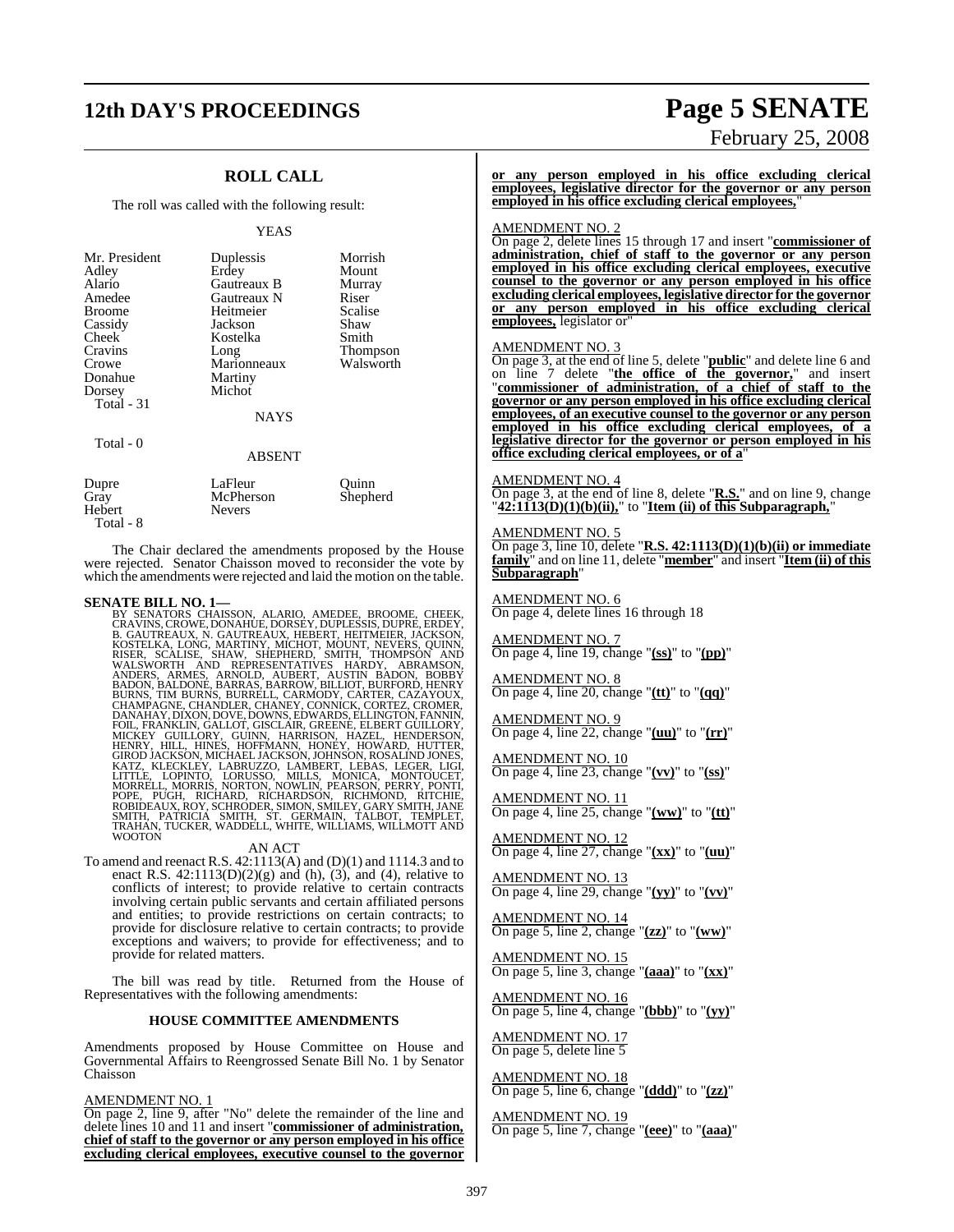AMENDMENT NO. 20 On page 5, line 8, change "**(fff)**" to "**(bbb)**"

AMENDMENT NO. 21 On page 5, line 9, change "**(ggg)**" to "**(ccc)**"

AMENDMENT NO. 22 On page 5, line 10, change "**(hhh)**" to "**(ddd)**"

AMENDMENT NO. 23 On page 5, delete line 11

AMENDMENT NO. 24 On page 5, line 12, change "**(jjj)**" to "**(eee)**"

AMENDMENT NO. 25 On page 5, line 13, change "**(kkk)**" to "**(fff)**"

#### AMENDMENT NO. 26 On page 5, line 14, change "**(lll)**" to "**(ggg)**"

## AMENDMENT NO. 27

On page 5, between lines 14 and 15, insert the following: "**(iii) The provisions of this Subparagraph shall not prohibit a contract for professional services entered into with the attorney general which is based on criteria set forth by the office of risk** management.

#### AMENDMENT NO. 28

On page 5, at the end of line 23, delete "**public**" and delete lines 24 and 25 and on line 26, delete "**the governor, chief of staff to the governor,**" and insert "**a commissioner of administration, a chief of staff to the governor or any person employed in his office excluding clerical employees, a executive counsel to the governor or any person employed in his office excluding clerical employees, a legislative director for the governor or any person employed in his office excluding clerical employees,**"

#### AMENDMENT NO. 29

On page 6, line 20, after "**of a**" delete the remainder of the line and delete lines 21 and 22 and on line 23, delete "**to the governor.**" and insert "**commissioner of administration, a chief of staff to the governor or any person employed in his office excluding clerical employees, an executive counsel to the governor or any person employed in his office excluding clerical employees, a legislative director for the governor or any person employed in his office excluding clerical employees,**"

#### AMENDMENT NO. 30

On page 6, line 25, change "**R.S. 42:1113(D)(1)(b)(ii)**" to "**Item (1)(b)(ii) of this Subsection**"

#### AMENDMENT NO. 31

On page 6, line 26, after "**in which**" delete the remainder of the line and delete line 27 and insert "**a person provided for in Item (1)(b)(ii) of this Subsection, has more**"

#### AMENDMENT NO. 32

On page 7, delete lines 27 through 29 and insert the following:

"**(3) No former commissioner of administration, chief of staff to the governor or any person formerly employed in his office excluding clerical employees, executive counsel to the governor or any person formerly employed in his office excluding clerical employees, legislative director for the governor or any person formerly employed in his office excluding clerical employees,**"

#### AMENDMENT NO. 33

On page 8, delete lines 9 through 11, and insert "**the public service of such former commissioner of administration, chief of staff to the governor or any person formerly employed in his office excluding clerical employees, executive counsel to the governor or any person formerly employed in his office excluding clerical**

## **Page 6 SENATE 12th DAY'S PROCEEDINGS**

**employees, legislative director for the governor or anyone formerly employed in his office excluding clerical employees,**"

#### AMENDMENT NO. 34

On page 8, delete lines 14 through 17 and insert "**the public service of such former commissioner of administration, chief of staff to the governor or any person formerly employed in his office excluding clerical employees, executive counsel to the governor or any person formerly employed in his office excluding clerical employees, legislative director for the governor or anyone formerly employed in his office excluding clerical employees, or legislator's public service as a legislator.**"

#### AMENDMENT NO. 35

On page 8, delete lines 18 through 20, and insert the following:

"**(4)(a) Each commissioner of administration, chief of staff to the governor or any person employed in his office excluding clerical employees, executive counsel to the governor or any person employed in his office excluding clerical employees, legislative director for the governor or anyone employed in his office excluding clerical employees,**"

## AMENDMENT NO. 36

On page 8, line 22, delete "**or her**"

#### AMENDMENT NO. 37

On page 8, line 23, after "**between a**" delete "**public employee as**" and delete lines 24, 25, and 26 and insert "**commissioner of administration, a chief of staff to the governor or any person employed in his office excluding clerical employees, an executive counsel to the governor or any person employed in his office excluding clerical employees, a legislative director for the governor or anyone employed in his office excluding clerical employees, a member of the legislature, his spouse, or any**"

#### AMENDMENT NO. 38

On page 9, line 8, after "**of a**" delete the remainder of the line and delete lines 9 and 10 and on line 11, delete "**chief of staff to the governor,**" and insert "**commissioner of administration, chief of staff to the governor or any person employed in his office excluding clerical employees, executive counsel to the governor or any person employed in his office excluding clerical employees, legislative director for the governor or anyone employed in his office excluding clerical employees,**"

#### AMENDMENT NO. 39

On page 9, line 12, change "**R.S. 42:1113(D)(1)(b)(ii),**" to "**Item (1)(b)(ii) of this Subsection**"

#### AMENDMENT NO. 40

On page 9, delete line 14, and insert "**term of office of the legislator or person provided for in Item (1)(b)(ii) of this Subsection**"

#### AMENDMENT NO. 41

On page 9, at the end of line 16, delete "**R.S.** " and on line 17 change "**42:1113(D)(1)(b)(ii).**" to "**Item (1)(b)(ii) of this Subsection,**"

#### AMENDMENT NO. 42

On page 9 delete lines 28 and 29 and on page 10, delete line 1 and on line 2, delete "**to the governor;**" and insert the following:

"A.**(1) No statewide elected official, nor any commissioner of administration, chief of staff to the governor or any person employed in his office excluding clerical employees, executive counsel to the governor or any person employed in his office excluding clerical employees, legislative director for the governor or anyone in his office excluding clerical employees,**"

#### AMENDMENT NO. 43

On page 10, delete lines 13 through 15, and on line 16, delete "**to the governor**" and insert the following:

"**(b) The statewide elected official, commissioner of administration, chief of staff to the governor or any person employed in his office excluding clerical employees, executive**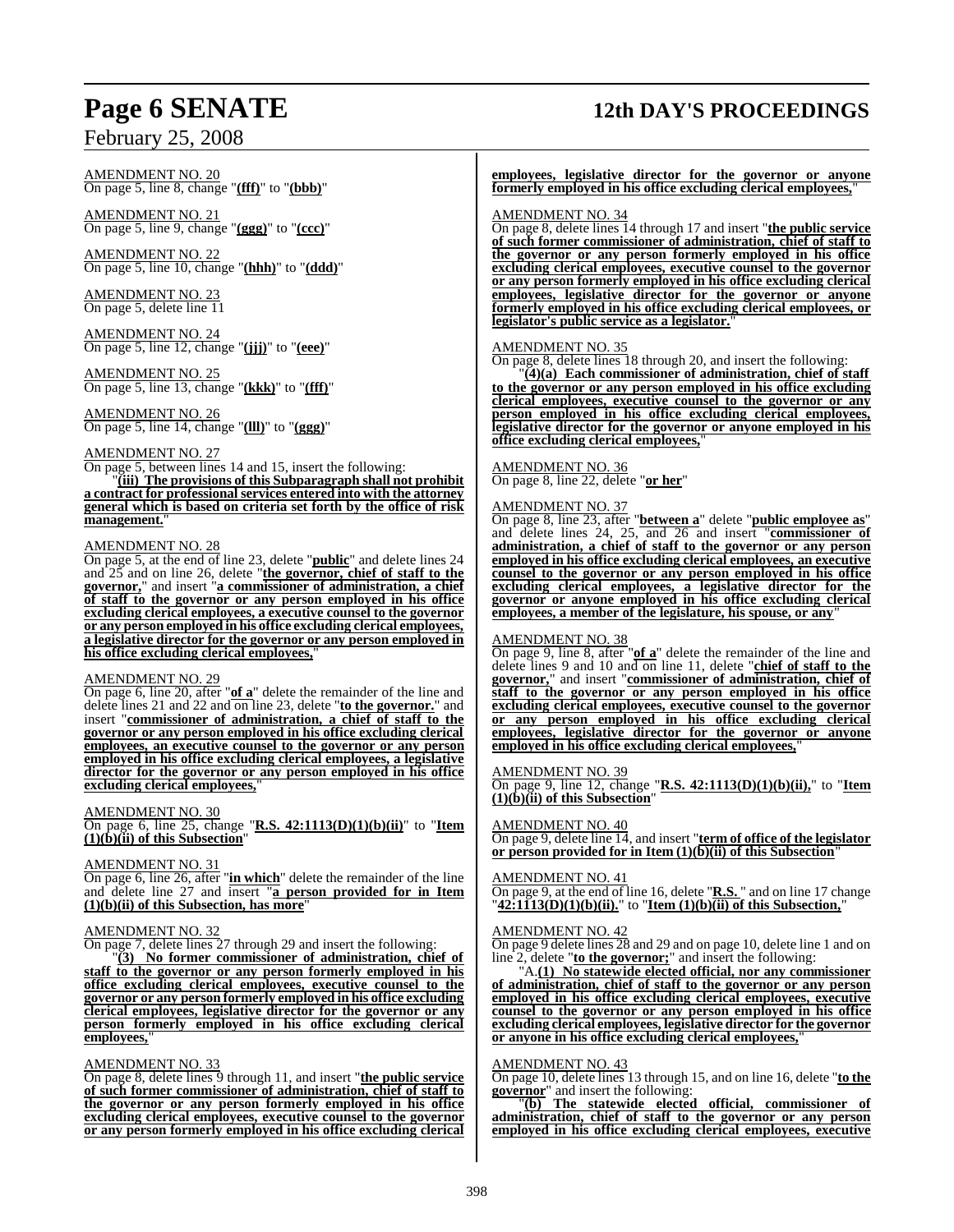## **12th DAY'S PROCEEDINGS Page 7 SENATE**

# February 25, 2008

**counsel to the governor or any person employed in his office excluding clerical employees, legislative director for the governor or anyone in his office excluding clerical employees,**"

#### AMENDMENT NO. 44

On page 11, line 17, after "**for employment**" insert "**or for services**"

#### AMENDMENT NO. 45

On page 11, between lines 18 and 19, insert the following:

"**(ii) Contracts for employment or for services by any licensed health care professional providing services in the classroom or working with administration in an elementary or secondary school or other educational institution.**

**(iii) Contracts for services by health care professionals which are required by federal or state law to provide an educational program for students in an elementary or secondary school or other educational institution.**"

#### AMENDMENT NO. 46

On page 11, line 19, change "**(ii)**" to "**(iv)**"

AMENDMENT NO. 47 On page 11, line 21, change "**(iii)**" to "**(v)**"

AMENDMENT NO. 48 On page 11, line 23, change "**(iv)**" to "**(vi)**"

#### AMENDMENT NO. 49

On page 11, delete lines 25 through 27 and on line 28, delete "**to the governor**," and insert the following

"**(4)(a) Each statewide elected official, commissioner of administration, chief of staff to the governor or any person employed in his office excluding clerical employees, executive counsel to the governor or any person employed in his office excluding clerical employees, legislative director for the governor or anyone employed in his office excluding clerical employees,**"

#### AMENDMENT NO. 50

On page 13, at the end of line 8, delete "**public**" and delete lines 9 and 10, and on line 11, delete "**the governor, chief of staff to the governor**" and insert "**commissioner of administration, chief of staff to the governor or any person employed in his office excluding clerical employees, executive counsel to the governor or any person employed in his office excluding clerical employees, legislative director for the governor or anyone employed in his office excluding clerical employees,**"

#### **LEGISLATIVE BUREAU AMENDMENTS**

Amendments proposed by Legislative Bureau to Reengrossed Senate Bill No. 1 by Senator Chaisson

#### AMENDMENT NO. 1

In House Committee Amendment No. 28 proposed by the House Committee on House and Governmental Affairs, on page 3, line 13, change **"a"** to **"an"** before **"executive"**

#### AMENDMENT NO. 2

In House Committee Amendment No. 43 proposed by the House Committee on House and Governmental Affairs, on page 5, line 13, change **"governor"** to **"governor,"**

#### AMENDMENT NO. 3

In House Committee Amendment No. 50 proposed by the House Committee on House and Governmental Affairs, on page 6, line 11, following **"to the governor"** insert **","**

#### **HOUSE FLOOR AMENDMENTS**

Amendments proposed by Representative Gallot to Reengrossed Senate Bill No. 1 by Senator Chaisson

#### AMENDMENT NO. 1

Delete the House Committee Amendments proposed by the House Committee on House and Governmental Affairs and adopted by the House on February 20, 2008.

#### AMENDMENT NO. 2

On page 1, line 2, after "42:1113(A) and" delete the remainder of the line and on line 3, delete "42:1113(D)(2)(g) and (h), (3), and (4)," and insert "(D) and 1114.3,"

#### AMENDMENT NO. 3

On page 1, delete lines 9 and 10 and insert "Section 1. R.S. 42:1113(A) and (D) and 1114.3 are hereby amended and reenacted to read as"

#### AMENDMENT NO. 4

On page 1, delete lines 12 through 17 and delete pages 2 through 16 and insert the following:

"§1113. Prohibited contractual arrangements

A.(1) No public servant, excluding any legislator and any appointed member of any board or commission and any member of a governing authority of a parish with a population of ten thousand or less, or member of such a public servant's immediate family, or legal entity in which he has a controlling interest shall bid on or enter into any contract, subcontract, or other transaction that is under the supervision or jurisdiction of the agency of such public servant.

(2) No head of a department listed in R.S. 36:4(A) who is appointed by the governor or lieutenant governor shall bid on or enter into any contract, subcontract, or other transaction that is under the supervision or jurisdiction of any agency to which funds have been transferred from the agency of such department head, but such prohibition shall apply only to any contract, subcontract, or transaction related to such funds.

\* \* \* D.(1)(a)(i) No legislator or person who has been certified by the secretary of state as elected to the legislature, or spouse of a legislator or person who has been certified as elected to the legislature, person identified in Item (ii) of this Subparagraph or the spouse of such person nor any legal entity of a person corporation, partnership, or other legal entity, in which the legislator or person who has been certified by the secretary of state as elected to the legislature or the spouse of a legislator or spouse of a person who has been certified by the secretary of state as elected to the legislature owns any interest in, except publicly traded corporations, shall enter into any contract or subcontract with state government. any branch, agency, department, or institution of state government or with the Louisiana Insurance Guaranty Association, the Louisiana Health Insurance Guaranty Association, or any other quasi public entity created in law unless the contract or subcontract is awarded by competitive bidding after being advertised and awarded in accordance with Part II of Chapter 10 of Title 38 of the Louisiana Revised Statutes of 1950 or is competitively negotiated through a request for proposal process or any similar competitive selection process in accordance with Chapters 16 or 17 of Title 39 of the Louisiana Revised Statutes of 1950.

(ii) The provisions of this Subparagraph and other provisions which reference this Item shall apply to the following persons:

(aa) A legislator and any person who has been certified by the secretary of state as elected to the legislature.

(bb) The governor and each person holding statewide elected office.

(cc) The secretary of the Department of Economic Development.

(dd) The secretary of the Department of Culture, Recreation and Tourism.

(ee) The secretary of the Department of Environmental Quality. (ff) The secretary of the Department of Health and Hospitals. (gg) The secretary of the Department of Labor.

(hh) The secretary of the Department of Natural Resources.

(ii) The secretary of the Department of Public Safety and

Corrections.

(jj) The secretary of the Department of Revenue.

(kk) The secretary of the Department of Social Services. (ll) The secretary of the Department of Transportation and Development.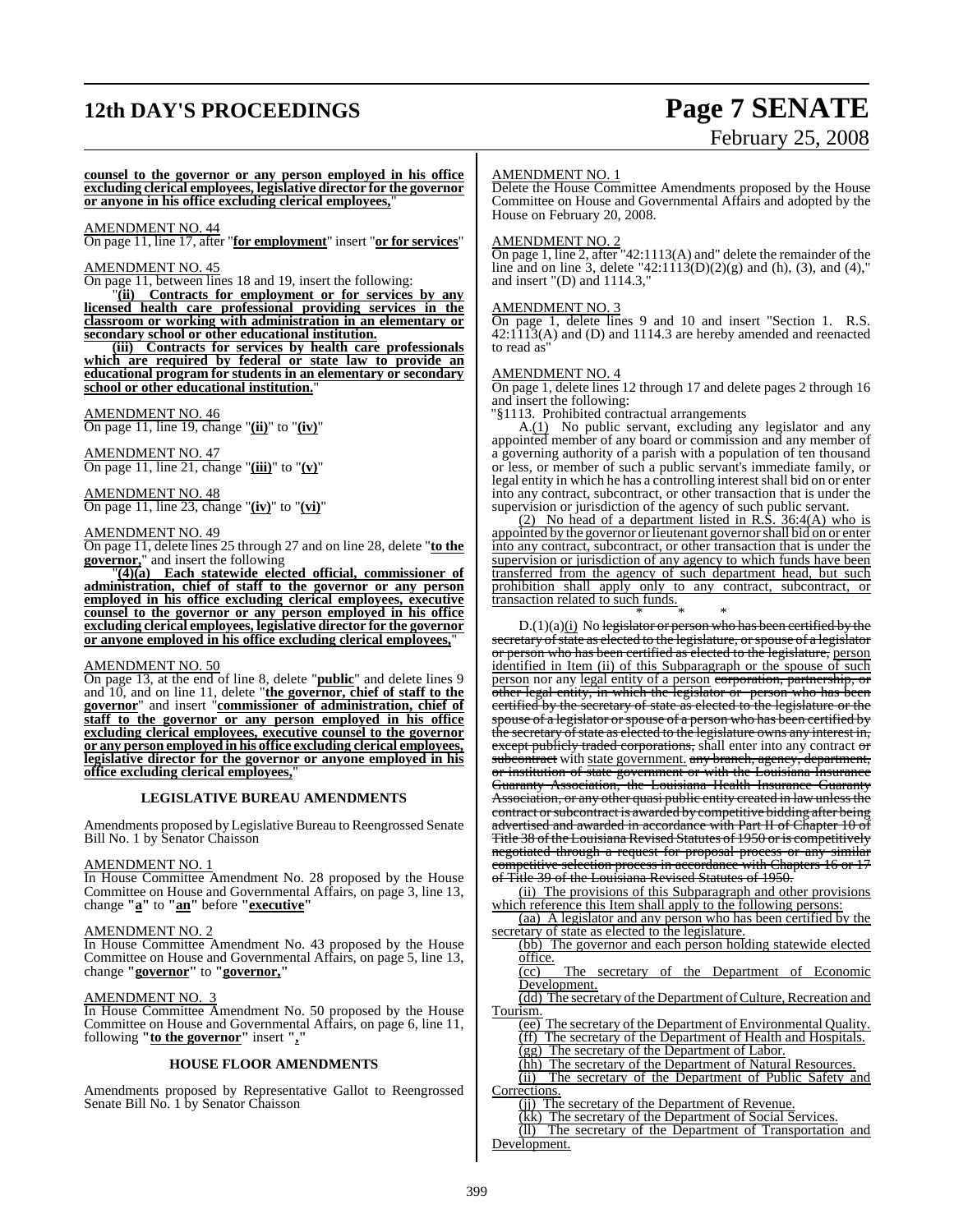# **Page 8 SENATE 12th DAY'S PROCEEDINGS**

## February 25, 2008

(mm) The secretary of the Department of Wildlife and Fisheries. (nn) The secretary of the Department of Veterans Affairs. (oo) The executive secretary of the Public Service Commission.

(pp) The director of state civil service.

(qq) Each member of the State Board of Elementary and Secondary Education.

(rr) The superintendent of education, the commissioner of higher education, and the president of each public postsecondary education system.

(ss) Each member of the Board of Ethics and the ethics administrator.

(tt) The chief of staff of the office of the governor.

(uu) The commissioner of the division of administration.

 $\overline{(vv)}$  The executive counsel to the governor.

(iii) For purposes of this Subsection, "legal entity of a person" means any corporation, partnership, or other such entity, except a publicly traded corporation or a passive ownership interest that is the result of participation in a federally approved program of employee ownership, in which a person identified in Item (ii) of this Subparagraph or the spouse of such person owns an interest of greater than five percent.

 $(iv)$  For purposes of this Subsection, legal entity of a family member" means any corporation, partnership, or other such entity, except a publicly traded corporation or a passive ownership interest that is the result of participation in a federally approved program of employee ownership, in which an immediate family member of a person identified in Item (ii) of this Subparagraph, except the spouse of such a person, owns an interest of greater than five percent.

(v) For purposes of this Subsection, "state government" means any branch, agency, department, or institution of state government or with the Louisiana Insurance Guaranty Association, the Louisiana Health Insurance Guaranty Association, or any other state quasi public entity created in law.

(b)(i) No immediate family member, except the spouse, of a person identified in Item (a)(ii) of this Paragraph, nor any legal entity of a family member shall enter into any contract with state government unless the contract is awarded by competitive bidding after being advertised and awarded in accordance with Part II of Chapter 10 of Title 38 of the Louisiana Revised Statutes of 1950.

(ii) The provisions of this Subparagraph shall not prohibit a contract for professional services entered into with the attorney general which is based on criteria set forth by the office of risk management.

 $(c)(i)$  For the purposes of this Section, a provider agreement entered into with the Department of Health and Hospitals under the state medical assistance program shall not be considered a contract or subcontract.

(ii) For the purposes of this Section, a foster parent provider agreement or a child care provider agreement entered into with the Department of Social Services shall not be considered a contract or subcontract.

(2) The provisions of this Subsection shall not prohibit the following:

(a) Completion of any contract  $\sigma r$  subcontract otherwise prohibited by this Subsection which was entered into prior to initial election to the legislature; however, no such contract or subcontract shall be renewed.

(b) Completion of any contract or subcontract otherwise prohibited by this Subsection which was entered into prior to July 1, 1995; however, no such contract or subcontract shall be renewed.

(c) Contracts for employment in a professional educational capacity in an elementary or secondary school or other educational institution.

(d) Contracts of sale pursuant to the expropriation of immovable property by any branch, agency, department, or institution of state government.

(e) Contracts of employment of a physician with the state or the charity hospitals of the state.

(f) Donation of professional veterinary services or the donation of any goods and services related to the provision of such veterinary services.

(g) Completion of any contract which, at the time it was entered into, was not prohibited by the provisions of this Subsection; however, no such contract shall be renewed.

(h)(i) Completion of any contract between a person identified by Item (a)(ii) of this Paragraph or his spouse or a legal entity of a person and state government, which contract was awarded by competitive bidding after being advertised and awarded in accordance with Part II of Chapter 10 of Title 38 of the Louisiana Revised Statutes of 1950, or competitively negotiated through a request for proposal process or any similar competitive selection process in accordance with Chapters 16 or 17 of Title 39 of the Louisiana Revised Statutes of 1950, and which contract was entered into prior to the effective date of this Subparagraph; however, no such contract shall be renewed for a period extending beyond January 8, 2012.

(ii) Completion of any contract between the immediate family member, except for a spouse, of a person identified in Item (a)(ii) of this Paragraph or a legal entity of a family member and state government, which contract was not awarded by competitive bidding after being advertised and awarded in accordance with Part II of Chapter 10 of Title 38 of the Louisiana Revised Statutes of 1950, and which contract was entered into prior to the effective date of this Subparagraph; however, no such contract shall be renewed for a period extending beyond January 8, 2012.

(i)(i) A sale by a retail establishment valued at two thousand five hundred dollars or less. However, no person shall enter into separate sales valued at two thousand five hundred dollars or less as a subterfuge to avoid the prohibition of this Subsection.<br>(ii) For purposes of this Subparagraph, "retail establishment"

(ii) For purposes of this Subparagraph, "retail establishment" shall have the same meaning provided in R.S. 14:67.25.

(j) An agreement with a state entity or state quasi public entity providing for retirement or insurance benefits, provided that those benefits are available to similarly situated persons.

(k) An agreement providing for public assistance benefits, including but not limited to, subsidies for agriculture, aquaculture, forestry,soil and water conservation, educational scholarships, grants and subsidies or guaranteed student loans, provided that such benefits are available to similarly situated persons.

(l) The payment of admission fees for events open to the public.

(3) No person formerly serving in a position identified in Item  $(1)(a)\overline{(ii)}$  of this Subsection nor his spouse nor any legal entity of a person shall, for a period of one year following the termination of the public service of such person enter into a contract that would have been prohibited by this Subsection prior to the termination of the public service of such person.

 $(4)$ (a) Each person identified in Item  $(1)$ (a)(ii) of this Subsection shall file a report with the Board of Ethics, by July first of each year of his term of office or of his service in his position, identifying the parties to and the value and term of each contract between him or his spouse or legal entity of a person and state government.

(b) Each immediate family member, except a spouse, of a person identified in Item  $(1)(a)(ii)$  of this Subsection shall file a report with the Board of Ethics by July first of each year of the person's term of office or of the person's service in his position identifying the parties to and the value and term of each contract between the immediate family member or any legal entity of a family member and state government.

\* \* \* §1114.3. Disaster or emergency contracts; prohibition; disclosure

A.(1) No statewide elected official, legislator, commissioner of administration, or chief of staff or executive counsel to the governor, nor the spouse of any such person, nor any corporation, partnership, or other legal entity, except a publicly traded corporation or a passive ownership interest that is the result of participation in a federally approved program of employee ownership, in which such a person owns an interest of greater than five percent shall enter into any contract to which all of the following apply:

(a) The contract is directed to addressing needs directly emanating from a gubernatorially declared disaster or emergency.

(b) The person knows or reasonably should know that the contract or subcontract is funded or reimbursed in whole or in part with federal funds distributed, paid, or allocated to or by the state or a state department, agency, or official.

(2) Hereafter in this Subsection, "person covered by this Subsection" shall mean a statewide elected official, legislator, commissioner of administration, or chief of staff or executive counsel<br>to the governor, or the spouse of any such person. "Company to the governor, or the spouse of any such person.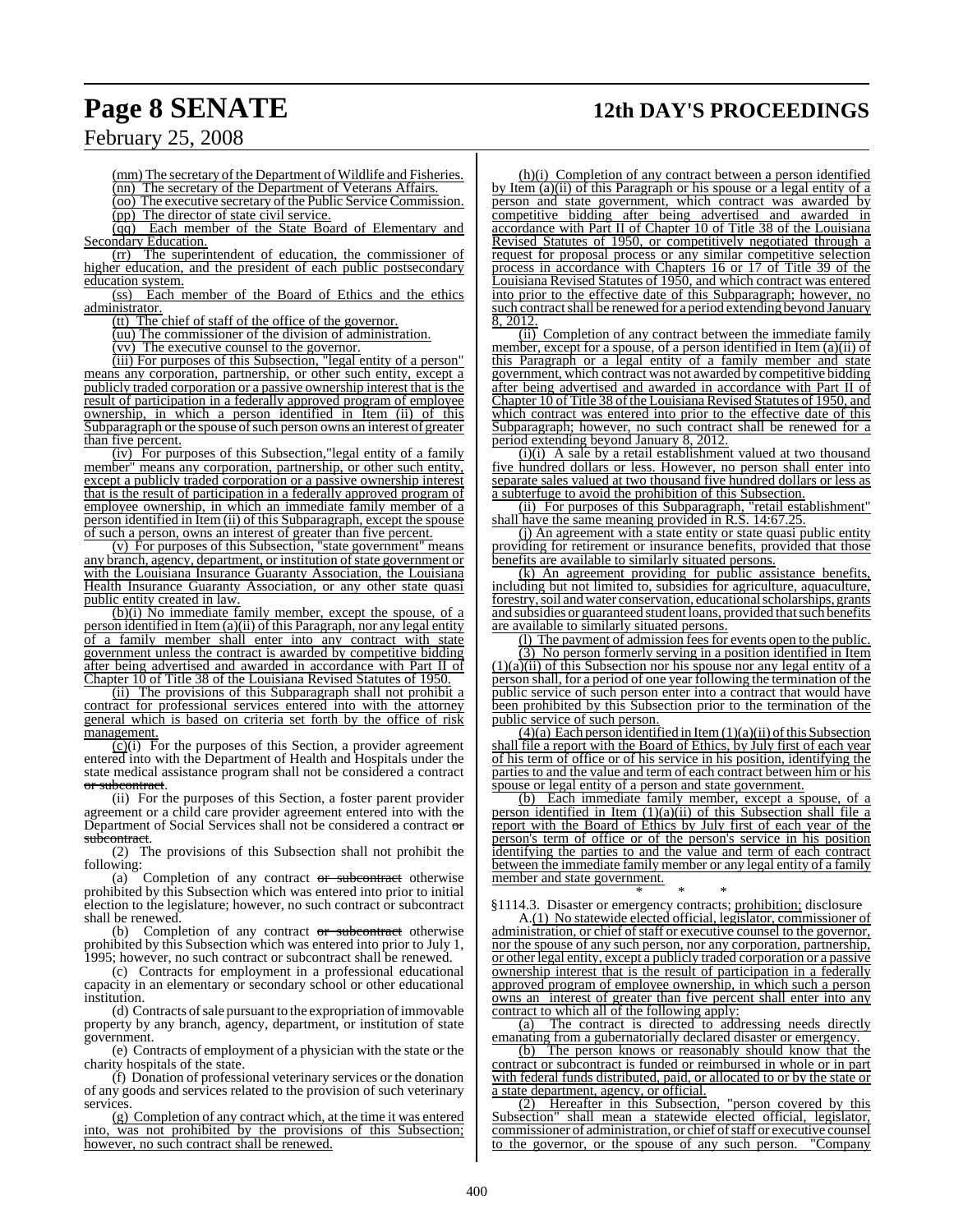## **12th DAY'S PROCEEDINGS Page 9 SENATE**

# February 25, 2008

covered by this Subsection" shall mean a corporation, partnership, or other legal entity, except a publicly traded corporation or a passive ownership interest that is the result of participation in a federally approved programof employee ownership, in which a person covered by this Section owns an interest of greater than five percent.

(3) The provisions of Paragraph (1) of this Subsection shall not apply to construction-related contracts entered into with entities more than two years following the initial declaration of disaster or emergency, provided that the entity is not the governmental entity of a person covered by this Section.

 $(4)(a)(i)$  The provisions of this Subsection shall not prohibit a sale by a retail establishment which is valued at two thousand five hundred dollars or less. However, no person shall enter into separate sales valued at two thousand five hundred dollars or less as a subterfuge to avoid the prohibition of this Subsection.

(ii) For purposes of this Subparagraph, "retail establishment" shall have the same meaning provided in R.S. 14:67.25.

(b) For the purposes of this Subsection, the following shall not constitute a contract:

(i) A provider agreement entered into with the Department of Health and Hospitals under the state medical assistance program.

(ii) A foster parent provider agreement or a child care provider agreement entered into with the Department of Social Services.

(iii) An agreement with a state entity or state quasi public entity providing for retirement and insurance benefits, provided that those benefits are available to similarly situated persons.

(iv) An agreement providing for public assistance benefits, including but not limited to, subsidies for agriculture, aquaculture, forestry, soil and water conservation, educational scholarships, grants and subsidies or guaranteed student loans, provided that such benefits are available to similarly situated persons.

(c) The provisions of this Subsection shall not prohibit the following:

(i) Contracts for employment or for services in a professional educational capacity in an elementary or secondary school or other educational institution.

(ii) Contracts for employment or for services by any licensed health care professional providing services in the classroom or working with administration in an elementary or secondary school or other educational institution.

(iii) Contracts for services by health care professionals which are required by federal or state law to provide an educational program for students in an elementary or secondary school or other educational institution.

(iv) Contracts of sale pursuant to the expropriation of immovable property by any branch, agency, department, or institution of state government.

(v) Contracts of employment of a physician with the state or the charity hospitals of the state.

(vi) Donation of professional veterinary services orthe donation of any goods and services related to the provision of such veterinary services.

(5) Each person covered by this Section who derives, either directly or through a company covered by this Section, any thing of economic value through any contract which is directed to addressing needs directly emanating from a gubernatorially declared disaster or emergency and which the person covered by this Section knows or reasonably should know is or may be funded or reimbursed in whole or in part with federal funds shall disclose the information required by Subsection C of this Section as provided in that Subsection.

**B.(1)** Except as provided in **Subsection B** Paragraph 2 of this Section Subsection, each elected official, other than a statewide elected official or legislator, each appointed state official, other than the commissioner of administration or the chief of staff or executive counsel to the governor, and each immediate family member of an elected official or appointed state official subject to this Subsection or Subsection A of this Section who derives, either directly or through a legal entity in which such official or immediate family member owns ten percent or more, any thing of economic value through any contract or subcontract which is related to a gubernatorially declared disaster or emergency and which the official or immediate family member knows or reasonably should know is or may be funded or reimbursed in whole or in part with federal funds shall make the disclosure shall disclose the following as provided in

this Section: disclose the information required by Subsection C of this Section as provided in that Subsection.

(2) No person required to disclose information by Paragraph (1) of this Subsection shall be required to disclose the receipt of any thing of economic value pursuant to this Section when the value of the contract is two thousand five hundred dollars or less. However, no person shall enter into separate contracts valued at two thousand five hundred dollars or less with the same person or governmental entity or agency thereof as a subterfuge to avoid the disclosure requirements of this Section.

 $(1)C(1)$  The following information shall be disclosed:

(a) $(i)$  If an elected or appointed official, the name and address of the elected or appointed official and the office held by such person.<br> $\frac{\text{(b)}}{\text{(i)}}$ 

If an immediate family member of an elected or appointed official, the name and address of such person; the name, address, and office of the elected or appointed official to whom the person is related; and the nature of the relationship.

 $\left(\frac{2}{b}\right)$  If through a legal entity, the name and business address of the legal entity, the percentage of the official's or immediate family member's ownership interest in the legal entity, and the position, if any, held by the official or immediate family member in the legal entity.

 $\overrightarrow{3}$ (c) The nature of the contract or subcontract, including the amount  $\overrightarrow{of}$  the contract or subcontract and a description of the goods or services provided or to be provided pursuant to the contract or subcontract.

 $(4)(d)$  The amount of income or value of any thing of economic value derived through the contract or subcontract by the official or immediate family member for the previous calendar year, except as provided in Subsection C of this Section Paragraph (2) of this Subsection.<br>B. No.

No person shall be required to disclose the receipt of any thing of economic value pursuant to this Section when the value of the contract or subcontract is two thousand five hundred dollars or less. However, no person shall enter into separate contracts or subcontracts valued at two thousand five hundred dollars or less with the same person or governmental entity or agency thereof as a subterfuge to avoid the disclosure requirements of this Section.

 $\epsilon$  (2) Each elected or appointed official and immediate family member subject to the provisions of this Section shall file an initial disclosure statement with the Board of Ethics no later than thirty days after the official, immediate family member, or legal entity enters into the contract<del>, whichever occurs later</del>. The initial disclosure statement shall contain all of the information required by Subsection A of this Section Paragraph 1 of this Subsection, except that instead of the actual amount of income or value of any thing of economic value derived from the contract by the official or immediate family member for the previous calendar year, the official or immediate family member shall include the amount of income or value of any thing of economic value to be derived or, if the actual amount is unknown at the time the statement is due, reasonably expected to be derived from the contract or subcontract for the first calendar year of the contract or subcontract.

 $D.(1)(3)(a)$  After filing the initial disclosure statement, the elected or appointed official or immediate family member shall file the disclosure statements required by this **Section Subsection** with the Board of Ethics no later than February fifteenth each year and shall include such information for the previous calendar year.

 $\frac{2}{2(b)}$  An elected or appointed official or immediate family member subject to the provisions of this Section shall be required to file the annual disclosure statements required by this Section Subsection until a disclosure statement is filed after the completion of the contract or subcontract subject to disclosure, or the person filing such statements, or to whom the immediate family member is related is no longer an elected or appointed official, whichever occurs first.

 $\left(\frac{1}{2}\right)(c)$  Annual disclosure statements shall not be required for the receipt  $\overrightarrow{of}$  things of economic value pursuant to contracts  $\overrightarrow{or}$ subcontracts entered into prior to an elected or appointed official taking office; however, if an elected or appointed official or immediate family member thereof receives or reasonably expects to receive a thing of economic value otherwise required to be disclosed by this Section pursuant to the renewal of such a contract or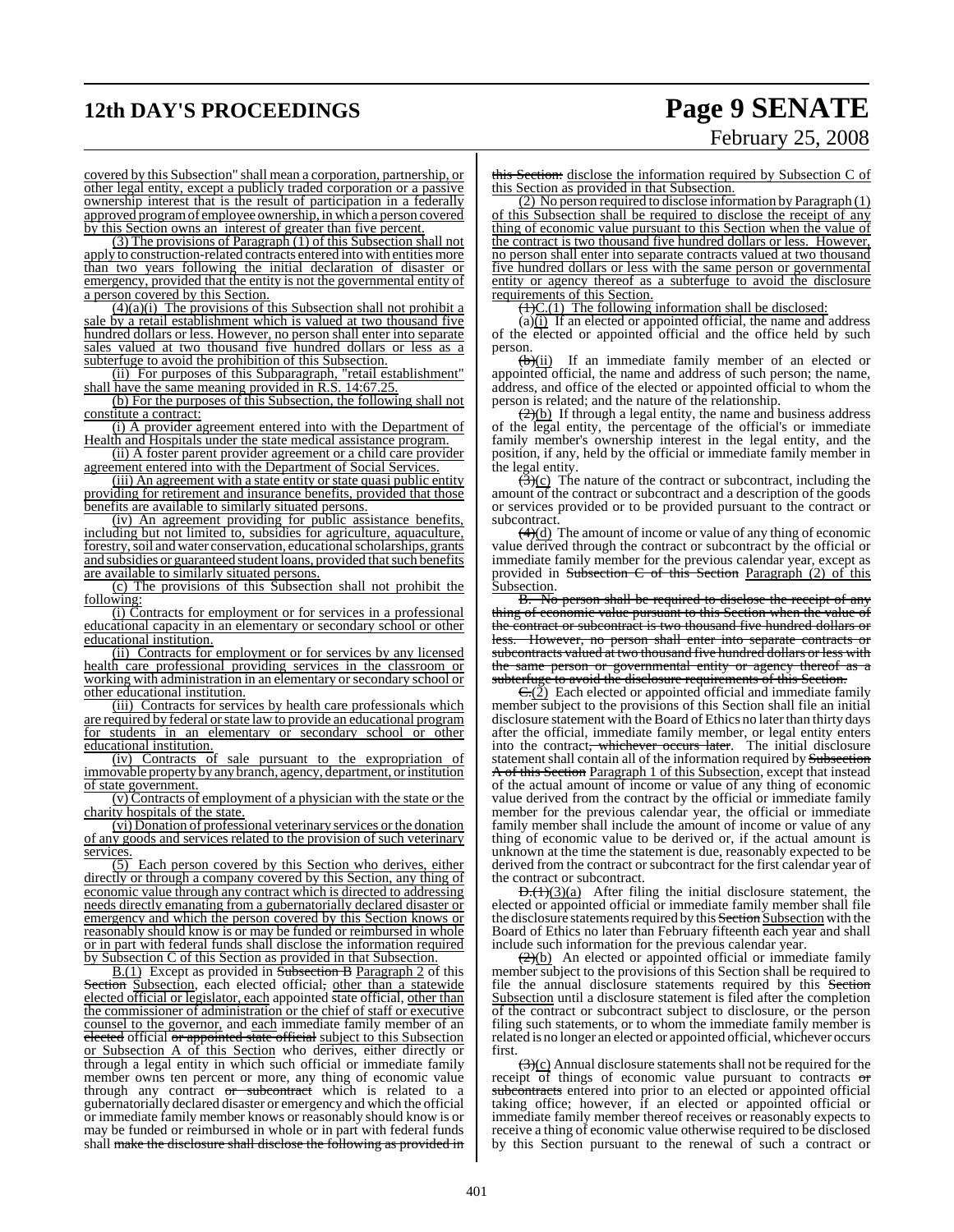## **Page 10 SENATE 12th DAY'S PROCEEDINGS**

## February 25, 2008

subcontract occurring after the official takes office, such official or immediate family member shall file a disclosure statement no later than thirty days after such renewal in accordance with Subsection C of this Section Paragraph 2 of this Subsection and annually thereafter in accordance with this Subsection.

 $(4)(d)$  All disclosure statements filed pursuant to this Section shall be a matter of public record.

 $E(1)(4)(a)$  Failure to file a statement, failure to timely file a statement, failure to disclose required information, filing a false statement, or engaging in a subterfuge to avoid the disclosure requirements of this Section shall subject a person required to file to penalties as provided by this Chapter.

(2)(b) In addition to other applicable penalties, whoever fails to file a statement required by this Section, or knowingly and willfully fails to timely file any such statement, or knowingly and willfully fails to disclose or to accurately disclose any information required by this Section shall be assessed a civil penalty in accordance with R.S. 42:1157 for each day until such statement or the required accurate information is filed. The amount of the penalty shall be one hundred dollars per day.

 $\left(\frac{3}{2}\right)$  In addition to other applicable penalties, whoever enters into separate contracts or subcontracts valued at two thousand five hundred dollars or less as a subterfuge to avoid the disclosure requirements of this Section shall be subject to the penalties of R.S. 42:1153.

F.D. For the purposes of this Section, the term "appointed state official" or "appointed official" shall mean a person holding an office in any branch of state government or other position on a state agency, board, or commission or any executive office of any state agency, board, commission, or department which is specifically established or specifically authorized by the constitution or laws of this state or by executive order of the governor and which is filled by appointment or election by an elected or appointed public official or by a governmental body composed of such officials of this state.

G.E. Nothing in this Section shall require the disclosure of any thing of economic value received froman individual assistance claim.

Section 2. This Act shall become effective upon signature by the governor or, if not signed by the governor, upon expiration of the time for bills to become law without signature by the governor, as provided by Article III, Section 18 of the Constitution of Louisiana. If vetoed by the governor and subsequently approved by the legislature, this Act shall become effective on the day following such approval."

#### **HOUSE FLOOR AMENDMENTS**

Amendments proposed by Representative Gallot to Reengrossed Senate Bill No. 1 by Senator Chaisson

#### AMENDMENT NO. 1

In House Floor Amendment No. 4 of the set of House Floor Amendments proposed by Representative Gallot and adopted by the House on February 21, 2008, on page 4, line 22, change " $\underline{Item(a)(ii)}$ " to "Item  $(1)(a)(ii)$ "

#### AMENDMENT NO. 2

In House Floor Amendment No. 4 of the set of House Floor Amendments proposed by Representative Gallot and adopted by the House on February 21, 2008, on page 4, line 23, change "Paragraph" to "Subsection"

#### AMENDMENT NO. 3

In House Floor Amendment No. 4 of the set of House Floor Amendments proposed by Representative Gallot and adopted by the House on February 21, 2008, on page 6, line, after "retirement" change "and" to "or"

#### AMENDMENT NO. 4

In House Floor Amendment No. 4 of the set of House Floor Amendments proposed by Representative Gallot and adopted by the House on February 21, 2008, on page 7, line 45, change "Paragraph"  $1$ " to "Paragraph  $(1)$ "

#### AMENDMENT NO. 5

Delete the House Floor Amendments proposed by the Legislative Bureau and adopted by the House on February 21, 2008.

#### **HOUSE FLOOR AMENDMENTS**

Amendments proposed by Representative Abramson to Reengrossed Senate Bill No. 1 by Senator Chaisson

#### AMENDMENT NO. 1

In House Floor Amendment No. 2, proposed by Representative Gallot, and adopted by the House of Representatives on February 21, 2008, on page 1, line 6, after "1114.3" and before the comma "," insert "and to enact R.S. 42:1114.4"

#### AMENDMENT NO. 2

On page1, line 6, after the semicolon ";" and before "to" insert "to require certain disclosures by certain elected officials; to provide for the content of such disclosures; to provide for enforcement and penalties:

### AMENDMENT NO. 3

In House Floor Amendment No. 3, proposed by Representative Gallot, and adopted by the House of Representatives on February 21, 2008, on page 1, line 9, after "reenacted" and before "to" insert "and R.S. 42:1114.4 is hereby enacted"

#### AMENDMENT NO. 4

In House Floor Amendment No. 4, proposed by Representative Gallot, and adopted by the House of Representatives on February 21, 2008, on page 9, between lines 4 and 5, insert the following:

"1114.4. Disclosure statements; certain elected officials

A. Each statewide elected official, member of the legislature, elected member of the State Board of Elementary and Secondary Education, and official elected from a voting district having a population of more than five thousand persons shall disclose the information required by Subsection B of this Section as provided in that Subsection.

B.(1) The following information shall be disclosed:

(a) The name, address, job title, salary, and date of employment of any person who is directly hired by the elected official for employment in the agency of the elected official and who made a contribution or loan in excess of one thousand dollars to a campaign of the elected official or contribution as defined in R.S. 42:1125 and the amount of such contribution or loan.

(b) The name, address, position held, date of appointment, and amount of any compensation provided for such position of any person who is appointed to a board or commission by the elected official and who made a contribution or loan in excess of one thousand dollars to a campaign of such elected official or contribution as defined in R.S. 42:1125 and the amount of such contribution or loan.

(2) The information required to be disclosed by this Section shall be filed each year as part of the elected official's annual financial disclosure statement required by this Part and shall include only those persons who contributed to a campaign and who were hired or appointed within one year of the contribution. This information shall be included in the report which covers the time period in which the employment or appointment occurred. This Section shall be subject to the provisions for enforcement and penalties applicable to such financial disclosure statement."

#### **HOUSE FLOOR AMENDMENTS**

Amendments proposed by Representative Fannin to Reengrossed Senate Bill No. 1 by Senator Chaisson

#### AMENDMENT NO. 1

In House Floor Amendment No. 4 proposed by Representative Gallot and adopted by the House of Representatives on February 21, 2008, on page 3, at the end of line 25, delete the period "." and insert: "**or is competitively negotiated through a request for proposal process or any similar competitive selection process in accordance with Chapter 16 or 17 of Title 39 of the Louisiana**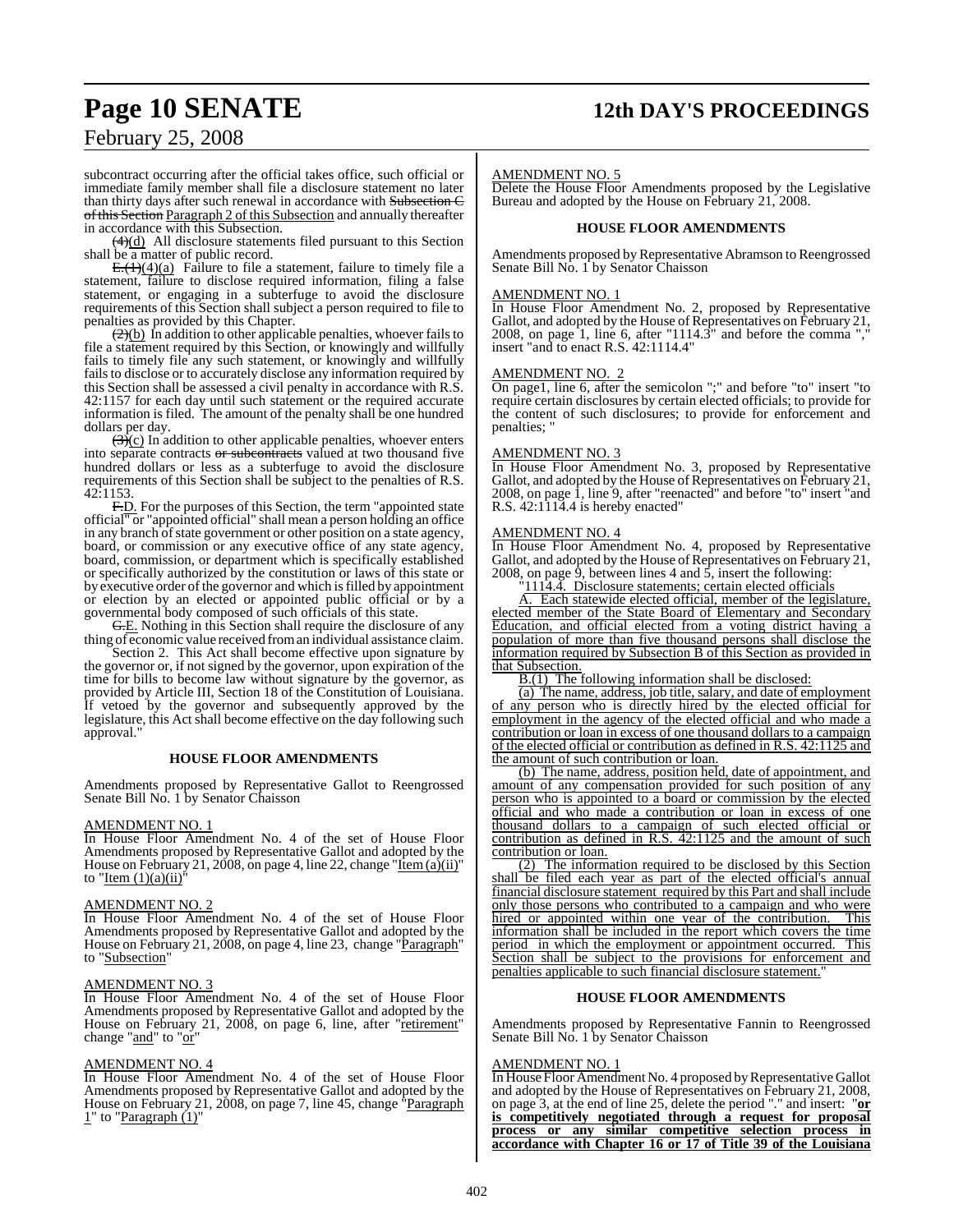# **12th DAY'S PROCEEDINGS Page 11 SENATE**

# February 25, 2008

**Revised Statutes of 1950; however, this exception for competitively negotiated contracts shall not include contracts for consulting services.**"

#### AMENDMENT NO. 2

In House Floor Amendment No. 4 proposed by Representative Gallot and adopted by the House of Representatives on February 21, 2008, on page 4, line 26, after "**1950**" delete the comma "," and insert: "**or which contract, other than a contract for consulting services, was not competitively negotiated through a request for proposal process or any similar competitive selection process in accordance with Chapter 16 or 17 of Title 39 of the Louisiana Revised Statutes of 1950,**"

#### **HOUSE FLOOR AMENDMENTS**

Amendments proposed by Representatives Robideaux and Willmott to Reengrossed Senate Bill No. 1 by Senator Chaisson

#### AMENDMENT NO. 1

In House Floor Amendment No. 4 proposed by Representative Gallot and adopted by the House of Representatives on February 21, 2008, on page 4, line 4, after "physician" and before "with" insert a comma "," and insert "or other licensed health care professional"

#### AMENDMENT NO. 2

In House Floor Amendment No. 4 proposed by Representative Gallot and adopted by the House of Representatives on February 21, 2008, on page 4, at the end of line 5, delete the period "." and insert a comma "," and insert "<u>or the Department of Health and Hospitals.</u>"

#### AMENDMENT NO. 3

In House Floor Amendment No. 4 proposed by Representative Gallot and adopted by the House of Representatives on February 21, 2008, on page 6, line 28, after "physician" and before "with" insert a comma "," and insert "or other licensed health care professional"

#### AMENDMENT NO. 4

In House Floor Amendment No. 4 proposed by Representative Gallot and adopted by the House of Representatives on February 21, 2008, on page 6, at the end of line 29, delete the period "." and insert a comma "," and insert "or the Department of Health and Hospitals."

#### **HOUSE FLOOR AMENDMENTS**

Amendments proposed by Representative Ponti to Reengrossed Senate Bill No. 1 by Senator Chaisson

#### AMENDMENT NO. 1

In House Floor Amendment No. 4 proposed by Representative Gallot and adopted by the House of Representatives on February 21, 2008, on page 4, between lines 43 and 44, insert the following:

"**(m) Contracts for employment or for services by any licensed health care professional providing services in the classroom or working with administration in an elementary or secondary school or other educational institution.**

**(n) Contracts for services by health care professionals which are required by federal or state law to provide an educational program for students in an elementary or secondary school or other educational institution.**"

#### **HOUSE FLOOR AMENDMENTS**

Amendments proposed by Representative Richmond to Reengrossed Senate Bill No. 1 by Senator Chaisson

AMENDMENT NO. 1<br>In House Floor Amendment No. 4 proposed by Representative Gallot<br>and adopted by the House of Representatives on February 21, 2008,<br>on page 2, at the end of line 24, delete the period "." and insert "**and any warden or assistant warden of a state penal institution.**"

AMENDMENT NO. 2<br>In House Floor Amendment No. 4 proposed by Representative Gallot and adopted by the House of Representatives on February 21, 2008, on page 4, between lines 43 and 44, insert:

"**(m) Contracts for which the compensation is solely reimbursement of costs.**"

#### **HOUSE FLOOR AMENDMENTS**

Amendments proposed by Representative Peterson to Reengrossed Senate Bill No. 1 by Senator Chaisson

### AMENDMENT NO. 1

In House Floor Amendment No. 4 proposed by Representative Gallot and adopted by the House of Representatives on February 21, 2008, on page 1, at the end of line 6, delete the comma "," and insert "and to enact R.S. 42:1113(E),"

#### AMENDMENT NO. 2

In House Floor Amendment No. 2 proposed by Representative Gallot and adopted by the House of Representatives on February 21, 2008, on page 1, line 9, after "reenacted" and before "to" insert "and R.S.  $42:11\overline{1}3(\overline{E})$  is hereby enacted"

### AMENDMENT NO. 3

In House Floor Amendment No. 4 proposed by Representative Gallot and adopted by the House of Representatives on February 21, 2008, on page 5, between lines 12 and 13, insert:

"**E. If any provision of this Section conflicts with any other provision of this Part, the more restrictive provision shall govern.** \* \* \*"

#### **HOUSE FLOOR AMENDMENTS**

Amendments proposed by Representative Peterson to Reengrossed Senate Bill No. 1 by Senator Chaisson

#### AMENDMENT NO. 1

In House Floor Amendment No. 4, proposed by Rep. Gallot and adopted by the House on February 21, 2008, on page 4, line 36, after "providing for" insert: "housing,"

#### **HOUSE FLOOR AMENDMENTS**

Amendments proposed by Representative Peterson to Reengrossed Senate Bill No. 1 by Senator Chaisson

#### AMENDMENT NO. 1

In House Floor Amendment No. 4 proposed by Representative Gallot and adopted by the House on February 21, 2008, on page 2, at the end of line 39, delete the period "." and insert "and any person employed in his office, excluding clerical employees.

#### AMENDMENT NO. 2

In House Floor Amendment No. 4 proposed by Representative Gallot and adopted by the House on February 21, 2008, on page 3, at the end of line 2, delete the period "." and insert "and any person employed in his office, excluding clerical employees."

#### AMENDMENT NO. 3

In House Floor Amendment No. 4 proposed by Representative Gallot and adopted by the House on February 21, 2008, on page 3, between lines 2 and 3, insert the following:

<u>"(ww)</u> The legislative director for the governor and any person employed in his office, excluding clerical employees."

#### **HOUSE FLOOR AMENDMENTS**

Amendments proposed by Representative Lopinto to Reengrossed Senate Bill No. 1 by Senator Chaisson

AMENDMENT NO. 1 In House Floor Amendment No. 4 of the set of House Floor Amendments proposed by Representative Gallot and adopted by the<br>House of Representatives on February 21, 2008, on page 4, between<br>lines 43 and 44, insert the following:<br><u>"(m) Applying for, payment of fees for, or obtaining</u>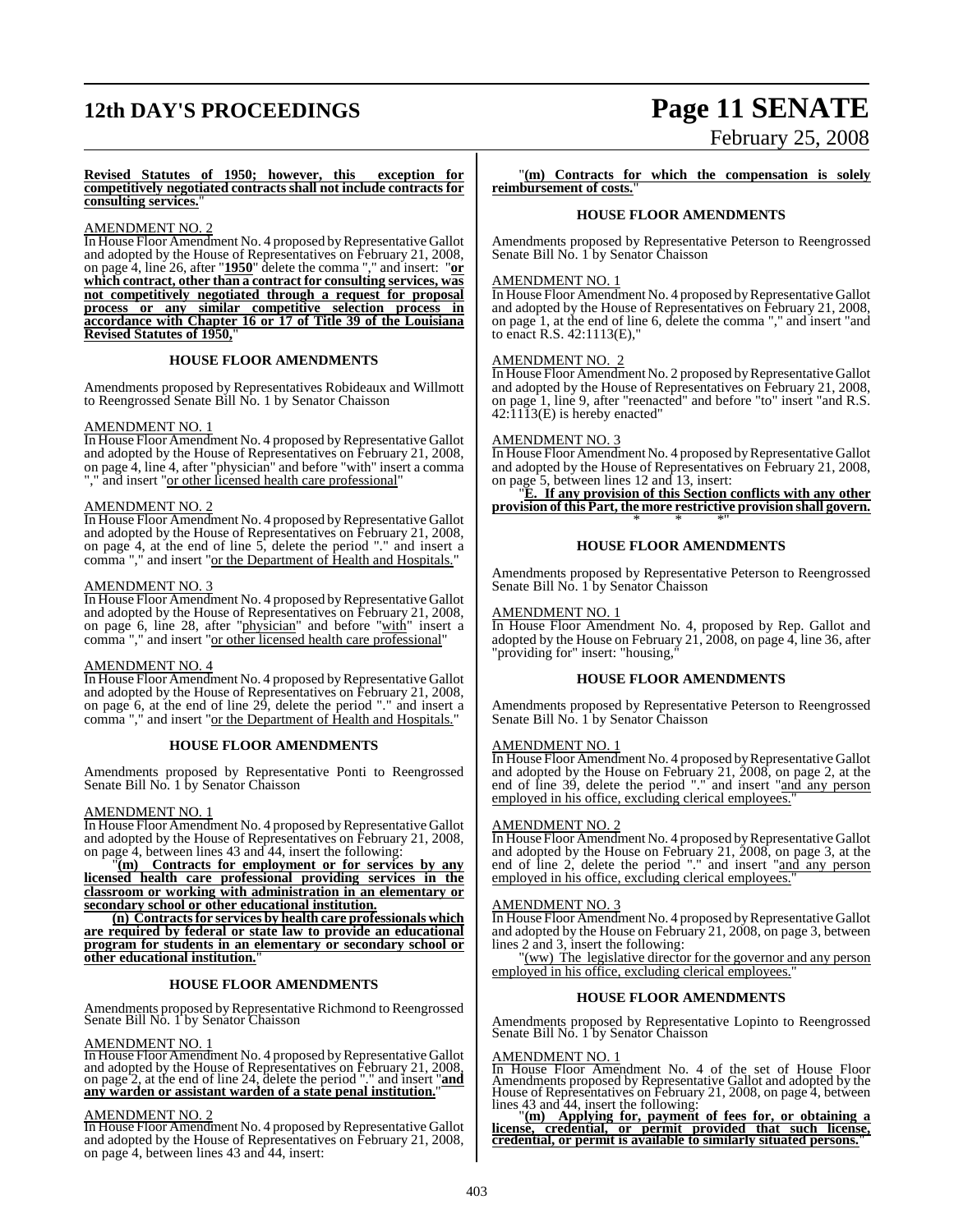# **Page 12 SENATE 12th DAY'S PROCEEDINGS**

## February 25, 2008

#### AMENDMENT NO. 2

In House Floor Amendment No. 4 of the set of House Floor Amendments proposed by Representative Gallot and adopted by the House of Representatives on February 21, 2008, on page 6, between lines 31 and 32, insert the following:

"**(vii) Applying for, payment of fees for, or obtaining a license, credential, or permit provided that such license, credential, or permit is available to similarly situated persons.**"

#### **HOUSE FLOOR AMENDMENTS**

Amendments proposed by Representative Lopinto to Reengrossed Senate Bill No. 1 by Senator Chaisson

#### AMENDMENT NO. 1

In House Floor Amendment No. 4 proposed by Representative Gallot and adopted by the House on February 21, 2008, on page 4, line 20, change "January 8, 2012" to "January 9, 2012"

#### AMENDMENT NO. 2

In House Floor Amendment No. 4 proposed by Representative Gallot and adopted by the House on February 21, 2008, on page 4, line 28, change "January 8, 2012" to "January 9, 2012"

#### AMENDMENT NO. 3

In House Floor Amendment No. 4 proposed by Representative Gallot and adopted by the House on February 21, 2008, on page 4, at the end of line 48, insert "The provisions of this Paragraph shall not prohibit the renewal of a contract that was not prohibited prior to the effective date of this Paragraph.

#### **HOUSE FLOOR AMENDMENTS**

Amendments proposed by Representative Ellington to Reengrossed Senate Bill No. 1 by Senator Chaisson

#### AMENDMENT NO. 1

In House Floor Amendment No. 4 proposed by Representative Gallot and adopted by the House on February 21, 2008, on page 3, between lines 35 and 36, insert the following:

"**(iii) For purposes of this Section, any action taken to comply with a state law, rule, or regulation shall not be considered a contract.**"

#### **HOUSE FLOOR AMENDMENTS**

Amendments proposed by Representative Hutter to Reengrossed Senate Bill No. 1 by Senator Chaisson

#### AMENDMENT NO. 1

In House Floor Amendment No. 4 proposed by Representative Gallot, on page 3, delete line 43 and 44 and insert:

"(c) Contracts for employment in a professional educational capacity in or for professional services for an elementary or secondary school or other educational institution."

#### **HOUSE FLOOR AMENDMENTS**

Amendments proposed by Representative Lambert to Reengrossed Senate Bill No. 1 by Senator Chaisson

#### AMENDMENT NO. 1

In House Floor Amendment No. 4 proposed by Representative Gallot and adopted by the House of Representatives on February 21, 2008, on page 4, between lines 43 and 44, insert the following:

"**(m) A contract for professional services entered into by a person selected pursuant to Part VII of Chapter 10 of Title 38 of the Louisiana Revised Statutes of 1950 with any agency or entity of state government with whom such person had a contract for professional services pursuant to Part VII of Chapter 10 of Title 38 of the Louisiana Revised Statutes of 1950 at any time prior to the effective date of this Subparagraph.**"

#### **HOUSE FLOOR AMENDMENTS**

Amendments proposed byRepresentative Richmond to Reengrossed Senate Bill No. 1 by Senator Chaisson

#### AMENDMENT NO. 1

In House Floor Amendment No. 4 proposed by Representative Gallot and adopted by the House on February 21, 2008, on page 3, line 34, after "contract" insert "and shall not be subject to R.S.  $42:1111(E)(2)(a)$ "

#### **HOUSE FLOOR AMENDMENTS**

Amendments proposed by Representative Edwards to Reengrossed Senate Bill No. 1 by Senator Chaisson

#### AMENDMENT NO. 1

In House Floor Amendment No 4 in House Floor Amendments proposed by Representative Gallot and adopted by the House on February 21, 2008, on page 4, between lines 43 and 44 insert the following:

 $\text{\textdegree}(m)$  An agreement for the provision of goods or services by state government provided on the same terms and conditions available to similarly situated persons.

Senator Chaisson moved to reject the amendments proposed by the House.

### **ROLL CALL**

The roll was called with the following result:

#### YEAS

| Mr. President<br>Adley<br>Alario<br>Amedee<br>Broome | Erdey<br>Gautreaux B<br>Gautreaux N<br>Gray<br>Heitmeier | Mount<br>Murray<br><b>Nevers</b><br>Ouinn<br>Riser |
|------------------------------------------------------|----------------------------------------------------------|----------------------------------------------------|
| Cassidy<br>Cheek                                     | Jackson<br>Kostelka                                      | Scalise<br>Shaw                                    |
| Cravins                                              | Long                                                     | Smith                                              |
| Crowe                                                | Marionneaux                                              | Thompson                                           |
| Donahue                                              | Martiny                                                  | Walsworth                                          |
| Dorsey                                               | Michot                                                   |                                                    |
| Duplessis                                            | Morrish                                                  |                                                    |
| Total - $34$                                         | <b>NAYS</b>                                              |                                                    |
| Total - 0                                            | <b>ABSENT</b>                                            |                                                    |
| Dupre                                                | LaFleur                                                  | Shepherd                                           |

Hebert McPherson Total - 5 The Chair declared the amendments proposed by the House were rejected. Senator Chaisson moved to reconsider the vote by which the amendments were rejected and laid the motion on the

table.

- SENATE BILL NO. 11—<br>BY SENATORS CHAISSON, ALARIO, AMEDEE, BROOME, CHEEK,<br>CRAVINS, CROWE, DORSEY, DUPLESSIS, DUPRE, ERDEY, B.<br>GAUTREAUX, N. GAUTREAUX, HEBERT, HEITMEIER, KOSTELKA,<br>LONG, MARIONNEAUX, MARTINY, MICHOT, MORRISH AN ACT
- To amend and reenact R.S. 24:51(2) and (5)(a), 53(A), (G) and (H), 54(A)(2), 55(B), (C) and (D), and R.S. 49:72(5), 74(A), (E) and  $(F), 75(A)(2), 76(B), (C)$  and  $(D)$  and to enact R.S. 24:57(3) and (4), and 58(D)(3), (4) and (5), and R.S. 49:77(4) and (5), and  $78(D)(3),(4)$  and  $(5)$ , relative to lobbying; to provide relative to legislative lobbying; to provide relative to executive branch lobbying; to provide relative to regulations affecting lobbyists;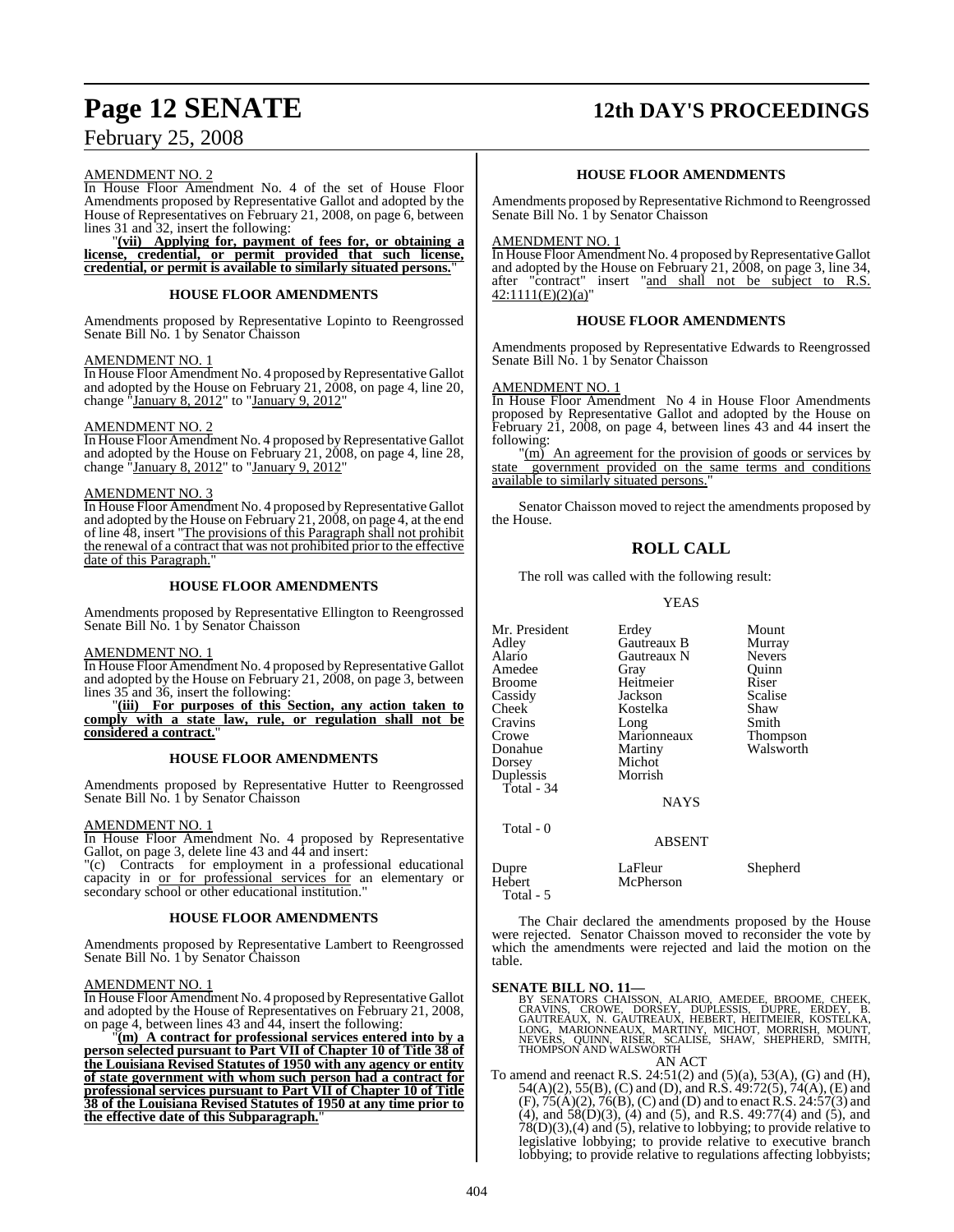# **12th DAY'S PROCEEDINGS Page 13 SENATE**

# February 25, 2008

to provide relative to restrictions affecting lobbyists; to provide relative to the electronic filing of registrations and expenditure reports; to require certain information relative to lobbyist registrations; to provide relative to the content of expenditure reports; to provide for monthly filing of expenditure reports; to provide for the electronic storage and access of filings; to provide for the definition of a statewide elected official; to provide for the definition of a executive branch department head; to clarify the definition of lobbyist; to provide for the consequences of inaccurate or incomplete filings; to provide for failure to amend a registration or expenditure report; to provide for the filing of a false statement or false representation of a material fact; to provide for fines; to provide for penalties; and to provide for related matters.

The bill was read by title. Returned from the House of Representatives with the following amendments:

#### **HOUSE COMMITTEE AMENDMENTS**

Amendments proposed by House Committee on House and Governmental Affairs to Reengrossed Senate Bill No. 11 by Senator Chaisson

AMENDMENT NO. 1

On page 1, line 2, after "R.S. 24:51(2)" insert a comma "," and delete "and  $(5)(a)$ ,"

AMENDMENT NO. 2

On page 1, line 13, delete "to clarify the definition of lobbyist;"

AMENDMENT NO. 3 On page 2, line 2, after "R.S. 24:51(2)" insert a comma "," and delete "and (5)(a),"

AMENDMENT NO. 4 On page 2, delete lines 22 through 29 and on page 3 delete lines 1 through 8

AMENDMENT NO. 5 On page 5, line 10, after "**subject**" change "**matter(s)**" to "**matter**"

#### AMENDMENT NO. 6

On page 5, line 11, after "**provided in**" change "**Paragraph (4) of this Subsection**" to "**this Paragraph**"

#### AMENDMENT NO. 7

On page 5, delete lines 22 through 25, and insert the following:

"**(7) If a lobbyist is compensated for lobbying and nonlobbying services, he shall reasonably allocate his compensation and report only the amount received for lobbying in the manner provided in this Part.**"

#### AMENDMENT NO. 8

On page 8, delete lines 3 through 11, and insert the following:

"**(3) If the board determines that a person has filed a registration or report required by this Part that is inaccurate or incomplete, the board shall mail by certified mail a notice of delinquency informing the person that the inaccuracy must be corrected or the missing information must be provided no later than fourteen business days after receipt of the notice of delinquency. The notice of delinquency shall include the deadline for correcting the inaccuracy or providing the missing information. If the person corrects the inaccuracy or provides the missing information prior to the deadline contained in the notice of delinquency, no penalties shall be assessed against the person.**

**(4) Whoever fails to correct the inaccuracy or provide the missing information by the deadline included in the notice of delinquency shall be subject to penalties as provided by law.**"

#### AMENDMENT NO. 9

On page 8, line 18, after "**board**" change "**shall**" to "**may**"

#### AMENDMENT NO. 10

On page 8, line 19, between "**Paragraph**" and "**be**" delete "**shall**"

AMENDMENT NO. 11

On page 11, line 16, after "**subject**" change "**matter(s)**" to "**matter**"

AMENDMENT NO. 12

On page 11, line 17, after "**provided in**" change "**Paragraph (4) of this Subsection**" to "**this Paragraph**"

#### AMENDMENT NO. 13

On page 16, delete lines 4 through 12, and insert the following:

"**(3) If the board determines that a person has filed a registration or report required by this Part that is inaccurate or incomplete, the board shall mail by certified mail a notice of delinquency informing the person that the inaccuracy must be corrected or the missing information must be provided no later than fourteen business days after receipt of the notice of delinquency. The notice of delinquency shall include the deadline for correcting the inaccuracy or providing the missing information. If the person corrects the inaccuracy or provides the missing information prior to the deadline contained in the notice of delinquency, no penalties shall be assessed against the person.**

**(4) Whoever fails to correct the inaccuracy or provide the missing information by the deadline included in the notice of delinquency shall be subject to penalties as provided by law.**"

AMENDMENT NO. 14 On page 16, line 19, after "**board**" change "**shall**" to "**may**"

AMENDMENT NO. 15 On page 16, line 20, between "**Paragraph**" and "**be**" delete "**shall**"

#### **HOUSE FLOOR AMENDMENTS**

Amendments proposed by Representative Gallot to Reengrossed Senate Bill No. 11 by Senator Chaisson

#### AMENDMENT NO. 1

Delete the set of amendments proposed by the House Committee on House and Governmental Affairs and adopted by the House of Representatives on February 19, 2008

#### AMENDMENT NO. 2

On page 1, delete lines 2 through 17 and insert the following:

"To amend and reenact R.S. 24:51(2), 53(A), (G), and (H), 54(A)(2), and 55, and R.S. 49:72(5), 74(A), (E) and (F), 75(A)(2), and 76 and to enact R.S. 24:51(7), 57(3), and 58(D)(3), (4), and (5), and R.S. 49:77(4), and 78(D)(3), (4), and (5), relative to lobbying; to provide relative to the regulation of lobbyists; to provide definitions; to provide relative to the registration of lobbyists; to provide relative to the reporting requirements of lobbyists; to provide for penalties; and to provide for related matters."

#### AMENDMENT NO. 3

On page 2, delete lines 2 through 29 and delete pages 3 through 16 and insert:

"Section 1. R.S. 24:51(2), 53(A), (G), and (H), 54(A)(2), and 55 are hereby amended and reenacted and R.S.  $24:51(7)$ ,  $57(3)$ , and  $58(D)(3)$ , (4), and (5) are hereby enacted to read as follows: §51. Definitions

When used in this Part:

$$
\begin{array}{l}\n \text{Let } \text{in } \text{ this rate,} \\
 * \quad * \quad * \\
 \end{array}
$$

(2) "Expenditure" means the gift or payment of money or anything **any thing** of value when the amount of value exceeds ten dollarsforthe purchase offood, drink, or refreshment for a legislator**, for the spouse or minor child of a legislator, or for a public servant, other than a legislator, in the legislative branch of state government** and any gift or payment as permitted by R.S.  $\overline{42:1123(13)}$  and (16) when the value exceeds ten dollars for the purpose oflobbying when the lobbyist or principal accounts or would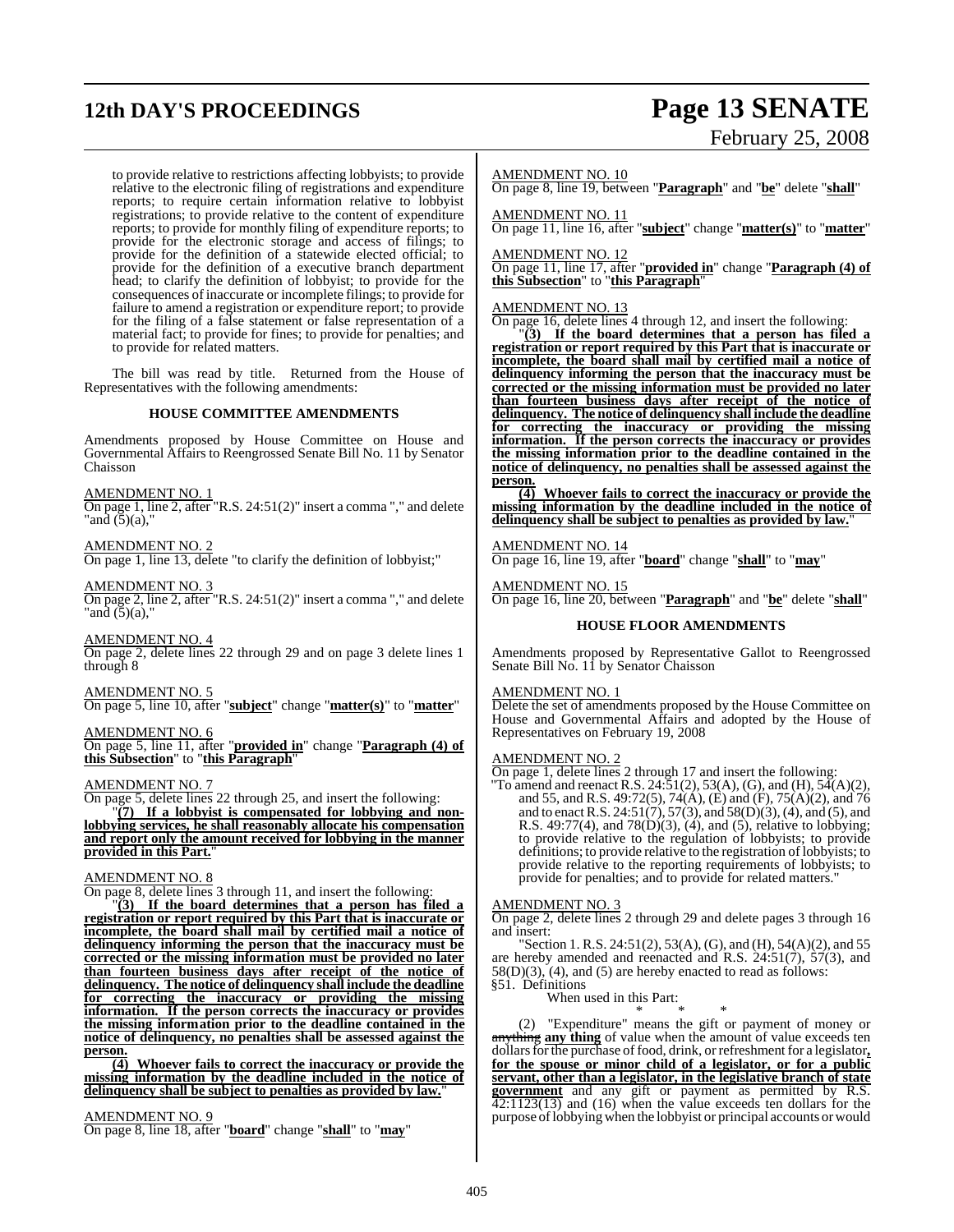## **Page 14 SENATE 12th DAY'S PROCEEDINGS**

## February 25, 2008

be expected to account for the expenditure as an ordinary and necessary expense directly related to the active conduct of the lobbyist's, his employer's, or the principal's trade or business. \* \* \*

**(7) "Public servant" shall have the same meaning as provided in R.S. 42:1102.** \* \* \*

§53. Registration of lobbyists with the board; compilation of information

A. Each lobbyist shall register with the board within **as soon as possible after employment as a lobbyist or after the first action requiring his registration as a lobbyist, whichever occurs first, and in any event not later than** five days of **after** employment as a lobbyist or within **not later than** five days after the first action requiring his registration as a lobbyist**, whichever occurs first**. He shall give to **electronically file with** the board in writing, on **using** forms provided by it, the following information:

(1) His name and business address.

 $(2)$  The name and address of each person by whom he is employed and, if different, whose interests he represents, including the business in which that person is engaged.

(3)**(a)** The name of each person by whom he is paid or is to be paid**, the amount he is paid or is to be paid for the purpose of lobbying, and a characterization of such payment as paid, earned but not received, or prospective**.

**(b) Amounts required to be disclosed pursuant to this Paragraph shall be reported by category of value. The categories shall be:**

**(i) Category I, \$24,999 or less.**

**(ii) Category II, \$25,000-\$49,999.**

**(iii) Category III, \$50,000-\$99,999.**

**(iv) Category IV, \$100,000-\$249,999.**

**(v) Category V, \$250,000 or more.**

**(4)(a) An indication of potentialsubject matters about which he anticipates lobbying.**

**(b) Indication of potential subject matters shall be made by choosing from the following potential subject matter categories:**

**(i) Aerospace and space technology.**

**(ii) Agriculture: horticulture; livestock; poultry.**

**(iii) Agriculture: forestry; timber.**

**(iv) Alcohol and other beverages.**

**(v) Arts and entertainment.**

**(vi) Aquaculture and fisheries.**

**(vii) Business and private and commercial enterprises.**

**(viii) Banking, financial, and accounting.**

**(ix) Charities and social services, faith-based organizations, and community outreach.**

**(x) Computers, hardware, software, and intellectual property.**

**(xi) Construction, contracting, and real estate.**

**(xii) Educational services: colleges; technical schools; trade**

**schools. Environmental quality, conservation, and wildlife preservation.**

**(xiv) Gaming.**

**(xv) Government: local; municipal; parish; state; federal.**

**(xvi) Health care: hospitals; nursing homes; elderly care;**

**hospice.**

**(xvii) Health care: physicians; nurse practitioners; nurses. (xviii) Health care: pharmaceutical and medical devices;**

**research; development; sales.**

**(xix) Homeland security.**

**(xx) Hotels, restaurants, and tourism.**

**(xxi) Insurance.**

**(xxii) International trade.**

**(xxiii) Law and lawyers.**

Manufacturing: oil and gas; mining; refining; **production; chemical industry.**

**(xxv) Manufacturing: wholesale.**

**(xxvi) Military and veterans affairs.**

**(xxvii) Public safety, police, and fire.**

**(xxviii) Telecommunications. (xxix) Tobacco industry.**

**(xxx) Transportation.**

**(xxxi) Unions, labor issues, and special advocacy groups. (xxxii) Utilities: electric; gas; water; nuclear. (b) The unintentional omission of a potential subject matter**

**as provided in this Paragraph shall not be a violation of this Part.**

**(5) The identity of each legislator or spouse of a legislator with whom he or his employer or principal has, or has had in the preceding twelve months, a business relationship. For purposes of this Paragraph, "business relationship" means any transaction, contract, or activity that is conducted or undertaken for profit and which arises from a joint ownership interest, partnership, or common legal entity between a lobbyist his employer or principal and a legislator or spouse of a legislator when the legislator or spouse owns ten percent or more of such interest, partnership, or legal entity.**

(4)**(6)** One copy of a two inch by two inch recent photograph of the registrant made within the prior six months shall be filed with the initial registration form for a legislative term.

**(7) If a lobbyist is compensated for lobbying and nonlobbying services, he shall reasonably allocate his compensation and report only the amount received for lobbying in the manner provided in this Part.** \* \* \*

G. The forms shall be published **electronically** by the board. Registrations which have been filed shall be maintained in the office of the board **by the board and made available to the public via the** The filing by a lobbyist of any information required **under this Section shall constitute a certification that the information is true and correct to the best of his knowledge, information, and belief and that no information required by this Part has been deliberately omitted**.

H. Whenever any information contained in his registration changes, or the lobbyist begins representing an additional person, a supplemental **electronic** registration shall be filed with the board within **as soon as possible after such change occurs and in any event not later than** five days of **after** such change, on **using** forms provided by the board.

\* \* \* §54. Reports and statements under oath

\* \* \*

(2) All **Except as otherwise specifically provided in this Part,** reports, registrations, notices, and statements required under this Part shall be filed by mailing said documents through the United States Postal Service, delivering by hand or through a commercial delivery service, or by transmitting by facsimile or electronic transfer.

\* \* \* §55. Lobbyist expenditure reports

A.

A. Each lobbyist registered under the provisions of this Part shall file with the board, in the manner provided in this Section, a report of all expenditures incurred for the purpose of lobbying.

B. A report shall be filed semi-annually, and shall be filed, or if mailed shall be postmarked, as follows:

(1) By August fifteenth for the period from January first through June thirtieth.

(2) By February fifteenth for the period from July first through December thirty-first. **monthly. The report for each month shall be filed by the fifteenth of the following month.**

C. **(1)** The report shall be **electronically** filed on forms provided by **with** the board, shall be signed by the person filing, and  $\hat{\textbf{s}}$ hall include a certification of accuracy by the person responsible for filing the report, as provided by R.S. 24:54(A) **in a format suitable for use on the database required by R.S. 24:57(3). The filing of any report under this Section by a lobbyist shall constitute a certification that the information contained in the report is true and correct to the best of his knowledge, information, and belief; that no reportable expenditures have been made that are not included therein as required by law; and that no information required by this Part has been deliberately omitted.**

**(2) A lobbyist shall retain records that document all reports made pursuant to this Part for no less than three years.**

D.(1) Each report shall include the following:

(a) **A listing of each subject matter lobbied during each reporting period.**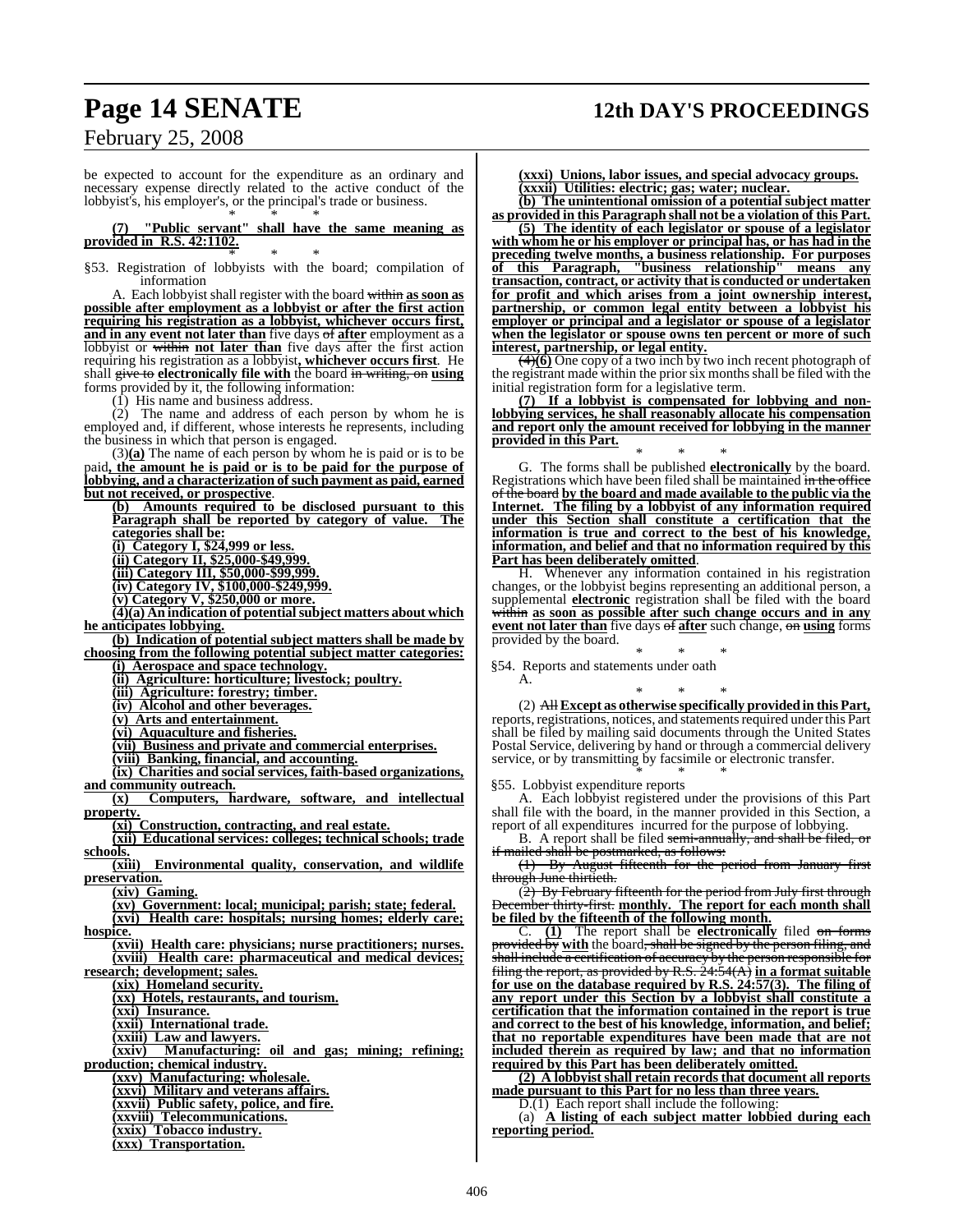# **12th DAY'S PROCEEDINGS Page 15 SENATE**

# February 25, 2008

**(b)** The total of all expenditures made during each reporting period.

(b) **(c)** The aggregate total of expenditures attributable to an individual legislator as provided in Subsection E of this Section **or public servant, other than a legislator, in the legislative branch of state government** during each reporting period, including the name of the legislator **or other public servant**.

**(d) The aggregate total of expenditures attributable to the spouse or minor child of a legislator during each reporting period. The name of the spouse or minor child shall not be included. The aggregate total of such expenditures shall be reported as follows:**

**"The aggregate total of expenditures attributable to the spouse of (insert name of legislator) was (insert aggregate total of expenditures).**

**The aggregate total of expenditures attributable to the minor child or children of (insert name of legislator) was (insert aggregate total of expenditures).** 

(d) **(e)** The aggregate total of expenditures for all reporting periods during the same calendar year.

**(f)** The aggregate total of all expenditures attributable to an individual legislator as provided in Subsection E of this Section **or public servant, other than a legislator, in the legislative branch of state government** for all reporting periods during the same calendar year, including the name of the legislator **or other public servant**.

**(g) The aggregate total of all expenditures attributable to the spouse or minor child of a legislator for all reporting periods during the same calendar year. The name of the spouse or minor child shall not be included. The aggregate total of such expenditures shall be reported as follows:**

**"The aggregate total of expenditures attributable to the spouse of (insert name of legislator) for all reporting periods during the year was (insert aggregate total of expenditures).**

**The aggregate total of expenditures attributable to the minor child or children of (insert name of legislator) for all reporting periods during the year was (insert aggregate total of**  $expenditures$ ).

(2) For the purposes of this Section, the aggregate amount or any per occasion amount attributable to a legislator **or spouse or minor child of a legislator or public servant, other than a legislator, in the legislative branch of state government** shall not include any expenditure which is required to be reported in Paragraph  $F(1) E(1)$  of this Section or which is exempt under Paragraph  $F(2)$ **E(2)** or (3) of this Section.

E. When the aggregate expenditure for any one legislator exceeds the sum of fifty dollars on any one occasion, or when the aggregate expenditure for any one legislator exceeds the sum of two hundred fifty dollars in a reporting period, then the total amount of expenditures for the legislator during the reporting period shall be attributable to an individual legislator.

F.(1) **E.(1)** Each report shall include a statement of the expenditure for each reception, social gathering, or other function to which the entire legislature, either house, any standing committee, select committee, statutory committee, committee created by resolution of either house, subcommittee of any committee, recognized caucus, or any delegation thereof, is invited which amount is attributable to such invitation. Any report of such amount shall include the name of the group or groups invited and the date and location of the reception, social gathering, or other function.

(2) Any expenditure, as defined herein, for any reception or social gathering sponsored in whole or in part by a lobbyist, individually or on behalf of a principal he represents, held in conjunction with a meeting of a national or regional organization of legislators or legislative staff to which any legislator is invited shall be exempt from the provisions of this Part.

(3) Any expenditure for any meal or refreshment consumed by or offered to a legislator in connection with the legislator giving a speech, being a member of a panel, or otherwise being involved in an informational presentation to a group shall not be reportable. However, any expenditure for any meal or refreshment consumed by a legislator in connection with any out-of-state event permitted by R.S. 42:1123(16) shall be reported in accordance with the provisions of this Section.

G.(1) **F.(1)** Any expenditures by a lobbyist's principal or employer made in the presence of the lobbyist shall be reported by the lobbyist as provided in this Part.

(2) Any lobbyist's principal or employer who makes direct expenditures required to be reported pursuant to this Part shall timely furnish its lobby ist information about such expenditures as necessary for compliance with this Part. Such information shall be furnished to the lobbyist no later than two business days after the close of each reporting period.

(3) Any lobbyist's principal or employer who makes direct expenditures required to be reported pursuant to this Part who fails to provide its lobbyist the information regarding such expenditures as provided in Paragraph (2) of this Subsection shall be required to register as a lobbyist pursuant to this Part and shall be subject to penalties for violations of this Part. \* \* \*

§57. Administration

The board, in performance of its duties under this Part,

shall: \* \* \*

**(3) Establish and maintain access to a searchable electronic database available to the public via the Internet.** §58. Enforcement

\* \* \*

D. In addition to any other applicable penalties: \* \* \*

**(3) If the board determines that a person has filed a registration or report required by this Part that is inaccurate or incomplete, the board shall mail by certified mail a notice of delinquency informing the person that the inaccuracy must be corrected or the missing information must be provided no later than fourteen business days after receipt of the notice of delinquency. The notice of delinquency shall include the deadline for correcting the inaccuracy or providing the missing information. If the person corrects the inaccuracy or provides the missing information prior to the deadline contained in the notice of delinquency, no penalties shall be assessed against the person.**

**(4) Whoever fails to correct the inaccuracy or provide the missing information by the deadline included in the notice of delinquency shall be subject to penalties as provided by law.**

**(5)(a) Any person who with knowledge of its falsity files a registration or report as required in this Part that contains a false statement or false representation of a material fact shall be subject to the assessment of the civil penalties provided in Part III of Chapter 15 of Title 42 of the Louisiana Revised Statutes of 1950, and the findings of the board relative to such filing shall be referred by the board to the appropriate district attorney for prosecution pursuant to R.S. 14:133.**

**(b) The board may recommend to the legislature that any person penalized as provided in Subparagraph (a) of this Paragraph be censured by the legislature.**

Section 2. R.S. 49:72(5), 74( $\bar{A}$ ), (E), and (F), 75(A)(2), and 76 are hereby amended and reenacted and R.S. 49:77(4), and 78(D)(3),  $(4)$ , and  $(5)$  are hereby enacted to read as follows:

§72. Definitions

When used in this Part: \* \* \*

(5) "Expenditure" means the gift or payment of money or anything **any thing** of value when the amount of value exceeds ten dollars for the purchase of food, drink, or refreshment for an executive branch official **or for the spouse or minor child of an executive branch official** and any gift or payment permitted by R.S. 42:1123(13) when the value exceeds ten dollars for the purpose of lobbying when the lobbyist or principal accounts, or would be expected to account, for the expenditure as an ordinary and necessary expense directly related to the active conduct of the lobbyist's, his employer's, or the principal's trade or business. \* \* \*

§74. Registration of lobbyists with the ethics board; compilation of information

A. Each lobbyist shall register with the ethics board within **as soon as possible after employment as a lobbyist or after the first action requiring his registration as a lobbyist, whichever occurs**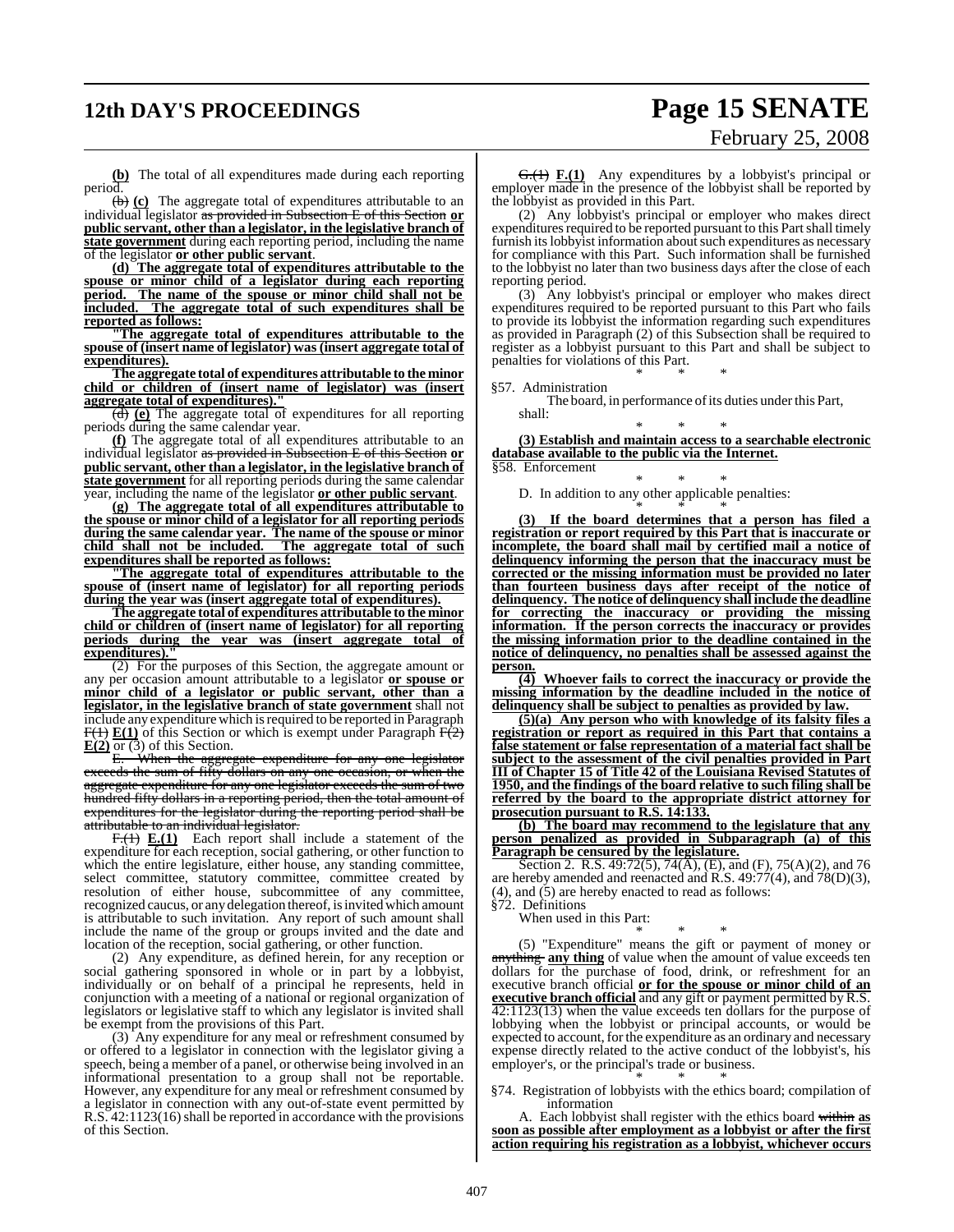## **Page 16 SENATE 12th DAY'S PROCEEDINGS**

## February 25, 2008

**first, and in any event not later than** five days of **after** employment as a lobbyist or within **not later than** five days after the first action requiring his registration as a lobbyist**, whichever occurs first**. He shall give to **electronically file with** the ethics board in writing, on **using** forms provided by it, the following information:

 $(1)$  His name and business address.

(2) The name and address of each person by whom he is employed and, if different, whose interests he represents, including the business in which that person is engaged.

(3)**(a)** The name of each person by whom he is paid or is to be paid**, the amount he is paid or is to be paid for the purpose of lobbying, and a characterization of such payment as paid, earned but not received, or prospective.**

**(b) Amounts required to be disclosed pursuant to this Paragraph shall be reported by category of value. The categories shall be:**

**(i) Category I, \$24,999 or less.**

**(ii) Category II, \$25,000-\$49,999.**

**(iii) Category III, \$50,000-\$99,999.**

**(iv) Category IV, \$100,000-\$249,999.**

**(v) Category V, \$250,000 or more.**

**(4)(a) An indication of potential subject matter about which he anticipates lobbying.**

**(b) Indication of potential subject matters shall be made by choosing from the following potential subject matter categories:**

**(i) Aerospace and space technology.**

**(ii) Agriculture: horticulture; livestock; poultry.**

**(iii) Agriculture: forestry; timber.**

**(iv) Alcohol and other beverages.**

**(v) Arts and entertainment.**

**(vi) Aquaculture and fisheries.**

**(vii) Business and private and commercial enterprises.**

**(viii) Banking, financial, and accounting.**

**(ix) Charities and social services, faith-based organizations, and community outreach.**

**(x) Computers, hardware, software, and intellectual property.**

**(xi) Construction, contracting, and real estate.**

**(xii) Educational services: colleges; technical schools; trade**

schools.<br>(xiii) **Environmental quality, conservation, and wildlife preservation.**

**(xiv) Gaming.**

**(xv) Government: local; municipal; parish; state; federal.**

**(xvi) Health care: hospitals; nursing homes; elderly care; hospice.**

**(xvii) Health care: physicians; nurse practitioners; nurses. (xviii) Health care: pharmaceutical and medical devices; research;**

**development; sales.**

**(xix) Homeland security.**

**(xx) Hotels, restaurants, and tourism.**

**(xxi) Insurance.**

**(xxii) International trade.**

**(xxiii) Law and lawyers.**

**(xxiv) Manufacturing: oil and gas; mining; refining; production; chemical industry.**

**(xxv) Manufacturing: wholesale.**

**(xxvi) Military and veterans affairs.**

**(xxvii) Public safety, police, and fire.**

**(xxviii) Telecommunications.**

**(xxix) Tobacco industry.**

**(xxx) Transportation.**

**(xxxi) Unions, labor issues, and special advocacy groups. (xxxii) Utilities: electric; gas; water; nuclear.**

**(c) The unintentional omission of a potential subject matter as provided in this Paragraph shall not be a violation of this Part.**

**(5)(a) The identity of each statewide elected official or executive branch department head or spouse of a statewide elected official or executive branch department head with whom he or his employer or principal has or has had in the preceding twelve months a business relationship.**

**(b) For the purposes of this Paragraph, the following terms shall have the following meanings:**

**(i) "Executive branch department head" means: (aa) The secretary of each of the following departments of state government:**

**(I) The Department of Economic Development.**

**(II) The Department of Culture, Recreation and Tourism.**

**(III) The Department of Environmental Quality.**

**(IV) The Department of Health and Hospitals.**

**(V) The Department of Labor.**

**(VI) The Department of Natural Resources.**

**(VII) The Department of Public Safety and Corrections.**

**(VIII) The Department of Revenue.**

**(IX) The Department of Social Services.**

**(X) The Department of Transportation and Development.**

**(XI) The Department of Wildlife and Fisheries.**

**(XII) The Department of Veterans Affairs. (bb) The executive secretary of the Public Service Commission.**

**(cc) The director of state civil service.**

**(dd) Each member of the State Board of Elementary and Secondary Education.**

**(ee) The state superintendent of education, the commissioner of higher education, and the president of each public postsecondary education system.**

**(ff) The commissioner of the division of administration.**

**(gg) Each member of the Board of Ethics and the ethics administrator.**

**(hh) The chief of staff of the office of the governor.**

**(ii) The executive counsel to the governor.**

**(iii) "Business relationship" means any transaction or activity that is conducted or undertaken for profit and which arises from a joint ownership interest, partnership, or common legal entity between a lobbyist or his employer or principal and an executive branch department head or spouse of an executive branch department head or a statewide elected official or spouse of a statewide elected official when the executive branch department head or spouse or the statewide elected official or spouse owns ten percent or more of such interest, partnership, or legal entity.**

(4)**(6)** One copy of a two-inch-by-two-inch recent photograph of the registrant made within the priorsix monthsshall be filed with the initial registration form.

\* \* \* E. The forms shall be published **electronically** by the ethics board. Registrations which have been filed shall be maintained in the office of **by** the ethics board **and made available to the public via the Internet. The electronic filing by a lobbyist of any information required under this Section shall constitute a certification that the information is true and correct to the best of his knowledge, information, and belief and that no information required by this Part has been deliberately omitted**.

F. Whenever any information contained in his registration changes, or the lobbyist begins representing an additional person, a supplemental **electronic** registration shall be filed with the ethics board within **as soon as possible after such change occurs and in any event not later than** five days of **after** such change on **using** forms provided by the ethics board.

\* \* \* §75. Reports and statements under oath

A.

\* \* \* (2) All **Except as otherwise specifically provided in this Part,** reports, registrations, and statements required under this Part shall be filed by mailing said documents through the United States Postal Service, delivering by hand or through a commercial delivery service, or by transmitting by facsimile or electronic transfer. \* \* \*

§76. Lobbyist expenditure reports

A. Each lobbyist registered under the provisions of this Part shall file with the ethics board, in the manner prescribed by the ethics board by rule in accordance with the provisions of this Part, a report of all expenditures incurred for the purpose of lobbying.

B. A report shall be filed semiannually, and shall be filed, or if mailed shall be postmarked, as follows: **monthly. The report for each month shall be filed by the fifteenth of the following month.**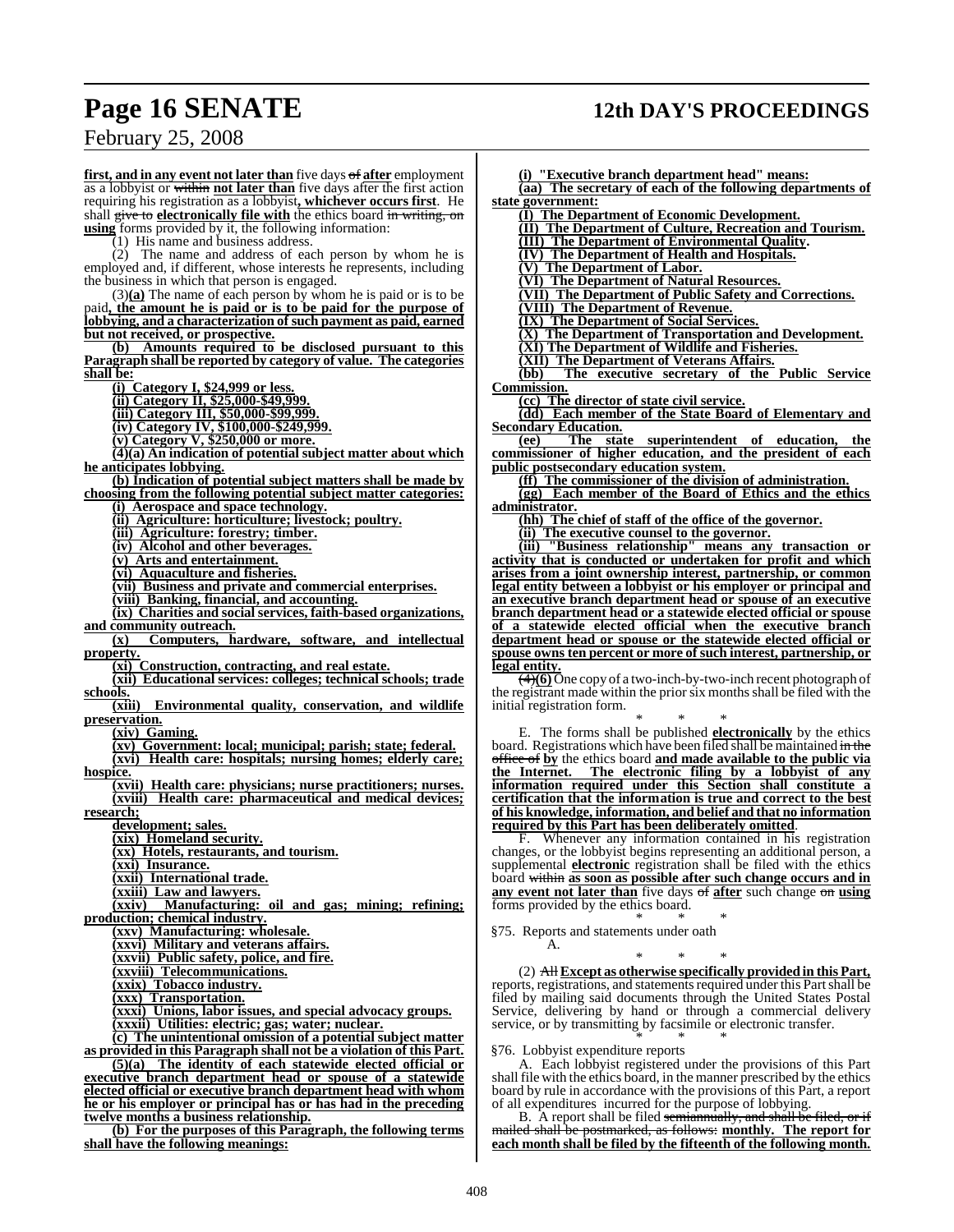# **12th DAY'S PROCEEDINGS Page 17 SENATE**

# February 25, 2008

(1) By August fifteenth for the period from January first through June thirtieth.

(2) By February fifteenth for the period from July first through December thirty-first.

C.**(1)** The report shall be **electronically** filed on **using** forms provided by the ethics board<del>, shall be signed by the person filing, and</del> shall include a certification of accuracy by the person responsible for filing the report **in a format suitable for use on the database required by R.S. 49:77(4)**. **The electronic filing by a lobbyist of any report required under this Section shall constitute a certification that the information contained in the report is true and correct to the best of his knowledge, information, and belief; that no reportable expenditures have been made that are not included therein as required by law; and that no information required by this Part has been deliberately omitted.**

**(2) A lobbyist shall retain records that document all reports made pursuant to this Part for no less than three years.** D.(1) Each report shall include the following

(a) **A listing of each subject matter lobbied during each reporting period.**

**(b)** The total of all expenditures made during each reporting period aggregated in the manner prescribed by the ethics board by rule.

(b) **(c)** The aggregate total of expenditures attributable to an individual executive branch official as provided in Subsection E of this Section during each reporting period, including the name of the executive branch official and his executive branch agency.

**(d) The aggregate total of expenditures attributable to the spouse or minor child of a executive branch official during each reporting period. The name of the spouse or minor child shall not be included. The aggregate total of such expenditures shall be reported as follows:**

**"The aggregate total of expenditures attributable to the spouse of (insert name of executive branch official) was (insert aggregate total of expenditures).**

**The aggregate total of expenditures attributable to the minor child or children of (insert name of executive branch official) was (insert aggregate total of expenditures)."**

(d) **(e)** The aggregate total of expenditures for all reporting periods during the same calendar year, aggregated in the manner prescribed by the ethics board by rule.

**(f)** The aggregate total of all expenditures attributable to an individual executive branch official as provided in Subsection E of this Section for all reporting periods during the same calendar year, including the name of the executive branch official and his executive branch agency.

**(g) The aggregate total of all expenditures attributable to the spouse or minor child of an executive branch official for all reporting periods during the same calendar year. The name of the spouse or minor child shall not be included. The aggregate total of such expenditures shall be reported as follows:**

**"The aggregate total of expenditures attributable to the spouse of (insert name of executive branch official) for all reporting periods during the year was (insert aggregate total of expenditures).**

**The aggregate total of expenditures attributable to the minor child or children of (insert name of executive branch official) for all reporting periods during the year was (insert aggregate total of expenditures**).

(2) For the purposes of this Section, the aggregate amount or any per occasion amount attributable to an executive branch official **or spouse or minor child of an executive branch official** shall not include any expenditure which is otherwise required to be reported in Paragraph  $(F)(1)$   $(E)(1)$  of this Section or which is exempt as provided in Paragraph (F)(2) **(E)(2)** or (3) of this Section.

E. When the aggregate expenditure for any one executive branch official exceeds the sum of fifty dollars on any one occasion, or when the aggregate expenditure for any one executive branch official exceeds the sum of two hundred fifty dollars in a reporting period, then the total amount of expenditures for the executive branch official during the reporting period shall be attributable to an individual executive branch official.

F.(1) (E)(1) Each report shall include a statement of the expenditure for each reception, social gathering, or other function to

which more than twenty-five executive branch officials are invited. Any report of such amount shall include the name of the group or groups invited and the date and location of the reception, social gathering, or other function.

(2) Any expenditure, as defined herein, for any reception or social gathering sponsored in whole or in part by a lobbyist, individually or on behalf of a principal he represents, held in conjunction with a meeting of a national or regional organization of executive branch officials shall be exempt from the provisions of this Part.

(3) Any expenditure for any meal or refreshment consumed by or offered to an executive branch official which is incidental to the executive branch official giving a speech, being a member of a panel, or otherwise being involved in an informational presentation to a group shall be exempt from the provisions of this Part.

G.(1)(a) **F.(1)(a)** Any expenditures by a lobbyist's principal or employer made in the presence of the lobbyist shall be reported by the lobbyist as provided in this Part.

(b) Any lobbyist's principal or employer who makes direct expenditures required to be reported pursuant to this Part shall timely furnish its lobbyist information about such expenditures as necessary for compliance with this Part. Such information shall be furnished to the lobbyist no later than two business days after the close of each reporting period.

(c) Any lobbyist's principal or employer who makes direct expenditures required to be reported pursuant to this Part who fails to provide its lobbyist the information regarding such expenditures as provided in Subparagraph (b) of this Paragraph shall be required to register as a lobbyist pursuant to this Part and shall be subject to penalties for violations of this Part.

(2)(a) Notwithstanding any provision ofthis Part to the contrary, a lobbyist's principal or employer may opt to file reports required by this Section in the manner prescribed by the ethics board by rule on behalf of all of the lobbyists who represent such principal's or employer's interests. If a lobbyist's principal or employer opts to file such reports, the principal or employer shall notify the ethics board no later than January thirty-first of each year, and such option shall be effective for the reporting of all expenditures made during that calendar year. The notification shall include a listing of all persons on whose behalf the lobbyist's principal or employer is filing the reports required by this Section.

(b) Any lobbyist whose principal or employer opts pursuant to this Paragraph to file the reports required by this Section shall timely furnish its principal or employer all information about expenditures as necessary for compliance with this Part. Such information shall be furnished to the principal or employer no later than two business days after the close of each reporting period.

(c) Any lobbyist's principal or employer who opts pursuant to this Paragraph to file the reports required by this Section who failsto file or timely file such reports shall be liable for and subject to any applicable late fees or penalties, or both for violations of this Part. §77. Administration

The board, in performance of its duties under this Part, shall:

\* \* \* **(4) Establish and maintain access to a searchable electronic database available to the public via the Internet.** §78. Enforcement

\* \* \* D. In addition to any other applicable penalties:

\* \* \* **(3) If the board determines that a person has filed a registration or report required by this Part that is inaccurate or incomplete, the board shall mail by certified mail a notice of delinquency informing the person that the inaccuracy must be corrected or the missing information must be provided no later than fourteen business days after receipt of the notice of delinquency. The notice of delinquency shall include the deadline for correcting the inaccuracy or providing the missing information. If the person corrects the inaccuracy or provides the missing information prior to the deadline contained in the notice of delinquency, no penalties shall be assessed against the person.**

**(4) Whoever fails to correct the inaccuracy or provide the missing information by the deadline included in the notice of**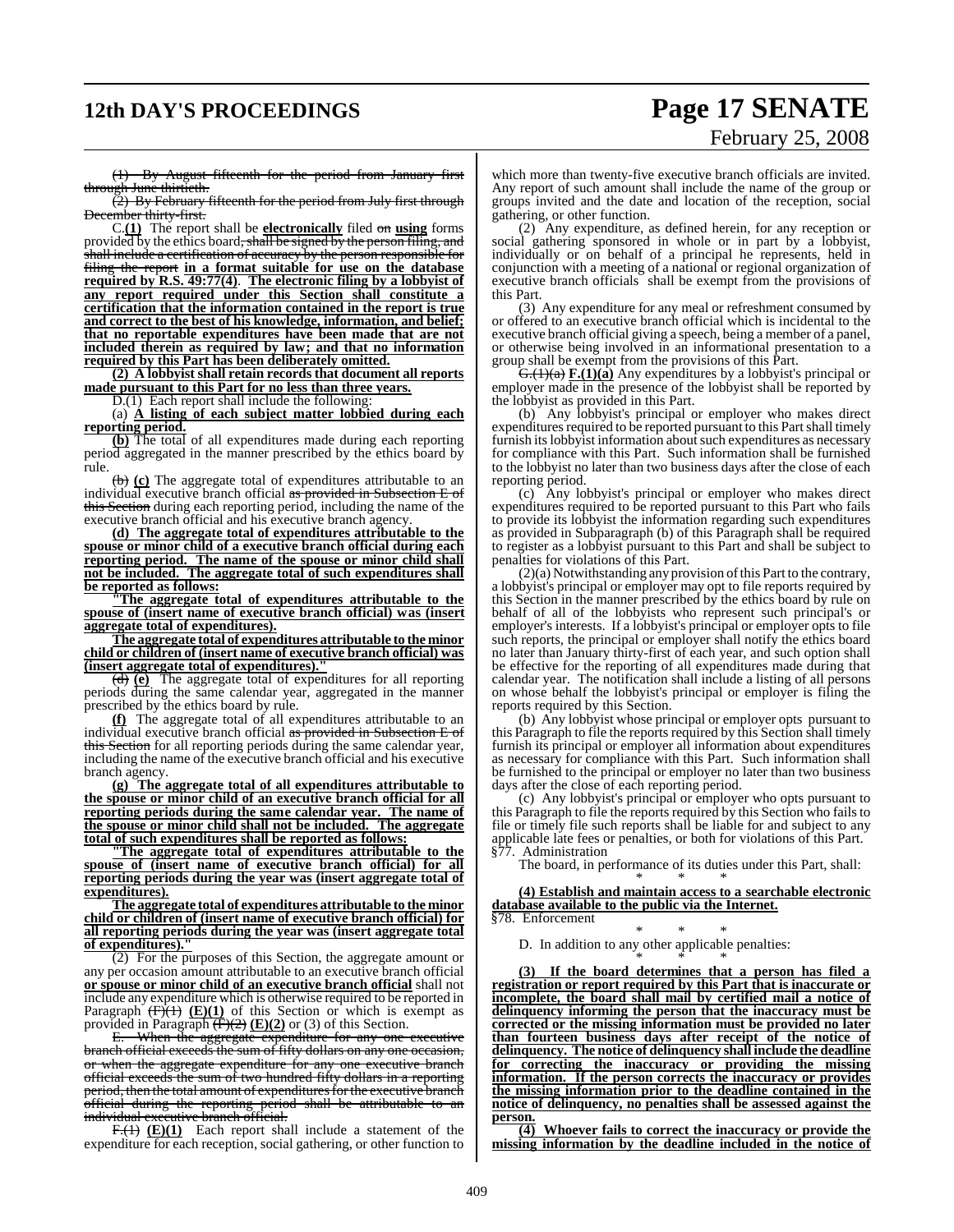# **Page 18 SENATE 12th DAY'S PROCEEDINGS**

February 25, 2008

**delinquency shall be subject to penalties as provided by law.**

**(5)(a) Any person who with knowledge of its falsity files a registration or report as required in this Part that contains a false statement or false representation of a material fact shall be subject to the assessment of the civil penalties provided in PartIII of Chapter 15 of Title 42 of the Louisiana Revised Statutes of 1950, and the findings of the board relative to such filing shall be referred by the board to the appropriate district attorney for prosecution pursuant to R.S. 14:133.**

**(b) The board may recommend to the legislature that any person penalized as provided in Subparagraph (a) of this Paragraph be censured by the legislature.**

Section 3. The first monthly expenditure report as required by R.S. 24:55 and R.S. 49:76 as amended and reenacted in this Actshall be filed not later than February 15, 2009, and shall include information for the month of January, 2009. In addition, not later than February 15, 2009, each lobbyist shall file an expenditure report for the period from July 1, 2008 through December 31, 2008, as required by R.S. 24:55 and R.S. 49:76 prior to the effective date of this Act.

Section 4. The provisions of this Act shall become effective on January 1, 2009."

#### **HOUSE FLOOR AMENDMENTS**

Amendments proposed by Representative Gallot to Reengrossed Senate Bill No. 11 by Senator Chaisson

#### AMENDMENT NO. 1

In House Floor Amendment No. 3 proposed by Representative Gallot and adopted by the House on February 21, 2008, on page 15, line 1, change "**(5)(a)**" to "**(5)**"

#### AMENDMENT NO. 2

In House Floor Amendment No. 3 proposed by Representative Gallot and adopted by the House on February 21, 2008, on page 15, delete lines 8 through 10

#### **HOUSE FLOOR AMENDMENTS**

Amendments proposed by Representative Morrell to Reengrossed Senate Bill No. 11 by Senator Chaisson

#### AMENDMENT NO. 1

In House Floor Amendment No. 3 proposed by Representative Gallot and adopted by the House on February 21, 2008, on page 5, line 3, change "**fifteenth**" to "**twenty-fifth**"

#### AMENDMENT NO. 2

In House Floor Amendment No. 3 proposed by Representative Gallot and adopted by the House on February 21, 2008, on page 5, line 18, delete "**period.**" and insert "**period pursuant to R.S. 24:53(4).**"

#### AMENDMENT NO. 3

In House Floor Amendment No. 3 proposed by Representative Gallot and adopted by the House on February 21, 2008, on page 11, line 44, change "**fifteenth**" to "**twenty-fifth**"

#### AMENDMENT NO. 4

In House Floor Amendment No. 3 proposed by Representative Gallot and adopted by the House on February 21, 2008, on page 12, line 19, delete "**period.**" and insert "**period pursuant to R.S. 49:74(4)**"

#### **HOUSE FLOOR AMENDMENTS**

Amendments proposed by Representative Tucker to Reengrossed Senate Bill No. 11 by Senator Chaisson

#### AMENDMENT NO. 1

In House Floor Amendment No. 3 of the set of House Floor Amendments proposed by Representative Gallot and adopted by the House on February 21, 2008, on page 1, line 22, after "**thing** of value" delete the remainder of the line and insert "for the"

#### AMENDMENT NO. 2

In House Floor Amendment No. 3 of the set of House Floor Amendments proposed by Representative Gallot and adopted by the House on February 21, 2008, on page 1, line 26, after "42:1123(13) and (16)" delete the remainder of the line and on line 27, delete "ten dollars"

#### AMENDMENT NO. 3

In House Floor Amendment No. 3 of the set of House Floor Amendments proposed by Representative Gallot and adopted by the House on February 21, 2008, on page 7, line 43, after "of value" delete "when the amount of value exceeds ten dollars"

#### AMENDMENT NO. 4

In House Floor Amendment No. 3 of the set of House Floor Amendments proposed by Representative Gallot and adopted by the House on February 21, 2008, on page 8, line 3, after "42:1123(13)" delete "when the value exceeds ten dollars"

#### **HOUSE FLOOR AMENDMENTS**

Amendments proposed by Representative Peterson to Reengrossed Senate Bill No. 11 by Senator Chaisson

#### AMENDMENT NO. 1

In House Floor Amendment No. 3 proposed by Representative Gallot and adopted by the House on February 21, 2008, on page 10, at the end of line 35, delete "**governor.**" and insert "**governor and any person employed in his office, excluding clerical employees.**"

#### AMENDMENT NO. 2

In House Floor Amendment No. 3 proposed by Representative Gallot and adopted by the House on February 21, 2008, on page 11, at the end of line 1 delete "**governor.**" and insert "**governor and any person employed in his office, excluding clerical employees.**"

#### AMENDMENT NO. 3

In House Floor Amendment No. 3 proposed by Representative Gallot and adopted by the House on February 21, 2008, on page 11, between lines 1 and 2, insert "**(jj) The legislative director for the governor and any person employed in his office, excluding clerical** employees.

#### **HOUSE FLOOR AMENDMENTS**

Amendments proposed by Representative Richmond to Reengrossed Senate Bill No. 11 by Senator Chaisson

#### AMENDMENT NO. 1

In House Floor Amendment No. 3 proposed by Representative Gallot and adopted by the House of Representatives on February 21, 2008, on page 7, delete lines 33 through 34 and insert the following:

"**(b) The board shall notify the chief clerical officer of each house of the legislature of any violation of Subparagraph (a) of this Paragraph, including the name of any person determined to** be in violation.

Senator Chaisson moved to reject the amendments proposed by the House.

## **ROLL CALL**

The roll was called with the following result:

#### YEAS

| Mr. President | Duplessis   | Morrish       |
|---------------|-------------|---------------|
| Adley         | Erdey       | Mount         |
| Alario        | Gautreaux B | Murray        |
| Amedee        | Gautreaux N | <b>Nevers</b> |
| <b>Broome</b> | Heitmeier   | Ouinn         |
| Cassidy       | Jackson     | Riser         |
| Cheek         | Kostelka    | Scalise       |
| Cravins       | Long        | Shaw          |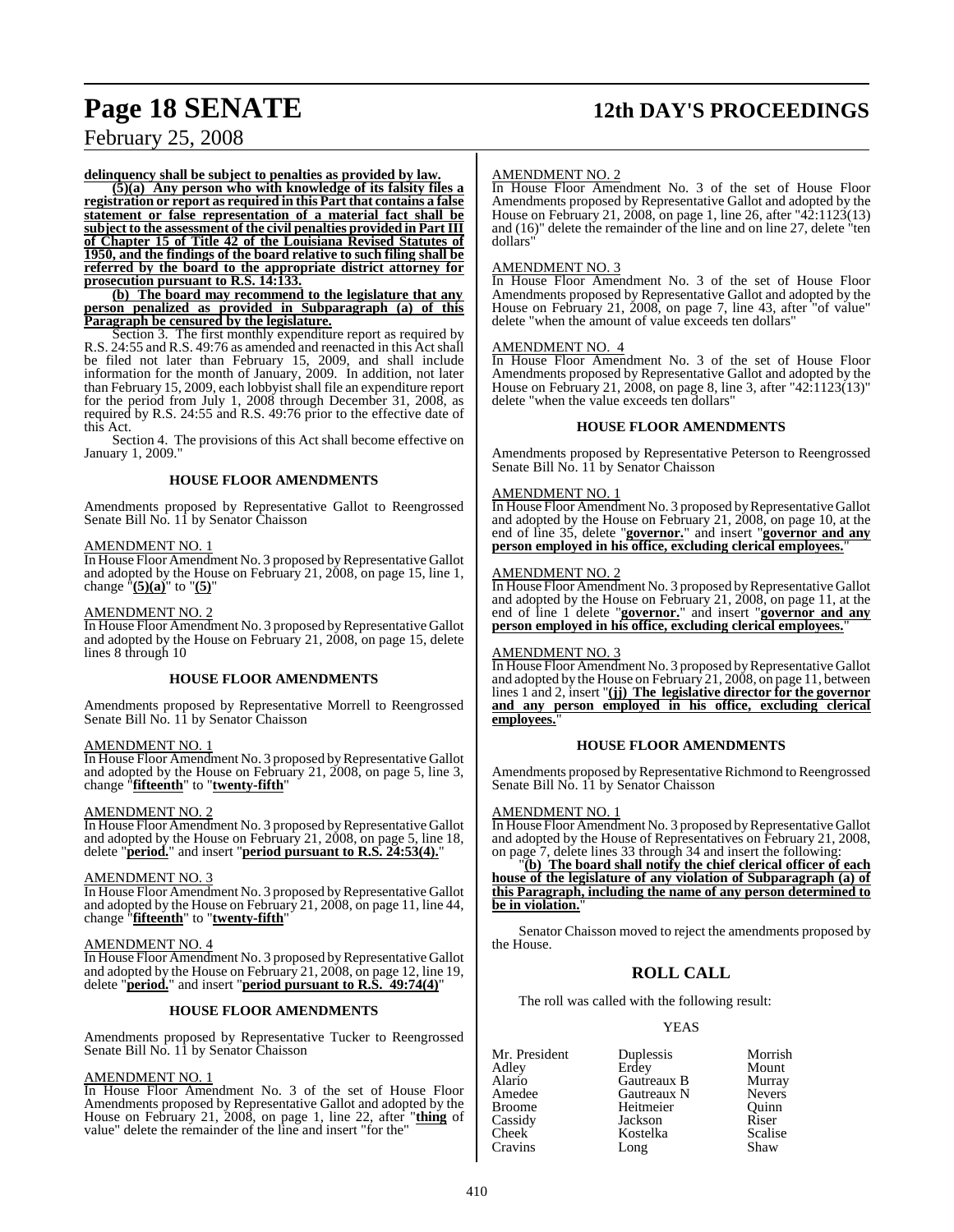## **12th DAY'S PROCEEDINGS Page 19 SENATE**

### Crowe Marionneaux Smith<br>
Donahue Martiny Thom Donahue Martiny Thompson Walsworth Total - 33 **NAYS**  Total - 0 ABSENT

 Total - 6 The Chair declared the amendments proposed by the House were rejected. Senator Chaisson moved to reconsider the vote by which the amendments were rejected and laid the motion on the table.

Shepherd

Dupre Hebert McPherson<br>Gray LaFleur Shepherd

**SENATE BILL NO. 14—** BY SENATORS MARIONNEAUX AND LAFLEUR AN ACT

To amend and reenact R.S. 18:1463(C)(2) and (E) and 1505.3(D)(3) and to enact R.S.  $18:1463(C)(4)$  and (F), relative to political advertisements; to require certain statements involving authorized and unauthorized communications paid by certain persons; to provide for certain requirements with respect to oral, visual, and written material constituting a paid political advertisement distributed on behalf of a candidate for political office; and to provide for related matters.

The bill was read by title. Returned from the House of Representatives with the following amendments:

#### **HOUSE COMMITTEE AMENDMENTS**

Amendments proposed by House Committee on House and Governmental Affairs to Reengrossed Senate Bill No. 14 by Senator Marionneaux

#### AMENDMENT NO. 1

On page 1, delete lines 2 and 3, and insert "To amend and reenact R.S. 18:1463(C)(2) and (E), 1505.2(O), and 1505.3(D)(3) and to enact R.S.  $18:1463(C)(4)$ , (F), and (G) and  $1505.2(I)(4)$ , relative to campaigns; to require certain"

#### AMENDMENT NO. 2

On page 1, line 7, after "office;" and before "and" insert "to provide relative to the use of campaign funds; to provide for the payment of campaign finance fines, fees, and penalties; to provide for effectiveness;"

#### AMENDMENT NO. 3

On page 1, line 9, delete "and (E)" and insert "and (E), 1505.2(O),"

#### AMENDMENT NO. 4

On page 1, line 10, after "and" and before "are" delete "R.S.  $18:1463(C)(4)$  and (F)" and insert "R.S.  $18:1463(C)(4)$ , (F), and (G) and  $150\overline{5}$ .2(I)(4)"

#### AMENDMENT NO. 5

On page 2, at the end of line 13, after "**committee.**" insert "**The name of the political committee paying for the communication shall be given in full and no acronyms shall be used.**"

#### AMENDMENT NO. 6

On page 2, at the end of line 17, after "**committee.**" insert "**The name of the authorized political committee shall be given in full and no acronyms shall be used.**"

#### AMENDMENT NO. 7

On page 2, at the end of line 23, after "**committee.**" insert "**The name of the payer shall be given in full and no acronyms shall be used.**"

#### AMENDMENT NO. 8

On page 2, line 27, change "**clearly identified**" to "**legally qualified**"

# February 25, 2008

#### AMENDMENT NO. 9

On page 2, line 28, change "**made**" to "**broadcast**"

#### AMENDMENT NO. 10

On page 2, line 28, after "**sixty days before**" delete the remainder of the line and delete line 29 and insert "**any election in which such candidate is on the ballot.**"

#### AMENDMENT NO. 11

On page 3, line 11, after "**seconds.**" and before "**For**" insert the following: "**If the advertisement is placed by a public relations firm, advertising agency, media buyer, or other person who purchases media advertising or time or space for such advertising, such person shall provide the information required by this Section.**"

#### AMENDMENT NO. 12

On page 3, at the end of line 13, delete the period "**.**" and insert a semicolon ";" and "**however, "person" shall not mean any radio station, television broadcast station, cable television company, or** newspaper.

#### AMENDMENT NO. 13

On page 3, at the beginning of line 14, change "**F.(1)**" to "**F.**"

#### AMENDMENT NO. 14

On page 3, delete lines 17 through 19 in their entirety

#### AMENDMENT NO. 15

I.

On page 3, between lines 19 and 20, insert the following:

"**G. The carriage, distribution, or transmission by a radio station, television station, cable company, or newspaper of any announcement or advertisement determined to have occurred in violation of the provisions of Subsection C or E of this Section shall not be considered a violation by the radio station, television station, cable company, or newspaper. \* \* \***

§1505.2. Contributions; expenditures; certain prohibitions and limitations

## \* \* \*

\* \* \* **(4) No candidate, political committee, person required to file reports under this Chapter, nor any other person shall use a contribution, loan, or transfer of funds to pay a fine, fee, or penalty imposed pursuant to the provisions of Chapter 15 of Title 42 of the Louisiana Revised Statutes of 1950.**

\* \* \* O.(1) The **A fine, fee, or penalty assessed for a violation of this Chapter shall be paid only by the person against whom the fine, fee, or penalty was assessed. All such fines, fees, or penalties may be paid only with the personal funds of such person or with contributions in accordance with Subsection I of this Section; however, the** supervisory committee may prohibit a candidate or elected official from using contributions received by, or other campaign funds of, such candidate or elected official or the principal or a subsidiary campaign committee of such candidate or elected official to pay a fine, fee, or penalty, assessed for a violation of this Chapter upon a finding that the violation was intentional or egregious.

(2) "Intentional" for the purposes of this Subsection shall mean actions which, in the considered opinion of the supervisory committee, were designed to avoid full and accurate compliance with the provisions of this Chapter. "Egregious" for the purposes of this Subsection shall mean actions which, in the considered opinion of the supervisory committee, significantly injured the public's right to full and accurate disclosure of the financing of election campaigns."

#### AMENDMENT NO. 16

On page 4, at the end of line 1, after "**advertisement.**" insert "**The font size of such display shall be no less than half of the font size of the content of the advertisement.**"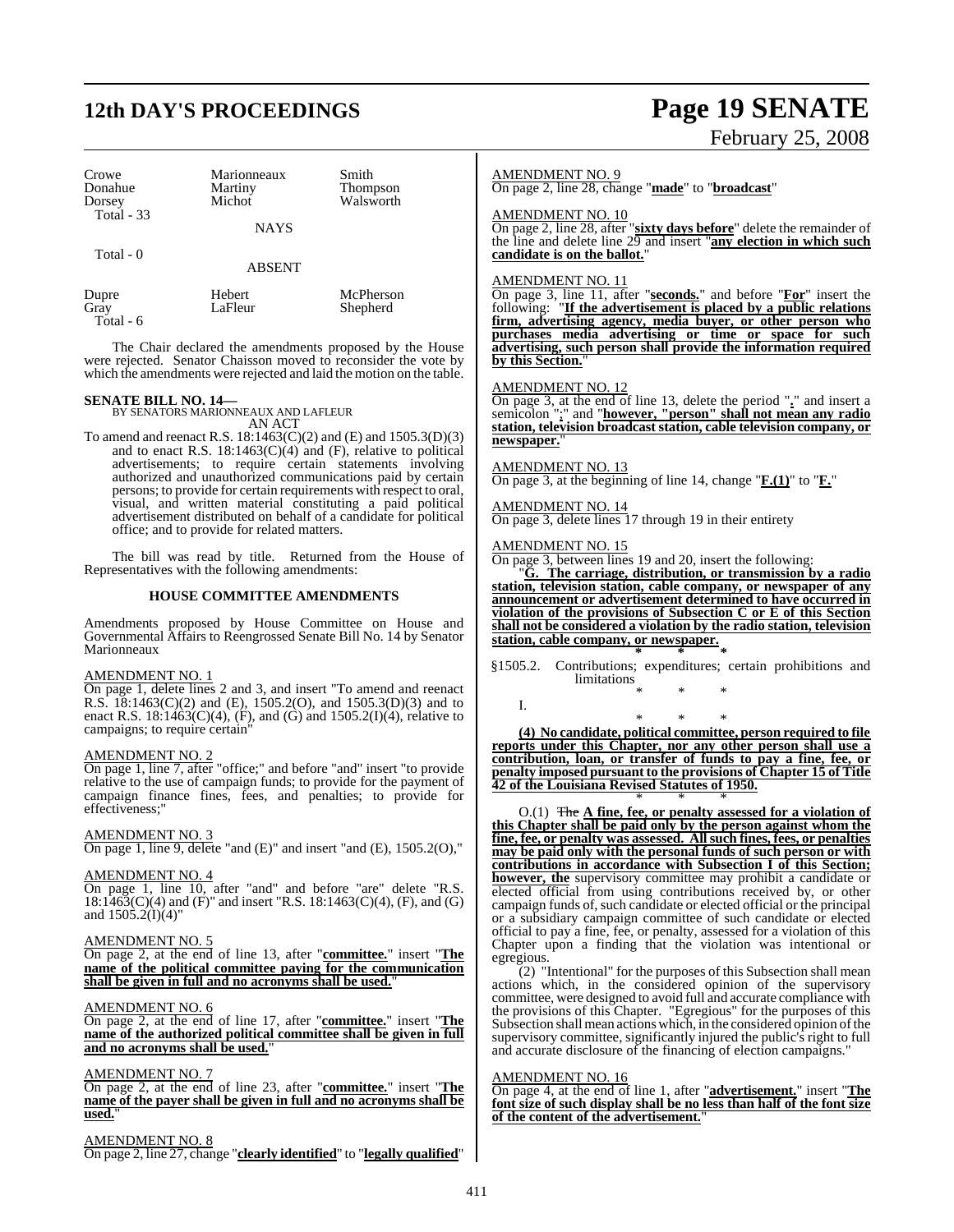#### AMENDMENT NO. 17

On page 4, line 3, after "Section 2." and before "shall" delete "This Act" and insert "The provisions of R.S. 18:1463(C)(2) and (E) and 1505.3(D)(3) as amended and reenacted in this Act and the provisions of R.S.  $18:1463(C)(4)$ , (F), and (G) as enacted in this Act

#### AMENDMENT NO. 18

 $\overline{\text{On page 4, after line 3, insert the following:}}$ 

"Section 3. The provisions of R.S. 18:1505.2(O) as amended and reenacted in this  $\text{Act}$  and the provisions of R.S. 18:1505.2(I)(4) as enacted in this Act shall become effective upon signature by the governor or, ifthis Act is notsigned by the governor, upon expiration of the time for bills to become law without signature by the governor, as provided by Article III, Section 18 of the Constitution of Louisiana. If this Act is vetoed by the governor and subsequently approved by the legislature, the provisions of R.S. 18:1505.2(O) as amended and reenacted in this Act and the provisions of R.S. 18:1505.2(I)(4) as enacted in this Act shall become effective on the day following such approval."

#### **HOUSE FLOOR AMENDMENTS**

Amendments proposed by Representative Morrell to Reengrossed Senate Bill No. 14 by Senator Marionneaux

#### AMENDMENT NO. 1

In House Committee Amendment No. 1 proposed by the House Committee on House and Governmental Affairs and adopted by the House on February 21, 2008, on page 1, line 4, after "1505.2(I)(4)" delete the comma "," and insert "and Part VIII of Chapter 11 of Title 18 of the Louisiana Revised Statutes of 1950, to be comprised of R.S. 18:1601 through 1603,"

#### AMENDMENT NO. 2

In House Committee Amendment No. 2 proposed by the House Committee on House and Governmental Affairs and adopted by the House on February 21, 2008, on page 1, at the end of line 7, insert "to provide relative to certain expenditures for certain political activities; to provide for certain required reports; to provide penalties;"

#### AMENDMENT NO. 3

In House Committee Amendment No. 4 proposed by the House Committee on House and Governmental Affairs, and adopted by the House on February 21, 2008, on page 1, at the end of line 13 insert "and Part VIII of Chapter 11 of Title 18 of the Louisiana Revised Statutes of 1950, to be comprised of R.S. 18:1601 through 1603,

#### AMENDMENT NO. 4

On page 4, between lines 2 and 3, insert the following: "PART VIII. TELEPHONE AND RADIO COMMUNICATIONS AND POLITICAL POLLING EXPENDITURES; LIMITATIONS AND REPORTS §1601. Special reports; disclosures for certain telephone communications

In addition to all other reports required by this Chapter, not later than twenty-four hours after any person, political committee, or other entity or organization makes an expenditure or payment for the purpose of conducting a political poll or similar communication via the telephone involving questions or statements about a candidate or proposition, such person, political committee, or other entity or organization shall electronically file a report with the supervisory committee, on such form asthe supervisory committee shall provide, which shall include:

(1) The total amount of such payments or expenditures for such telephone political poll or communication.

(2) The name and address of each person to whom a payment or expenditure was made for such telephone political poll or communication.

(3) The amount paid to each person listed pursuant to Paragraph (2) of this Section.

B. The provisions of Subsection A of this Section shall apply to expenditure or payments made after the opening of qualifying for an election, except if the expenditure or payment is made relative to a

# **Page 20 SENATE 12th DAY'S PROCEEDINGS**

proposition election, such provisions shall apply after the thirtieth day prior to such election. Prior to such time, any person, political committee, or other entity or organization that makes an expenditure or payment for the purpose of conducting a political poll or similar communication via the telephone involving questions or statements about a candidate or proposition shall include such information on the next report such person, political committee, or other entity or organization is required to file with the supervisory committee in addition to the information required to be included in such report. §1602. Radio communications

No persons or organizations using radio advertisement which is paid for and authorized by a candidate or political committee of a candidate or an agent of the candidate or political committee shall use acronyms.

§1603. Penalties

Whoever violates the provisions of this Part shall be assessed a civil fine of not more than two thousand five hundred dollars. On a second violation, or any succeeding violation, the penalty shall be a civil fine of not more than five thousand dollars."

Senator Marionneaux moved to reject the amendments proposed by the House.

### **ROLL CALL**

The roll was called with the following result:

#### **YEAS**

| Mr. President<br>Adley<br>Alario<br>Amedee<br><b>Broome</b><br>Cassidy<br><b>Cheek</b><br>Cravins<br>Crowe<br>Donahue | Duplessis<br>Erdey<br>Gautreaux B<br>Gautreaux N<br>Heitmeier<br>Jackson<br>Kostelka<br>Long<br>Marionneaux<br>Martiny | Morrish<br>Mount<br>Murray<br><b>Nevers</b><br>Quinn<br>Riser<br>Scalise<br>Shaw<br>Smith<br>Thompson |
|-----------------------------------------------------------------------------------------------------------------------|------------------------------------------------------------------------------------------------------------------------|-------------------------------------------------------------------------------------------------------|
| Dorsey<br><b>Total</b> - 33<br>Total - 0                                                                              | Michot<br><b>NAYS</b>                                                                                                  | Walsworth                                                                                             |
|                                                                                                                       | <b>ABSENT</b>                                                                                                          |                                                                                                       |
| Dupre<br>Gray<br>Total - 6                                                                                            | Hebert<br>LaFleur                                                                                                      | McPherson<br>Shepherd                                                                                 |

The Chair declared the amendments proposed by the House were rejected. Senator Marionneaux moved to reconsider the vote by which the amendments were rejected and laid the motion on the table.

**SENATE BILL NO. 29—**<br>BY SENATORS MARIONNEAUX, N. GAUTREAUX AND LAFLEUR AND<br>REPRESENTATIVE BALDONE AN ACT

To amend and reenact R.S. 18:1483(14)(b) and to enact R.S. 18:1483(14)(c) and 1501.2, relative to campaign finance; to define certain political organizations to be included as political committees for purposes of filing campaign finance reports; to provide for reporting by such political organizations of campaign contributions and expenditures; and to provide for related matters.

The bill was read by title. Returned from the House of Representatives with the following amendments:

#### **HOUSE COMMITTEE AMENDMENTS**

Amendments proposed by House Committee on House and Governmental Affairs to Reengrossed Senate Bill No. 29 by Senator **Marionneaux**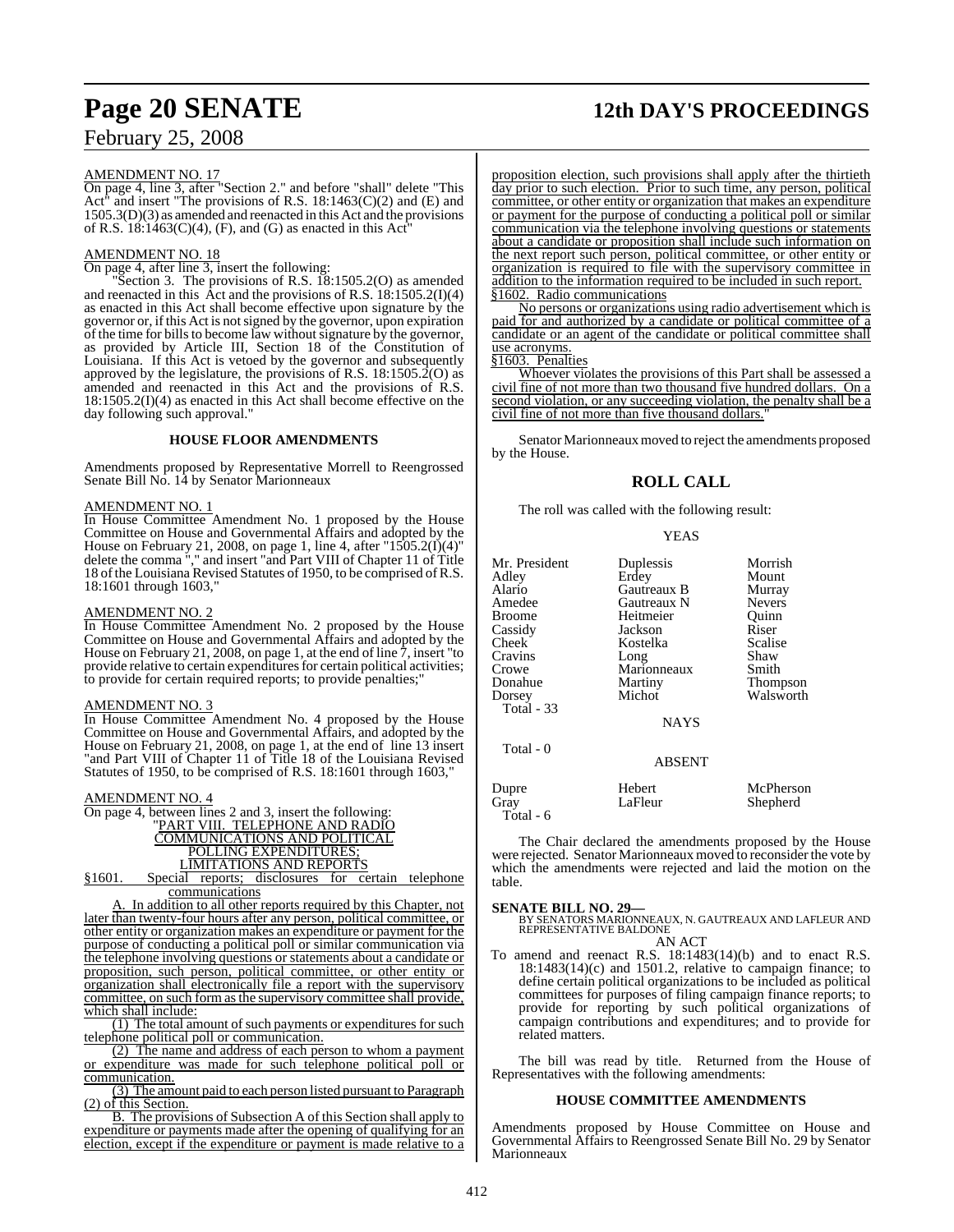# **12th DAY'S PROCEEDINGS Page 21 SENATE**

#### AMENDMENT NO. 1

On page 1, line 2, after "(14)(b)" and before "and to enact" insert "and 1505.2(O)"

#### AMENDMENT NO. 2

On page 1, line 2, after "(14)(c)" delete the remainder of the line and insert a comma "," and "1501.2, and 1505.2(I)(4),"

#### AMENDMENT NO. 3

On page 1, line 6, after "expenditures;" and before "and" insert "to provide relative to the use of campaign funds; to provide for the payment of campaign finance fines, fees, and penalties;"

#### AMENDMENT NO. 4

On page 1, line 8, delete "is" and insert "and 1505.2(O) are"

#### AMENDMENT NO. 5

On page 1, line 9, after "(14)(c)" delete "and 1501.2" and insert a comma "," and "1501.2, and 1505.2(I)(4)"

#### AMENDMENT NO. 6

On page 2, delete lines 19 and 20 at the beginning of line 21, delete " $(1)$  The" and insert the following:

"**C.(1) In addition to the reports filed as provided in Subsection B of this Section, during the period beginning at midnight of the twentieth day prior to a primary election and extending through midnight of primary election day, and during the period beginning at midnight of the twentieth day prior to a general election and extending through midnight of general election day, any person, other than a candidate or a political committee, who makes any expenditure or who accepts a contribution, other than to or from a candidate or to or from a political committee, shall file a report with the supervisory committee which shall contain the**"

#### AMENDMENT NO. 7

I.

On page 2, after line 28, insert the following: "\* \* \*

§1505.2. Contributions; expenditures; certain prohibitions and limitations

\* \* \*

\* \* \* (4) No candidate, political committee, person required to file reports under this Chapter, nor any other person shall use a contribution, loan, or transfer of funds to pay a fine, fee, or penalty imposed pursuant to the provisions of Chapter 15 of Title 42 of the Louisiana Revised Statutes of 1950.

\* \* \* O.(1) The A fine, fee, or penalty assessed for a violation of this Chapter shall be paid only by the person against whom the fine, fee, or penalty was assessed. All such fines, fees, or penalties may be paid only with the personal funds of such person or with contributions in accordance with Subsection I of this Section; however, the supervisory committee may prohibit a candidate or elected official from using contributions received by, or other campaign funds of, such candidate or elected official or the principal or a subsidiary campaign committee of such candidate or elected official to pay a fine, fee, or penalty, assessed for a violation of this Chapter upon a finding that the violation was intentional or egregious.

 $(2)$  "Intentional" for the purposes of this Subsection shall mean actions which, in the considered opinion of the supervisory committee, were designed to avoid full and accurate compliance with the provisions of this Chapter. "Egregious" for the purposes of this Subsection shall mean actions which, in the considered opinion of the supervisory committee, significantly injured the public's right to full and accurate disclosure of the financing of election campaigns. \* \* \*"

Senator Marionneaux moved to concur in the amendments proposed by the House.

# February 25, 2008

## **ROLL CALL**

The roll was called with the following result:

YEAS

| Mr. President | Dupre       | Michot        |
|---------------|-------------|---------------|
| Adley         | Erdey       | Morrish       |
| Alario        | Gautreaux B | Mount         |
| Amedee        | Gautreaux N | Murray        |
| <b>Broome</b> | Gray        | <b>Nevers</b> |
| Cassidy       | Hebert      | Riser         |
| Cheek         | Heitmeier   | Scalise       |
| Cravins       | Jackson     | Shaw          |
| Crowe         | Kostelka    | Smith         |
| Donahue       | Long        | Thompson      |
| Dorsey        | Marionneaux | Walsworth     |
| Duplessis     | Martiny     |               |
| Total - 35    |             |               |
|               | <b>NAYS</b> |               |
| Total - 0     |             |               |
|               | ABSENT      |               |

LaFleur Quinn<br>McPherson Shepherd McPherson Total - 4

The Chair declared the amendments proposed by the House

were concurred in. Senator Marionneaux moved to reconsider the vote by which the amendments were concurred in and laid the motion on the table.

#### **SENATE BILL NO. 37—**

BY SENATORS CHAISSON, AMEDEE, BROOME, CHEEK, DONAHUE,<br>DUPLESSIS, JACKSON, KOSTELKA, MICHOT, SCALISE, SMITH AND<br>WALSWORTH AND REPRESENTATIVE BALDONE AN ACT

To enact R.S. 39:6(C), relative to the duties of the commissioner of administration; to require the commissioner of administration to establish and maintain a website to post reports of state spending; to provide for the contents of the website; and to provide for related matters.

The bill was read by title. Returned from the House of Representatives with the following amendments:

#### **HOUSE COMMITTEE AMENDMENTS**

Amendments proposed by House Committee on Appropriations to Re-Reengrossed Senate Bill No. 37 by Senator Chaisson

#### AMENDMENT NO. 1

On page 1, line 11, after "**spending**" and the period "**.**" delete the remainder of the line, delete lines 12 and 13 in their entirety, and at the beginning of line 14, delete "**applications**" and the period "**.**"

#### AMENDMENT NO. 2

On page 2, line 3, after "**The**" change "**division**" to "**commissioner**"

#### AMENDMENT NO. 3

On page 2, line 4, after "**shall**" delete the remainder of the line and insert "**consult with the**"

#### AMENDMENT NO. 4

On page 2, line 5, after "**Budget**" and before "**specifications**" delete "**for the**" and insert "**in the development of**"

Senator Chaisson moved to concur in the amendments proposed by the House.

#### **ROLL CALL**

The roll was called with the following result: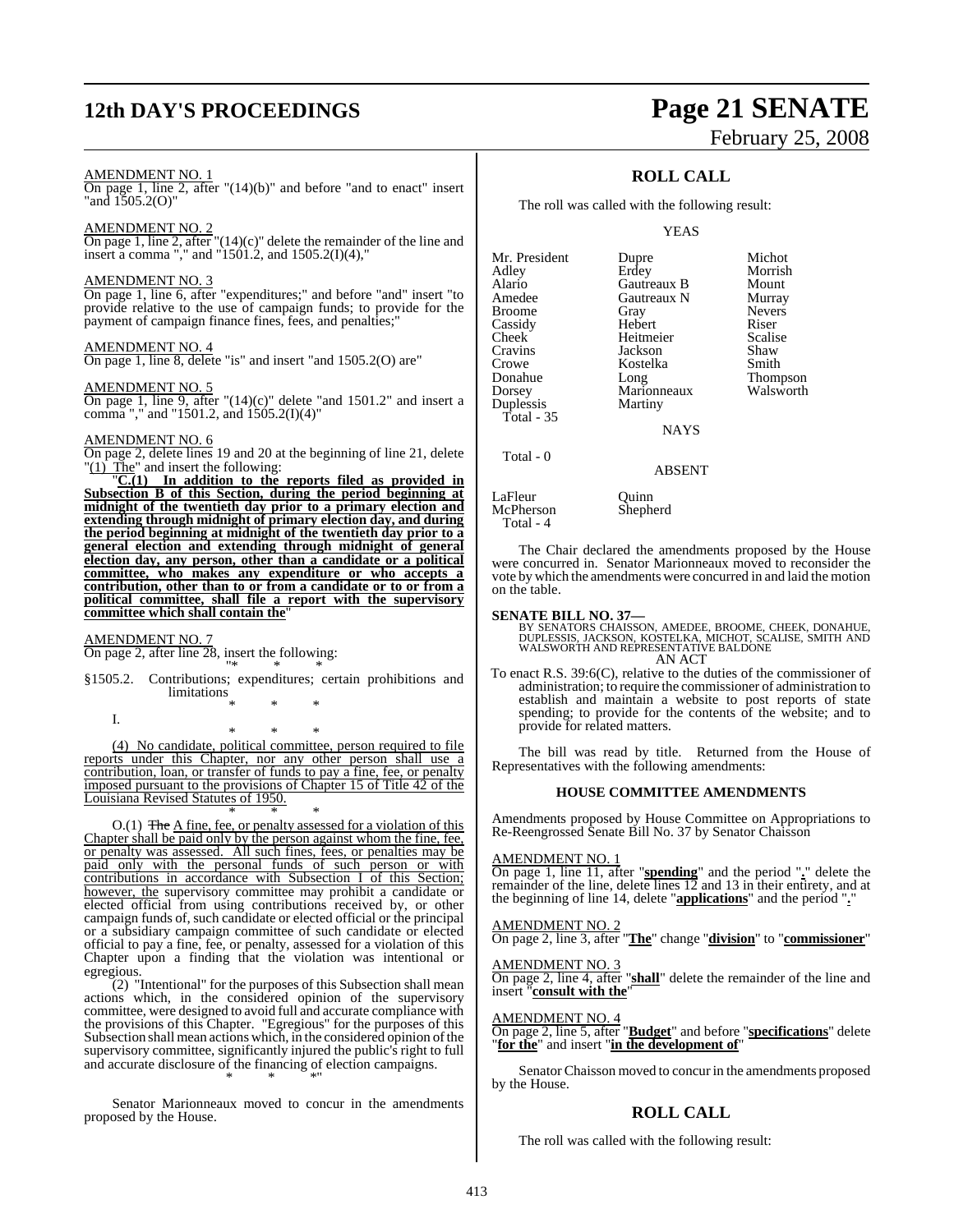| Mr. President<br>Adley<br>Alario<br>Amedee<br><b>Broome</b><br>Cassidy<br>Cheek<br>Cravins<br>Crowe<br>Donahue<br>Dorsey<br>Total - 33 | Duplessis<br>Dupre<br>Erdey<br>Gautreaux B<br>Gautreaux N<br>Gray<br>Hebert<br>Heitmeier<br>Kostelka<br>Long<br>Martiny<br><b>NAYS</b> | Michot<br>Morrish<br>Mount<br>Murray<br><b>Nevers</b><br>Riser<br>Scalise<br>Shaw<br>Smith<br>Thompson<br>Walsworth |
|----------------------------------------------------------------------------------------------------------------------------------------|----------------------------------------------------------------------------------------------------------------------------------------|---------------------------------------------------------------------------------------------------------------------|
| Jackson<br>Total - 1                                                                                                                   | ABSENT                                                                                                                                 |                                                                                                                     |
| LaFleur<br>Marionneaux<br>Total - 5                                                                                                    | McPherson<br>Ouinn                                                                                                                     | Shepherd                                                                                                            |

**YEAS** 

The Chair declared the amendments proposed by the House were concurred in. Senator Chaisson moved to reconsider the vote by which the amendments were concurred in and laid the motion on the table.

**SENATE BILL NO. 47—** BY SENATOR ADLEY AND REPRESENTATIVE BALDONE AN ACT

To amend and reenact R.S. 18:1501.1(A) and 1511.6(A) and to enact R.S.  $18:1483(9.1)$ , and  $1505.6(D)$ , relative to election campaign finance; to provide relative to reports by persons not candidates or committees; to provide relative to prohibited practices and limitations; to provide relative to criminal penalties for violations of election campaign finance law; to provide penalties for engaging in prohibited practices or for failure to submit certain information to candidates or committees; to provide for an effective date; and to provide for related matters.

The bill was read by title. Returned from the House of Representatives with the following amendments:

#### **HOUSE COMMITTEE AMENDMENTS**

Amendments proposed by House Committee on House and Governmental Affairs to Reengrossed Senate Bill No. 47 by Senator Adley

#### AMENDMENT NO. 1

On page 1, line 2, after "R.S. 18:1501.1(A)" insert a comma "," and insert "1505.2(O),"

#### AMENDMENT NO. 2

On page 1, line 2, after "R.S. 18:1483(9.1)," insert "1505.2(I)(4),"

#### AMENDMENT NO. 3

On page 1, line 7, after "committees;" insert "to provide relative to the use of campaign funds; to provide for the payment of campaign finance fines, fees, and penalties;"

#### AMENDMENT NO. 4

On page 1, line 10, after "R.S. 18:1501.1(A)" insert a comma "," and insert "1505.2(O),

#### AMENDMENT NO. 5

On page 1, line 11, after "R.S. 18:1483(9.1)," insert "1505.2(I)(4),"

#### AMENDMENT NO. 6

On page 2, between lines 16 and 17, insert the following: "§1505.2. Contributions; expenditures; certain prohibitions and limitations \* \* \*

## **Page 22 SENATE 12th DAY'S PROCEEDINGS**

I.

\* \* \* **(4) No candidate, political committee, person required to file reports under this Chapter, nor any other person shall use a contribution, loan, or transfer of funds to pay a fine, fee, or penalty imposed pursuant to the provisions of Chapter 15 of Title 42 of the Louisiana Revised Statutes of 1950.** \* \* \*

O.(1) The **A fine, fee, or penalty assessed for a violation of this Chapter shall be paid only by the person against whom the fine, fee, or penalty was assessed. All such fines, fees, or penalties may be paid only with the personal funds of such person or with contributions in accordance with Subsection I of this Section; however, the** supervisory committee may prohibit a candidate or elected official from using contributions received by, or other campaign funds of, such candidate or elected official or the principal or a subsidiary campaign committee of such candidate or elected official to pay a fine, fee, or penalty, assessed for a violation of this Chapter upon a finding that the violation was intentional or egregious.

(2) "Intentional" for the purposes of this Subsection shall mean actions which, in the considered opinion of the supervisory committee, were designed to avoid full and accurate compliance with the provisions of this Chapter. "Egregious" for the purposes of this Subsection shall mean actions which, in the considered opinion of the supervisory committee, significantly injured the public's right to full and accurate disclosure of the financing of election campaigns. \* \* \*"

Senator Adley moved to concur in the amendments proposed by the House.

#### **ROLL CALL**

The roll was called with the following result:

#### YEAS

| Mr. President<br>Adley<br>Alario<br>Amedee<br><b>Broome</b><br>Cassidy<br>Cheek<br>Cravins<br>Donahue<br>Dorsey<br>Duplessis<br>Dupre<br>Total - 34 | Erdey<br>Gautreaux B<br>Gautreaux N<br>Gray<br>Hebert<br>Heitmeier<br>Jackson<br>Kostelka<br>Long<br>Marionneaux<br>Martiny<br>Michot<br><b>NAYS</b> | Morrish<br>Mount<br>Murray<br><b>Nevers</b><br>Riser<br>Scalise<br>Shaw<br>Smith<br>Thompson<br>Walsworth |
|-----------------------------------------------------------------------------------------------------------------------------------------------------|------------------------------------------------------------------------------------------------------------------------------------------------------|-----------------------------------------------------------------------------------------------------------|
| Total - 0                                                                                                                                           | <b>ABSENT</b>                                                                                                                                        |                                                                                                           |
| Crowe<br>LaFleur                                                                                                                                    | McPherson<br>Ouinn                                                                                                                                   | Shepherd                                                                                                  |

The Chair declared the amendments proposed by the House were concurred in. Senator Adley moved to reconsider the vote by which the amendments were concurred in and laid the motion on the table.

Total - 5

## **SENATE BILL NO. 58—** BY SENATORS MARTINY, MURRAY AND N. GAUTREAUX AN ACT

To enact R.S. 14:134.3, relative to official misconduct and corrupt practices; to provide for the crime of abuse of office; to provide for the prosecution of such crime; to provide penalties; and to provide for related matters.

The bill was read by title. Returned from the House of Representatives with the following amendments: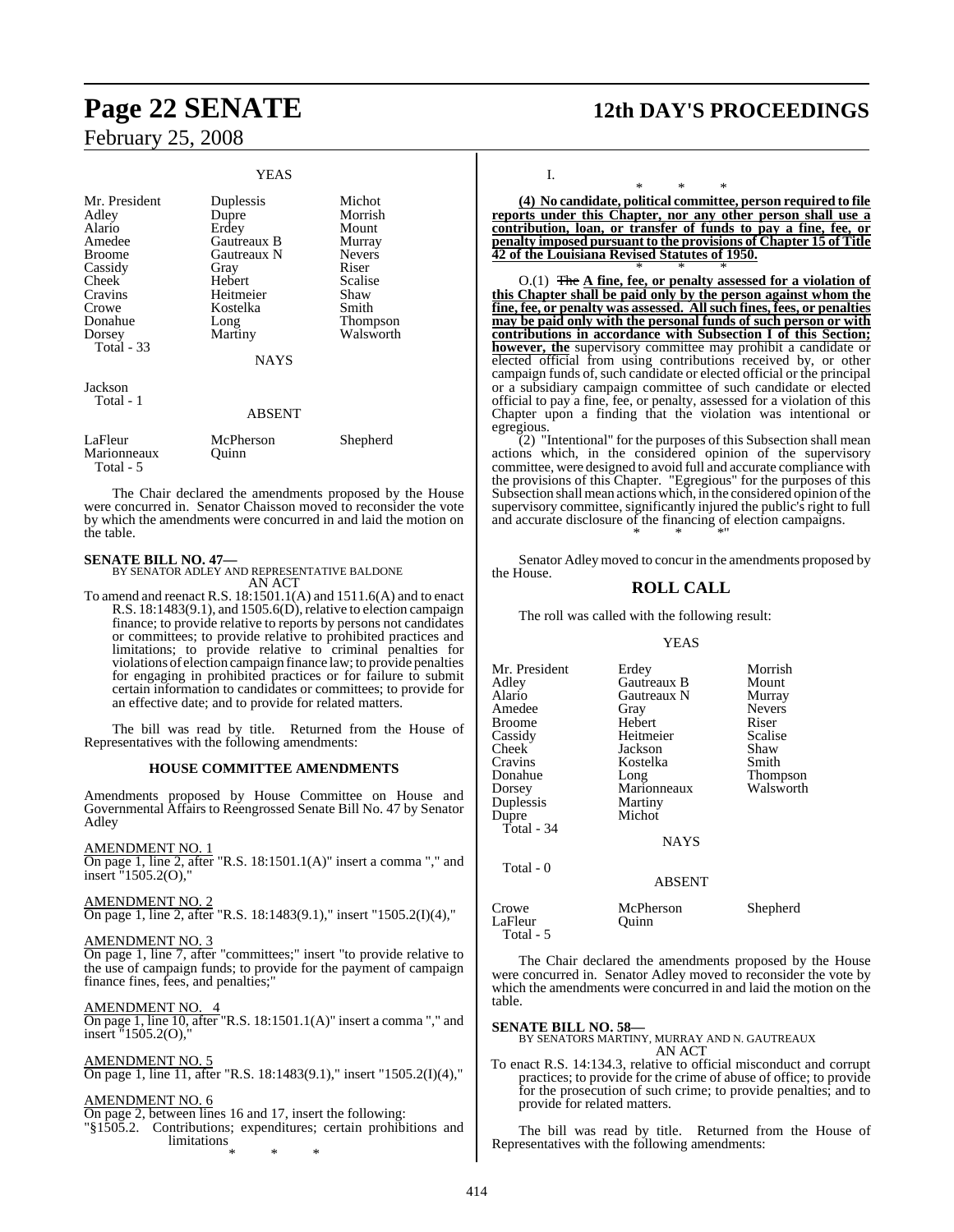# **12th DAY'S PROCEEDINGS Page 23 SENATE**

#### **HOUSE COMMITTEE AMENDMENTS**

Amendments proposed by House Committee on Administration of Criminal Justice to Reengrossed Senate Bill No. 58 by Senator Martiny

AMENDMENT NO. 1 On page 1, line 3, change "prosecution" to "elements"

AMENDMENT NO. 2 On page 1, at the beginning of line 4, insert "for criminal"

AMENDMENT NO. 3 On page 1, line 10, after "**officer**" and before "**or**" insert a comma and "**public employee,**"

AMENDMENT NO. 4

On page 1, line 11, after "**officer**" and before "**is**" insert "**or employee**"

AMENDMENT NO. 5

On page 2, at the end of line 1, after "**state**" add "**or any political subdivision of the state or any governmental entity**"

AMENDMENT NO. 6

On page 2, at the end of line 3, add "**Nothing in this Section shall prohibit or limit the ability of a public officer or public employee from performing his duties as authorized by law or as a condition of his employment or office.**"

#### **HOUSE FLOOR AMENDMENTS**

Amendments proposed by Representative Mickey Guillory to Reengrossed Senate Bill No. 58 by Senator Martiny

#### AMENDMENT NO. 1

In Amendment No. 6 proposed by the House Committee on Administration of Criminal Justice and adopted by the House on February 20, 2008, on page 1, line 15, after "office" and before the period insert "nor shall it prohibit or limit the ability of an elected official from responding to a request by his constituency"

Senator Martiny moved to reject the amendments proposed by the House.

## **ROLL CALL**

The roll was called with the following result:

#### YEAS

| Mr. President<br>Adley<br>Alario<br>Amedee<br><b>Broome</b><br>Cassidy<br>Cheek<br>Cravins<br>Crowe<br>Donahue<br>Dorsey<br>Duplessis<br>Total - 34<br>Total - 0 | Dupre<br>Erdey<br>Gautreaux B<br>Gautreaux N<br>Gray<br>Hebert<br>Heitmeier<br>Jackson<br>Kostelka<br>Long<br>Martiny<br>Michot<br><b>NAYS</b><br><b>ABSENT</b> | Morrish<br>Mount<br>Murray<br><b>Nevers</b><br>Riser<br>Scalise<br>Shaw<br>Smith<br><b>Thompson</b><br>Walsworth |
|------------------------------------------------------------------------------------------------------------------------------------------------------------------|-----------------------------------------------------------------------------------------------------------------------------------------------------------------|------------------------------------------------------------------------------------------------------------------|
|                                                                                                                                                                  |                                                                                                                                                                 |                                                                                                                  |
| LaFleur<br>Marionneaux                                                                                                                                           | McPherson<br>Ouinn                                                                                                                                              | Shepherd                                                                                                         |

The Chair declared the amendments proposed by the House were rejected. Senator Martiny moved to reconsider the vote by which the amendments were rejected and laid the motion on the table.

#### **Rules Suspended**

Senator Chaisson asked for and obtained a suspension of the rules for the purpose of taking up at this time.

#### **Senate Bills and Joint Resolutions Returned from the House of Representatives with Amendments, Subject to Call**

The following Senate Bills and Joint Resolutions returned from the House of Representatives with amendments, subject to call, were taken up and acted upon as follows:

#### **Called from the Calendar**

Senator Chaisson asked that Senate Bill No. 5 be called from the Calendar at this time.

#### **SENATE BILL NO. 5—**

BY SENATORS CHAISSON, ALARIO, AMEDEE, BROOME, CHEEK.<br>CRAVINS,CROWE,DONAHÜE,DORSEY,DUPLESSIS,DUPRE,ERDEY,<br>B. GAUTREAUX, N. GAUTREAUX, HEBERT, HEITMEIER, JACKSON,<br>KOSTELKA, LONG, MARTINY, MICHOT, MORRISH, MOUNT,<br>MURRAY, NEVE

- AN ACT
- To amend and reenact R.S. 42:1112(A), the introductory paragraph of R.S. 42:1112(B), and 1120, relative to recusal from voting for certain elected officials; to eliminate authorization for certain elected officials to vote upon certain matters which would otherwise present a conflict of interest; to require filing of a statement of recusal; and to provide for related matters.

The bill was read by title. Returned from the House of Representatives with the following amendments:

#### **HOUSE COMMITTEE AMENDMENTS**

Amendments proposed by House Committee on House and Governmental Affairs to Engrossed Senate Bill No. 5 by Senator Chaisson

#### AMENDMENT NO. 1

On page 1, line 2, after "reenact" delete the remainder of the line and at the beginning of line 3, delete "1120," and insert "R.S. 42:1120,"

#### AMENDMENT NO. 2

On page 1, line 8, after "Section 1." delete the remainder of the line and at the beginning of line 9, delete "1120 are" and insert "R.S. 42:1120 is"

#### AMENDMENT NO. 3 On page 1, delete lines 10 through 17 in their entirety

## AMENDMENT NO. 4

On page 2, line 10, after "**question**" and before "**the**" delete the comma "**,**" and insert "**and**"

#### **HOUSE FLOOR AMENDMENTS**

Amendments proposed by Representative Connick to Engrossed Senate Bill No. 5 by Senator Chaisson

#### AMENDMENT NO. 1

On page 1, line 5, delete "to require filing of a statement of recusal;" and insert "to allow for certain participation under certain circumstances;"

Total - 5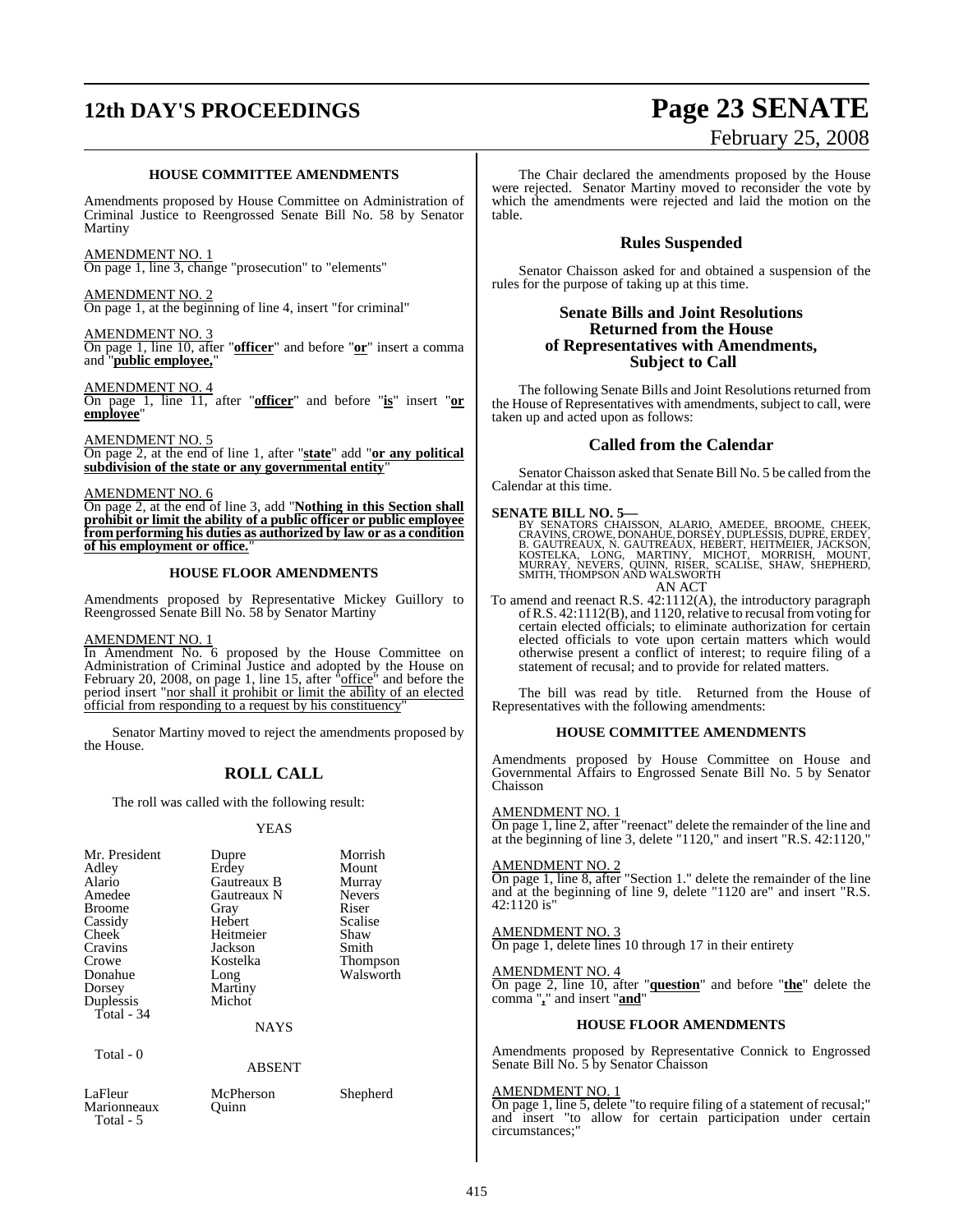#### AMENDMENT NO. 2

Delete House Committee Amendment No. 4 proposed by the Committee on House and Governmental Affairs and adopted by the House of Representatives on February 19, 2008

#### AMENDMENT NO. 3

On page 2, delete lines 1 through 22 and insert the following: "§1120. Recusal from voting

A. If any elected official, in the discharge of a duty or responsibility of his office or position, would be required to vote on a matter which vote would be a violation of R.S. 42:1112, he shall recuse himself from voting. Notwithstanding the foregoing, an elected official shall not be required to recuse himself if he prepares and files the statement required by this Section as provided herein. In such case, the elected official shall prepare in writing a statement describing the matter in question, the nature of the conflict or potential conflict, and the reasons why, despite the conflict, the elected official is able to cast a vote that is fair, objective, and in the public interest. Such statement shall be filed within three days of the vote with the chief clerical officer of the respective house of the legislature, of the legislative committee, of the governing authority, or of any other body in which the vote is taken, as the case may be, who shall cause the statement to be recorded in the official journal, minutes, or other official record of the body. In addition, the elected official shall be required to file a copy of such statement as it appears in such published or recorded official journal, minutes, or record, with the appropriate ethics body. An elected official who recuses himself from voting pursuant to this Section shall not be prohibited from participating in discussion and debate concerning the matter, provided that he verbally discloses the nature of the conflict or potential conflict during his participation in the discussion or debate and prior to any vote taken on the matter.

B. This Section shall not be applicable when the elected official is the sole decisionmaker in the discharge of the particular duty or sponsibility of his office or position.

C. This Section shall not extend to any act of participation other than voting."

Senator Chaisson moved to concur in the amendments proposed by the House.

## **ROLL CALL**

The roll was called with the following result:

#### YEAS

| Mr. President | Dupre       | Morrish         |
|---------------|-------------|-----------------|
| Adley         | Erdey       | Mount           |
| Alario        | Gautreaux B | Murray          |
| Amedee        | Gautreaux N | <b>Nevers</b>   |
| <b>Broome</b> | Gray        | Ouinn           |
| Cassidy       | Hebert      | Riser           |
| Cheek         | Heitmeier   | Scalise         |
| Cravins       | Jackson     | Shaw            |
| Crowe         | Kostelka    | Smith           |
| Donahue       | Long        | <b>Thompson</b> |
| Dorsey        | Martiny     | Walsworth       |
| Duplessis     | Michot      |                 |
| Total $-35$   |             |                 |
|               | NAYS        |                 |

#### Total - 0

#### ABSENT

| LaFleur     | McPherson |
|-------------|-----------|
| Marionneaux | Shepherd  |
| $Total - 4$ |           |

The Chair declared the amendments proposed by the House were concurred in. Senator Chaisson moved to reconsider the vote by which the amendments were concurred in and laid the motion on the table.

## **Page 24 SENATE 12th DAY'S PROCEEDINGS**

#### **Rules Suspended**

Senator Murray asked for and obtained a suspension of the rules for the purpose of reverting to the order of

#### **Senate Concurrent Resolutions Returned from the House of Representatives with Amendments**

The following Senate Concurrent Resolutions returned from the House of Representatives with amendments were taken up and acted upon as follows:

#### **SENATE CONCURRENT RESOLUTION NO. 2—** BY SENATOR MURRAY

A CONCURRENT RESOLUTION

To create a special committee to study heirship property and to develop recommendations for facilitating the ability of coowners of heirship property to make their titles merchantable; to review the rights and obligations of co-owners of heirship property in order to prevent undue hardship resulting from partition sales; and to review the costs of probate and of intrafamily transfers of real estate to determine whether such costs might be reduced for co-owners and heirs of property with a small value.

The resolution was read by title. Returned from the House of Representatives with the following amendments:

#### **HOUSE COMMITTEE AMENDMENTS**

Amendments proposed by House Committee on House and Governmental Affairs to Original Senate Concurrent Resolution No. 2 by Senator Murray

#### AMENDMENT NO. 1

On page 1, line 2, after "To" and before "to study" delete "create a special committee" and insert the following: "request the Senate Committee on Judiciary A and the House Committee on Civil Law and Procedure to meet and function as a joint committee"

#### AMENDMENT NO. 2

On page 1, line 18, after "WHEREAS," and before "allows" change "present law" to "current law"

#### AMENDMENT NO. 3

On page 2, delete line 19, and insert "it."

#### AMENDMENT NO. 4

On page 2, at the end of line 20, after "hereby" delete "creates" and at the beginning of line 21, delete "a special committee" and insert the following: "requests the Senate Committee on Judiciary A and the House Committee on Civil Law and Procedure to meet and function as a joint committee"

#### AMENDMENT NO. 5

On page 2, at the end of line 23, change "families;" to "families."

#### AMENDMENT NO. 6

On page 2, line 24, after "that the" delete the remainder of the line and delete lines 25 through 30 in their entirety and delete pages 3 and 4 in their entirety and insert the following: "joint committee shall specifically solicit input, recommendations, and advice from the following:

(1) The Louisiana State Bar Association.

- (2) The New Orleans Notarial Archives.
- (3) The Louisiana Clerks of Court Association.
- (4) The Louisiana Land Title Association.

(5) The Louisiana Bankers Association.

- (6) The Louisiana Mortgage Lenders Association.
- (7) The Louisiana State Law Institute.

(8) The Louisiana Housing Finance Agency.

(9) The office of the secretary of state.

(10) The New Orleans Legal Assistance Corporation.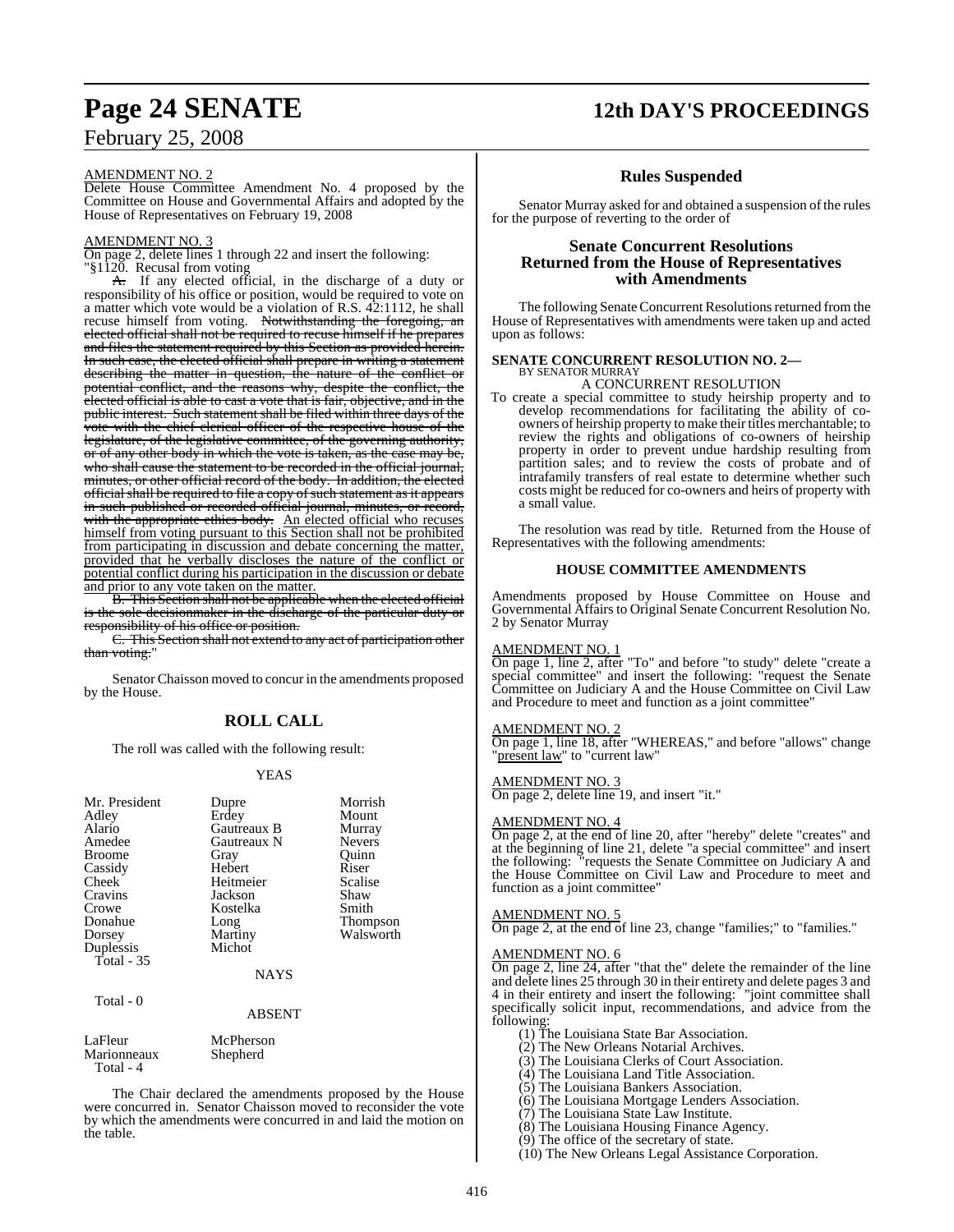# **12th DAY'S PROCEEDINGS Page 25 SENATE**

# February 25, 2008

- (11) The Civil District Court for the Parish of Orleans.
- (12) The Louisiana District Judges Association.
- (13) The Louisiana State University AgCenter.
- (14) The New Orleans Bar Association.

(15) Louisiana Appleseed, a branch of the national non-profit network of public interest justice centers.

(16) The Louisiana Municipal Association.

(17) The Lewis A. Martinet Legal Society.

BE IT FURTHER RESOLVED that the joint committee shall report the results of its study findings to the legislature prior to March 1, 2009."

Senator Murray moved to reject the amendments proposed by the House.

## **ROLL CALL**

The roll was called with the following result:

#### YEAS

| Mr. President<br>Adley<br>Alario<br>Amedee<br><b>Broome</b><br>Cassidy<br>Cheek<br>Cravins<br>Crowe<br>Donahue<br>Dorsey | Dupre<br>Erdey<br>Gautreaux B<br>Gautreaux N<br>Gray<br>Hebert<br>Heitmeier<br>Jackson<br>Kostelka<br>Long<br>Marionneaux | Michot<br>Morrish<br>Mount<br>Murray<br><b>Nevers</b><br>Ouinn<br>Riser<br>Scalise<br>Shaw<br>Smith<br><b>Thompson</b> |
|--------------------------------------------------------------------------------------------------------------------------|---------------------------------------------------------------------------------------------------------------------------|------------------------------------------------------------------------------------------------------------------------|
|                                                                                                                          |                                                                                                                           |                                                                                                                        |
| Duplessis<br>Total - $36$                                                                                                | Martiny                                                                                                                   | Walsworth                                                                                                              |
|                                                                                                                          | <b>NAYS</b>                                                                                                               |                                                                                                                        |

#### ABSENT

| LaFleur<br>Total - 3 | McPherson | Shepherd |
|----------------------|-----------|----------|
|                      |           |          |

The Chair declared the amendments proposed by the House were rejected. Senator Murray moved to reconsider the vote by which the amendments were rejected and laid the motion on the table.

#### **Recess**

On motion of Senator Michot, the Senate took a recess until 12:30 o'clock P.M.

### **After Recess**

The Senate was called to order at 12:30 o'clock P.M. by the President of the Senate.

### **ROLL CALL**

The roll being called, the following members answered to their names:

#### PRESENT

Hebert <sub>Quinn</sub>

Mr. President Erdey Morrish<br>Adley Gautreaux B Mount Adley Gautreaux B Mount Amedee Gray Nevers<br>
Report Hebert Ouinn Cassidy Heitmeier Riser<br>Cheek Jackson Scalise Cheek Jackson Scalis<br>Cravins Kostelka Shaw Crowe LaFleur Shepherd<br>Donahue Long Smith Donahue

Total - 0

**Alaricaux N** Murray<br>
Gray Nevers Kostelka<br>LaFleur

Total - 38

Dorsey Marionneaux Thompson Duplessis Martiny Walsworth<br>
Dupre Michot Michot

ABSENT

McPherson Total - 1

The President of the Senate announced there were 38 Senators present and a quorum.

#### **Senate Business Resumed**

### **Appointment of Conference Committee on Senate Concurrent Resolution No. 2**

The President of the Senate appointed the following members to confer with a like committee from the House for the purpose of considering the disagreement on Senate Concurrent Resolution No. 2: Senators Murray, Kostelka and Jackson.

### **Appointment of Conference Committee on Senate Bill No. 1**

The President of the Senate appointed the following members to confer with a like committee from the House for the purpose of considering the disagreement on Senate Bill No. 1: Senators Chaisson, Kostelka and Broome.

#### **Appointment of Conference Committee on Senate Bill No. 3**

The President of the Senate appointed the following members to confer with a like committee from the House for the purpose of considering the disagreement on Senate Bill No. 3: Senators Chaisson, Kostelka and Broome.

### **Appointment of Conference Committee on Senate Bill No. 8**

The President of the Senate appointed the following members to confer with a like committee from the House for the purpose of considering the disagreement on Senate Bill No. 8: Senators Chaisson, Kostelka and Broome.

#### **Appointment of Conference Committee on Senate Bill No. 11**

The President of the Senate appointed the following members to confer with a like committee from the House for the purpose of considering the disagreement on Senate Bill No. 11: Senators Chaisson, Kostelka and Broome.

#### **Appointment of Conference Committee on Senate Bill No. 14**

The President of the Senate appointed the following members to confer with a like committee from the House for the purpose of considering the disagreement on Senate Bill No. 14: Senators Marionneaux, Chaisson and Amedee.

#### **Appointment of Conference Committee on Senate Bill No. 35**

The President of the Senate appointed the following members to confer with a like committee from the House for the purpose of considering the disagreement on Senate Bill No. 35: Senators Chaisson, Kostelka and Broome.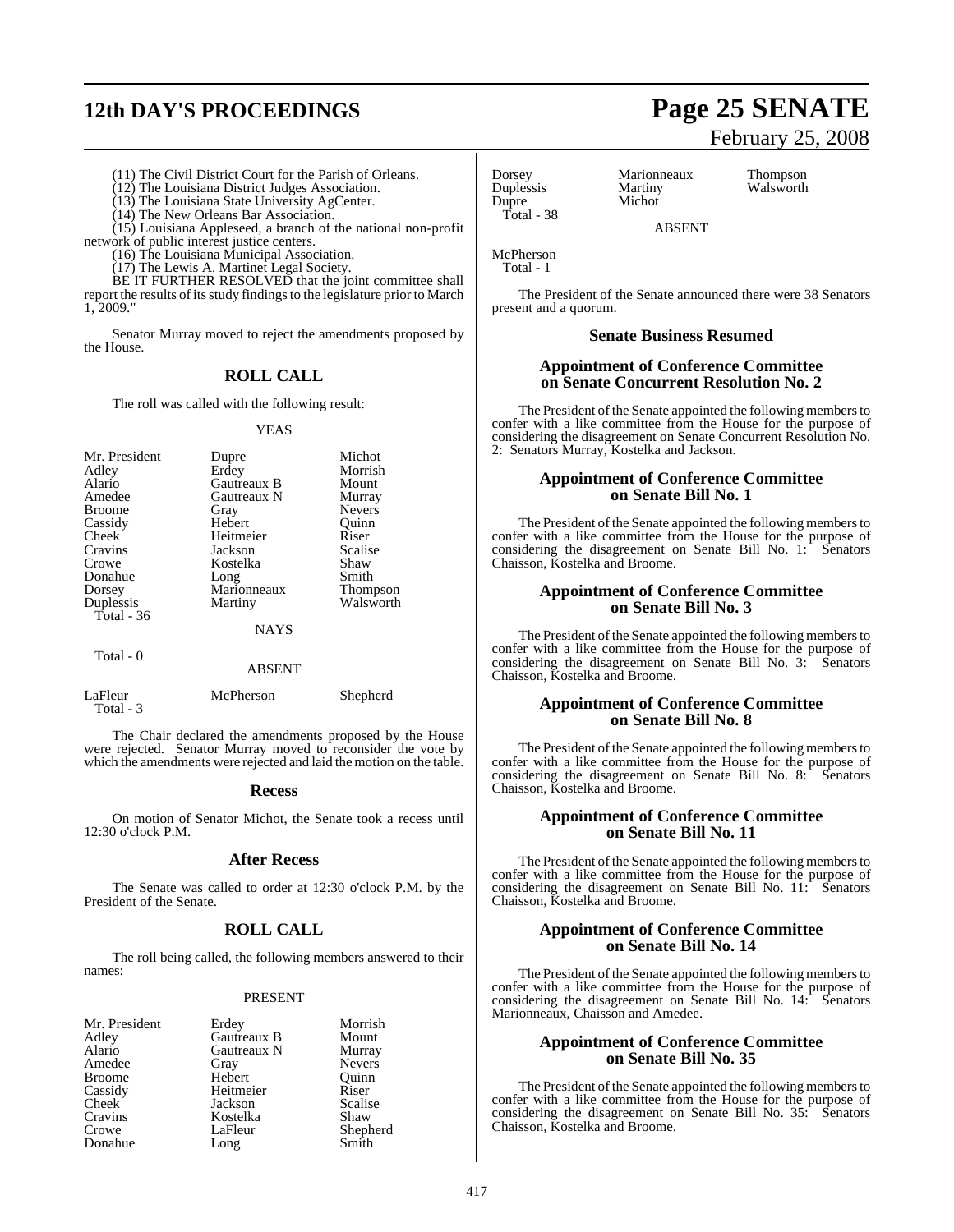# **Page 26 SENATE 12th DAY'S PROCEEDINGS**

February 25, 2008

### **Appointment of Conference Committee on Senate Bill No. 58**

The President of the Senate appointed the following members to confer with a like committee from the House for the purpose of considering the disagreement on Senate Bill No. 58: Senators Martiny, Chaisson and Amedee.

#### **Appointment of Conference Committee on House Bill No. 1**

The President of the Senate appointed on the Conference Committee on House Bill No. 1 the following members of the Senate: Senators Chaisson, Kostelka and Broome.

#### **Appointment of Conference Committee on House Bill No. 56**

The President of the Senate appointed on the Conference Committee on House Bill No. 56 the following members of the Senate: Senators Chaisson, Kostelka and Broome.

#### **Regular Order of the Day Resumed**

#### **Special Order of the Day**

The following House Bill on Third Reading and Final Passage, which was made Special Order of the Day No. 1, was taken up and acted upon as follows:

HOUSE BILL NO. 41—<br>BY REPRESENTATIVES TUCKER, PETERSON, GALLOT, ABRAMSON, ANDERS, ARNOLD, AUBERT, BOBBY BADON, BALDONE, BILLIOT,<br>BURFORD, HENRY BURNS, TIM BURNS, CARTER, CHAMPAGNE,<br>CHANDLER, CHANEY, CONNICK, CORTEZ, CROMER

AN ACT

To amend and reenact R.S. 42:1141(C), (D), (E), and (F) and to enact R.S. 49:992.1 and 994(E), relative to enforcement of laws within the jurisdiction of the Board of Ethics; to provide for proceedings related to such enforcement; to provide for the powers, functions, and duties of the board relative to such enforcement; to provide for the Ethics Adjudicatory Board; to provide for the powers, functions, and duties of the Ethics Adjudicatory Board and the division of administrative law relative to such enforcement; to provide for the conduct of hearings and procedures related thereto; to provide relative to appeals; to provide relative to effectiveness; and to provide for related matters.

#### **Floor Amendments Sent Up**

Senator Marionneaux sent up floor amendments which were read.

#### **SENATE FLOOR AMENDMENTS**

Amendments proposed by Senator Marionneaux to Reengrossed House Bill No. 41 by Representative Tucker

#### AMENDMENT NO. 1

On page 3, line 12 delete "substantial"

On motion of Senator Marionneaux, the amendments were adopted.

### **Floor Amendments Sent Up**

Senator Marionneaux sent up floor amendments which were read.

#### **SENATE FLOOR AMENDMENTS**

Amendments proposed by Senator Marionneaux to Reengrossed House Bill No. 41 by Representative Tucker

#### AMENDMENT NO. 1

On page 3, between lines 21 and 22, insert the following:

"(6) Any complainant who, with knowledge of its falsity, makes a false non-sworn complaint shall be subject to the penalties set forth in R.S. 42:1153.

On motion of Senator Marionneaux, the amendments were adopted.

#### **Floor Amendments Sent Up**

Senator Marionneaux sent up floor amendments which were read.

#### **SENATE FLOOR AMENDMENTS**

Amendments proposed by Senator Marionneaux to Reengrossed House Bill No. 41 by Representative Tucker

#### AMENDMENT NO. 1

In Senate Committee Amendment No. 22 proposed by the Senate Committee on Senate and Governmental Affairs and adopted by the Senate on February 20, 2008 on page 2, line 30, after "Board" insert "or panel thereof"

#### AMENDMENT NO. 2

In Senate Committee Amendment No. 23 proposed by the Senate Committee on Senate and Governmental Affairs and adopted by the Senate on February 20, 2008 on page 3, line 2, after "Board" insert "or panel thereof"

#### AMENDMENT NO. 3

In Senate Committee Amendment No. 24 proposed by the Senate Committee on Senate and Governmental Affairs and adopted by the Senate on February 20, 2008 on page 3, line 25 after "Board" insert "or panel thereof

On motion of Senator Marionneaux, the amendments were adopted.

#### **Floor Amendments Sent Up**

Senator Marionneaux sent up floor amendments which were read.

#### **SENATE FLOOR AMENDMENTS**

Amendments proposed by Senator Marionneaux to Reengrossed House Bill No. 41 by Representative Tucker

#### AMENDMENT NO. 1

On page 1, line 11, of the Senate Committee Amendment identified as BURKHARD 547, proposed by the Senate Committee on Senate and Governmental Affairs, and adopted by the Senate on February 20, 2008, change "(b)(i)" to "**(4)(a)**"

#### AMENDMENT NO. 2

On page 1, line 16, of the Senate Committee Amendment identified as BURKHARD 547, proposed by the Senate Committee on Senate and Governmental Affairs, and adopted by the Senate on February 20, 2008, change "(ii)" to "**(b)**"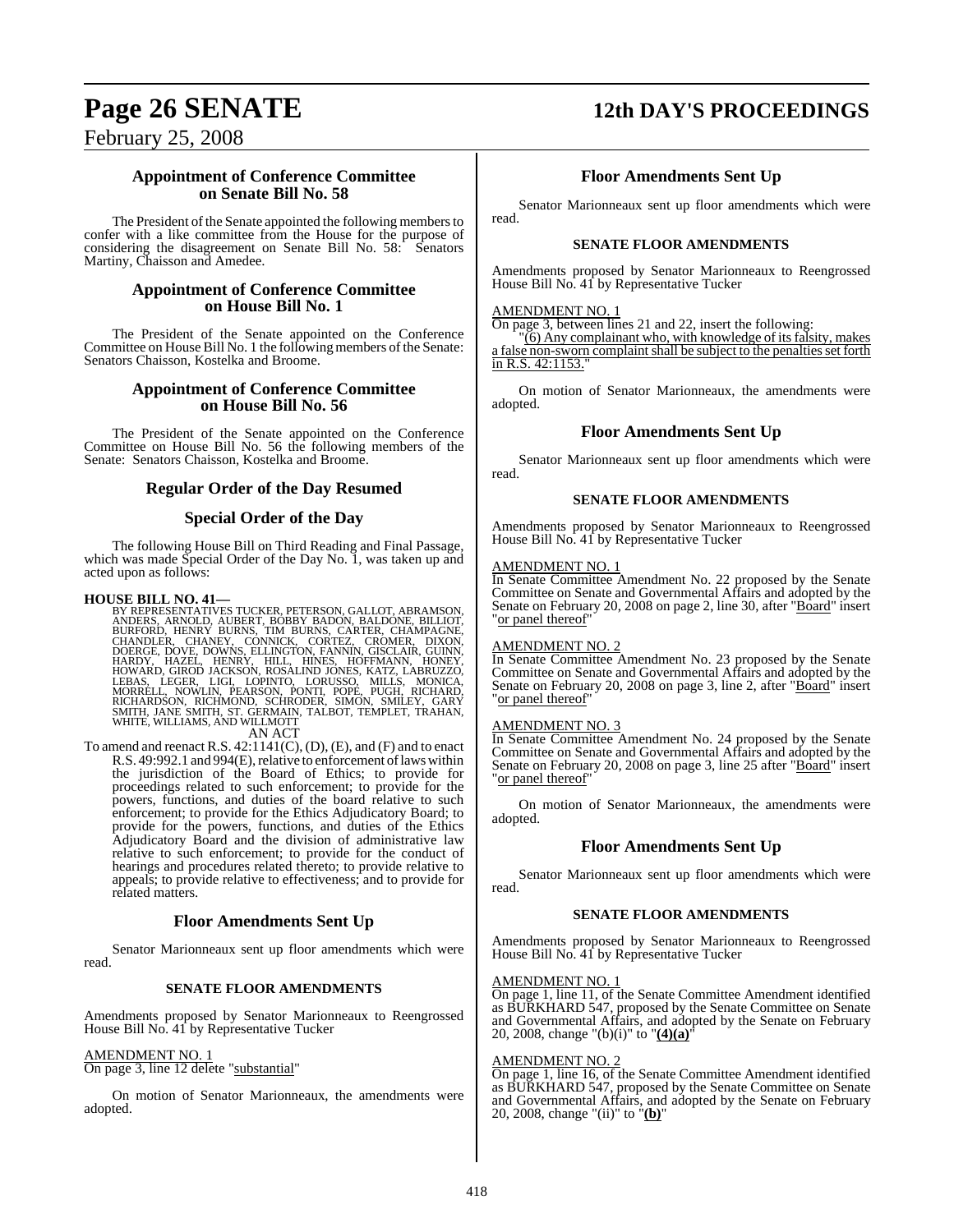# **12th DAY'S PROCEEDINGS Page 27 SENATE**

# February 25, 2008

#### AMENDMENT NO. 3

On page 1, between lines 19 and 20, of the Senate Committee Amendment identified as BURKHARD 547, proposed by the Senate Committee on Senate and Governmental Affairs, and adopted by the Senate on February 20, 2008, insert the following:

"**(c) The members of the Ethics Adjudicatory Board shall be randomly selected at a public meeting of the Board of Ethics, from among the names of all administrative law judges who meet the qualifications. The members of the first Ethics Adjudicatory Board will be selected by no later than August 14, 2008, or before the effective date of this Subparagraph. The initial Ethics Adjudicatory Board will serve until January 1, 2009. Thereafter, the board members will be selected annually to serve a one-year term from January 1 through December 31. The board members for the years 2009 and beyond shall be randomly selected at a public meeting held by the Board of Ethics in December of the preceding year. Since selection to the board is random, there is no limitation on the number of times a qualified member may be selected to serve.**"

#### AMENDMENT NO. 4

On page 1, line 20, of the Senate Committee Amendment identified as BURKHARD 547, proposed by the Senate Committee on Senate and Governmental Affairs, and adopted by the Senate on February 20, 2008, change "(ii)" to "**(d)**"

#### AMENDMENT NO. 5

Delete Senate Committee Amendment No. 22, proposed by the Senate Committee on Senate and Governmental Affairs, and adopted by the Senate on February 20, 2008.

#### AMENDMENT NO. 6

On page 4, delete lines 24 through 29.

#### AMENDMENT NO. 7 On page 5, delete lines 1 through 14.

Senator Marionneaux moved for a division of the question on the floor amendments.

Without objection, the division of the question was ordered.

Senator Marionneaux moved the adoption of Amendments No. 1, 2 and 3.

Without objection, Amendments No. 1, 2 and 3 were adopted.

Senator Marionneaux moved the adoption of Amendments No. 4, 5, 6 and 7.

Without objection, Amendments No. 4, 5, 6 and 7 were adopted.

#### **Floor Amendments Sent Up**

Senator B. Gautreaux sent up floor amendments which were read.

#### **SENATE FLOOR AMENDMENTS**

Amendments proposed by Senator B. Gautreaux to Reengrossed House Bill No. 41 by Representative Tucker

#### AMENDMENT NO. 1

Delete the set of 26 Senate Committee Amendments proposed by the Senate Committee on Governmental Affairs and adopted by the Senate on February 20, 2008.

#### AMENDMENT NO. 2

On page 1, line 2 after "reenact R.S." delete the remainder of the line and at the beginning of line 3 delete "994(E)," and insert in lieu thereof "42:1134(B), and 1141,"

#### AMENDMENT NO. 3

**On page 1, line 6 after "Ethics" and before "to provide" delete** "Adjudicatory Board:" and insert in lieu thereof "Investigatory" Committee and the Ethics Adjudicatory Committee;"

#### AMENDMENT NO. 4

On page 1, delete line 7 in its entirety and insert in lieu thereof "committees relative to such"

#### AMENDMENT NO. 5

On page 1, line 12 after "R.S." delete "42:1141(C), (D), (E), and (F)" and insert in lieu thereof "42:1134(B) and 1141"

#### AMENDMENT NO. 6

On page 1, between lines 13 and 14 insert the following: "§1134. Powers, duties, and responsibilities of the board \* \* \*

B.(1) The board shall select an executive secretary who shall perform the necessary administrative and other functions that the board may delegate. The executive secretary shall be a full-time public employee and shall not engage in any employment with any other agency of the state or with a political subdivision or agency thereof or enter into any contract or subcontract with any other agency of the state or with a political subdivision or agency thereof. All investigations, normal staff functions, and legal services shall be conducted by the staff of the Department of State Civil Service under the authority and direction of the board. The board may obtain investigative assistance from any agency.

 $(2)$ (a) The board shall select an ethics administrator to serve as  $\frac{q}{q}$  counsel to chief investigator for the board, to provide general office management, and to perform other functions that the board may delegate. The board shall assign such staff to the ethics administrator for his investigations as it may deem necessary for carrying out the investigatory function of the board.

(b) The ethics administratorshall be a full-time public employee and shall not engage in any employment with any other agency of the state or with a political subdivision or agency thereof or enter into any contract or subcontract with any other agency of the state or with a political subdivision or agency thereof. In addition, the ethics administrator shall not engage in outside business activities requiring active participation as determined by the board. For purposes of this Subparagraph, "outside business activities requiring active participation" shall include but not be limited to the practice of any profession for compensation other than in performing his public duties and responsibilities as ethics administrator.

(3)(a) The board shall select a general counsel to serve as the chief prosecutor of the board. The board shall assign such staff to the general counsel for his carrying out his duties as it may deem necessary for implementing the adjudicatory function of the board.

(b) The general counsel shall be a full-time public employee and shall not engage in any employment with any other agency of the state or with a political subdivision or agency thereof or enter into any contract or subcontract with any other agency of the state or with a political subdivision or agency thereof. In addition, the general counsel shall not engage in outside business activities requiring active participation as determined by the board. For purposes of this Subparagraph, "outside business activities requiring active Subparagraph, "outside business activities requiring active participation" shall include but not be limited to the practice of any profession for compensation other than in performing his public duties and responsibilities as general counsel to the board.

#### AMENDMENT NO. 7

On page 1, between lines 14 and 15 insert the following:

'A. Panels and committees.  $(1)(a)$  The board members shall sit en banc and in panels in such order and at such times as the board directs.

\* \* \*"

(b) The chairman shall divide the board members into two committees. The committees shall be known as the Ethics Investigatory Committee and the Ethics Adjudicatory Committee. The committees shall have the duties and authority as provided in Subsection C of this Section.

(2) The board shall authorize the hearing and determination of matters by separate panels of the committees, each consisting of not less than three members. Such panels shall sit at the times and places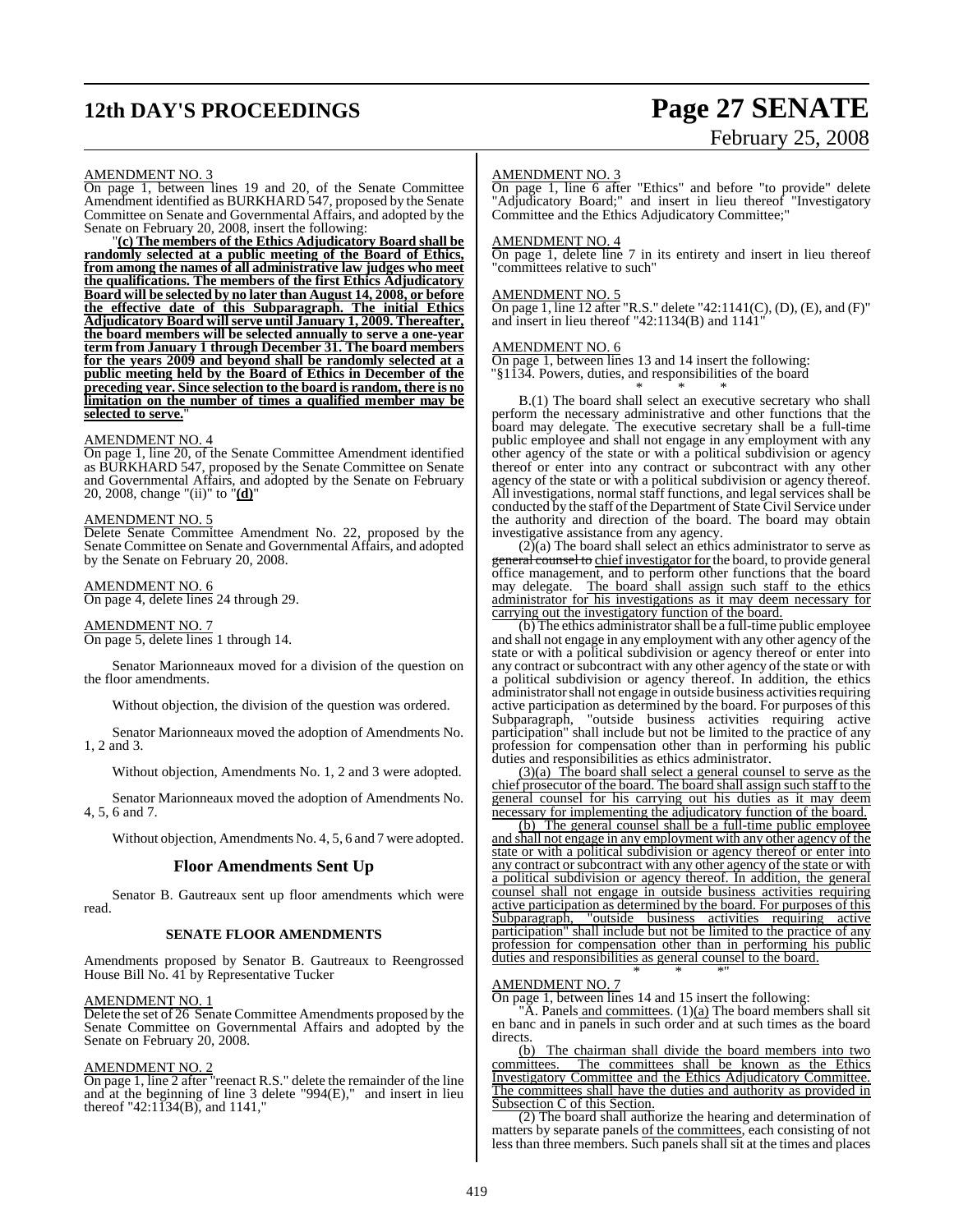## **Page 28 SENATE 12th DAY'S PROCEEDINGS**

## February 25, 2008

to hear matters assigned as the chairman directs. Such hearings shall be public except those provided for in Subsection C of this Section. Each panel shall be vested with specific subject matter jurisdiction. The board may determine by rule a procedure to rotate members among different subject matter panels to encourage the participation of each member of the board in, and the knowledge of each member of the board of, matters concerning the different provisions of law under the jurisdiction of the board.

(3) Matters shall be heard and determined by the board or  $\underline{a}$ committee panel of not less than three members, unless a hearing before the board en banc is ordered by a majority of the members of the board. The presence of the three members of the panel shall be required to conduct the business of the panel.

(4) Notwithstanding any other provision of this Chapter, the presence of nine members shall be required to conduct the business of the board sitting en banc.

(5) The board shall promulgate procedural and jurisdictional rules relative to the establishment of the committees and the several panels. The rules shall specify procedures wherein the chairman may refer matters to the appropriate panel with proper subject matter jurisdiction.

(6) The board, by a majority vote of its membership, may review any opinion, decision, finding, or ruling of any panel.

 $\dot{B}$ . Complaints. (1)(a) The board shall consider any signed sworn complaint from any elector, hereinafter referred to as complainant, concerning a violation of this Chapter which is within its jurisdiction or the regulations or orders issued by the board, or may by a twothirds majority vote of its membership, consider any matter which it has reason to believe may be a violation of this Chapter. Additionally, the board may consider any matter which it has reason to believe may be a violation of any other provision of law within its jurisdiction as provided in this Subsection or as may be otherwise provided by law. A certified copy of the vote and explanation of the matter or a copy of the sworn complaint if one has been submitted to the board shall be sent by certified mail to the accused and the complainant within ten days after the vote occurs. The chairman of the board shall assign each such matter to the appropriate panel of the investigatory committee for investigation.

(b) The board shall provide a person who has filed a non-sworn complaint with only a notification stating the final disposition of the complaint.

(2) A notice or report sent to the board by the legislative auditor or the inspector general may be treated by the board as a matter for consideration in accordance with the provisions of this Subsection.

(3) If an elected official has tested positive for the use of illegal drugs or if an elected official has refused to submit to a drug test required pursuant to R.S. 42:1116.1, the board shall treat such conduct as a matter for consideration in accordance with the provisions of this Subsection."

#### AMENDMENT NO. 8

On page 2, line 1 after "conducted" and before "to elicit" insert "by the ethics administrator"

#### AMENDMENT NO. 9

On page 2, line 1 after "panel" and before "as provided" insert "of the investigatory committee"

#### AMENDMENT NO. 10

On page 2, line 2 delete "board" and insert in lieu thereof "adjudicatory committee"

#### AMENDMENT NO. 11

On page 2, line 6 after "of the" and before "panel" insert "investigatory committee"

#### AMENDMENT NO. 12

On page 2, at the beginning of line 7 insert "<u>investigatory committee</u>"

#### AMENDMENT NO. 13

On page 2, at the end of line 8 insert "If two members of the threemember panel vote to recommend that a public hearing be conducted, the matter shall go before a five-member panel of the investigatory

committee for final determination of whether to recommend to the adjudicatory committee that a public hearing be conducted."

#### AMENDMENT NO. 14

On page 2, line 9 change "board" to "investigatory committee"

#### AMENDMENT NO. 15

On page 2, line 10 after "conducted" and before "to receive" insert "by the adjudicatory committee"

#### AMENDMENT NO. 16

On page 2, line 12 after "occurred" and before "If" delete the period "." and insert in lieu thereof a comma "," and "and if a violation has occurred, to prescribe authorized penalties."

#### AMENDMENT NO. 17

On page 2, line 15 change "board" to "investigatory committee"

#### AMENDMENT NO. 18

On page 2, line 19 change "board" to "investigatory committee"

### AMENDMENT NO. 19

On page 2, line 21 change "board" to "investigatory committee"

#### AMENDMENT NO. 20

**On page 2, line 22 change "division of administrative law"** to "adjudicatory committee"

#### AMENDMENT NO. 21

On page 2, delete lines 24 and 25 in their entirety and insert in lieu thereof

"(b) The chairman of the board shall appoint at least five board members to the Ethics Adjudicatory Committee to conduct public hearings, make

#### AMENDMENT NO. 22

On page 2, at the end of line 26 delete "administrative" and delete line 27 in its entirety and insert in lieu thereof "board members appointed by the chairman to conduct"

#### AMENDMENT NO. 23

On page 2, line 29 change "Board" to "Committee"

#### AMENDMENT NO. 24

On page 3, line 1 change "Board" to "Committee" and change "board<sup>"</sup> to "committee" and change "director" to "chairman"

#### AMENDMENT NO. 25

On page 3, line 2 change "Board" to "Committee"

#### AMENDMENT NO. 26

On page 3, line 4 change "an administrative law judge" to "a threemember panel of the adjudicatory committee'

#### AMENDMENT NO. 27

On page 3, delete line 6 in its entirety and insert in lieu thereof "If the panel determines by a unanimous vote that a violation has occurred, it shall"

#### AMENDMENT NO. 28

On page 3, delete line 8 in its entirety and insert the following:

"(ii) If two members of the three-member panel agree that a violation has occurred, the matter shall go before a five-member panel of the adjudicatory committee for final determination of whether a violation has occurred and what penalties or other sanctions, if any, should be imposed.

(iii) No panel of the adjudicatory committee shall conduct a public hearing"

#### AMENDMENT NO. 29

On page 3, line 11 change "administrative law judge" to "panel"

AMENDMENT NO. 30 On page 3, line 12 change "administrative law judge" to "panel"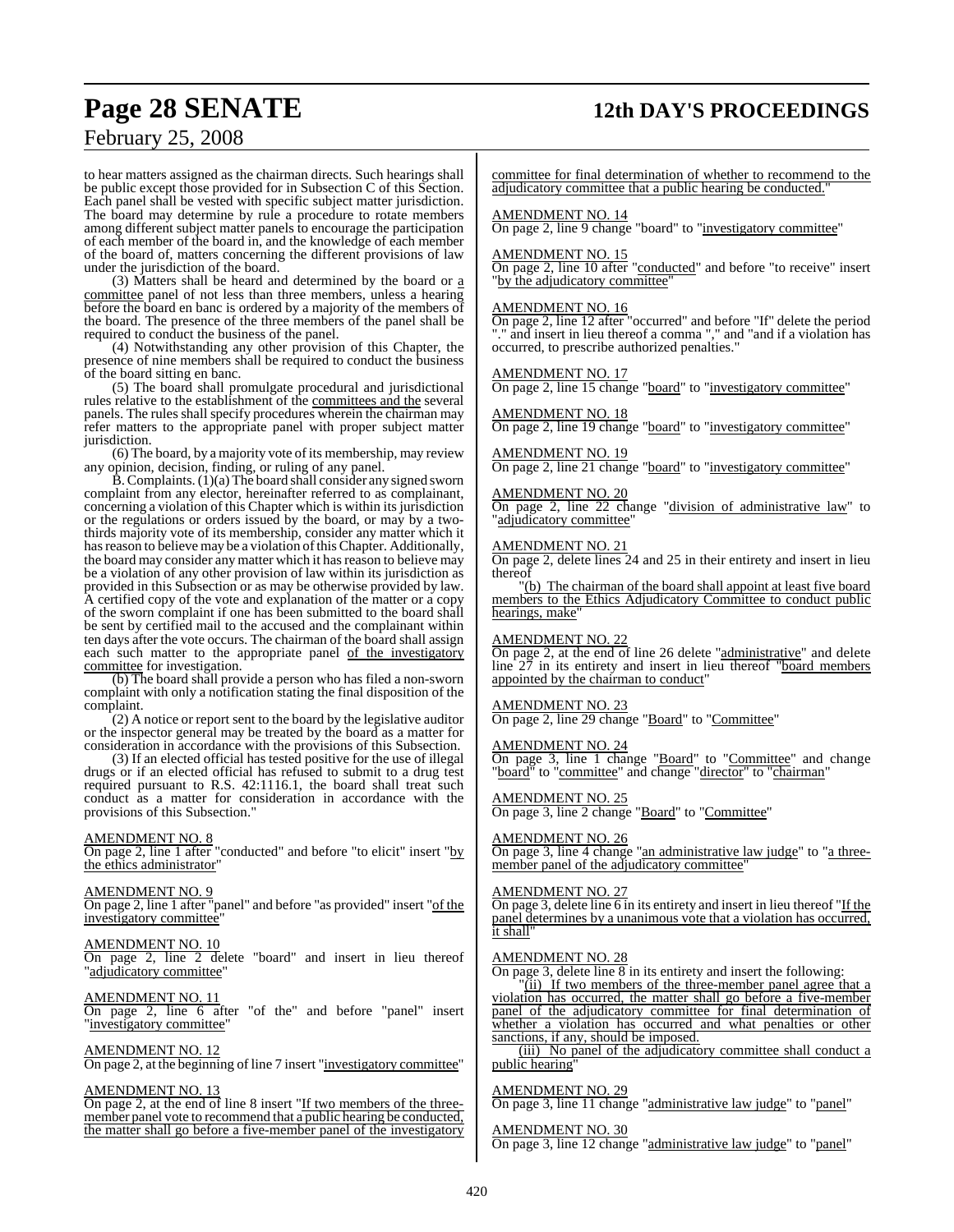# **12th DAY'S PROCEEDINGS Page 29 SENATE**

# February 25, 2008

## AMENDMENT NO. 31 On page 3, line 13 change "his" to "its"

AMENDMENT NO. 32 On page 3, line 15 change "administrative law judge's" to "panel's"

AMENDMENT NO. 33 On page 3, line 16 change "administrative law judge" to "panel"

AMENDMENT NO. 34 On page 3, line 18 change "administrative law judge" to "panel"

AMENDMENT NO. 35 On page 3, line 20 change "administrative law judge" to "panel"

AMENDMENT NO. 36 On page 3, line 21 change "administrative law judge" to "panel"

#### AMENDMENT NO. 37

On page 3, line 22 after "board" delete the remainder of the line and at the beginning of line 23 delete "law" and insert in lieu thereof "or any panel thereof"

#### AMENDMENT NO. 38

 $\overline{\text{On page 4}}$ , at the end of line 4 delete "an" and at the beginning of line 5 delete "administrative law judge" and insert in lieu thereof "a panel of the adjudicatory committee"

#### AMENDMENT NO. 39

On page 4, line 25 delete "or administrative law judge"

#### AMENDMENT NO. 40

On page 5, line 7 delete "or administrative law judge"

#### AMENDMENT NO. 41

On page 5, delete lines 15 through 21 in their entirety and insert in lieu thereof the following:

"(5) No disciplinary action shall be taken against a public servant or other person by the board or any panel thereof unless it is determined by a majority vote of the membership of the board or panel thatsuch public servant or other person has violated a provision of law within its jurisdiction at a public hearing conducted for that purpose. However, in cases where the panel consists of three members, all determinations of such a panel shall require a unanimous vote of the members of the panel."

#### AMENDMENT NO. 42

On page 5, at the beginning of line 22 change " $(5)$ " to " $(6)$ "

#### AMENDMENT NO. 43

On page 5, at the beginning of line 25 change  $"(6)"$  to  $"(7)"$ 

AMENDMENT NO. 44 On page 5, at the beginning of line 27 change  $\Gamma$ (7) $\Gamma$  to  $\Gamma$ (8) $\Gamma$ 

#### AMENDMENT NO. 45 On page 6, at the beginning of line 3 change " $(8)$ " to " $(9)$ "

AMENDMENT NO. 46 On page 6, at the beginning of line 8 change " $(9)$ " to " $(10)$ "

AMENDMENT NO. 47

On page 6, at the beginning of line 10 change "administrative law judge" to "board or any panel thereof"

#### AMENDMENT NO. 48

On page 6, at the end of line 22 insert "Any appeal of panel action shall be filed with the board within fourteen days of the panel's decision.

#### AMENDMENT NO. 49

On page 7, line 14 delete "private" and after "board" and before the period "." insert "or any panel thereof"

#### AMENDMENT NO. 50

On page 7, delete lines 15 through 27 in their entirety.

AMENDMENT NO. 51 On page 7, at the beginning of line 28 change "Section 3." to "Section 2."

AMENDMENT NO. 52 On page 8, line 1 change "member" to "panel"

AMENDMENT NO. 53 On page 8, line 2 change "Board." to "Committee."

#### AMENDMENT NO. 54

On page 8, line 2 after "the board" delete the remainder of the line and at the beginning of line 3 delete "administrative law"

#### AMENDMENT NO. 55

On page 8, at the beginning of line 5 change "Section 4." to "Section 3."

Senator B. Gautreaux moved adoption of the amendments.

Senator Marionneaux objected.

#### **ROLL CALL**

The roll was called with the following result:

Gautreaux N

#### YEAS

NAYS

Adley Dorsey LaFleur Broome Dupre Michot<br>Cassidy Gautreaux B Mount Cassidy Gautreaux B Mount<br>Cravins Gautreaux N Murray Total - 12 Alario Heitmeier Quinn Amedee Jackson Riser<br>Cheek Kostelka Scalise Crowe Long Shaw<br>Donahue Marionneaux Shepherd **Duplessis** Martiny<br> **Erdey Morrish** Erdey Morrish Thompson Total - 24

Total - 3

Kostelka Scalis<br>
Long Shaw Marionneaux Shepherd<br>Martiny Smith

Walsworth

#### ABSENT

Mr. President Gray McPherson

The Chair declared the amendments were rejected.

### **Floor Amendments Sent Up**

Senator N. Gautreaux sent up floor amendments which were read.

#### **SENATE FLOOR AMENDMENTS**

Amendments proposed by Senator N. Gautreaux to Reengrossed House Bill No. 41 by Representative Tucker

#### AMENDMENT NO. 1

On page 8, between lines 4 and 5 insert "Section 4. The number of new employee positions created by this Act shall not exceed two administrative law judges, one attorney, and one clerical worker."

#### AMENDMENT NO. 2

On page 8, line 5, change "Section 4." to "Section 5."

On motion of Senator N. Gautreaux, the amendments were adopted.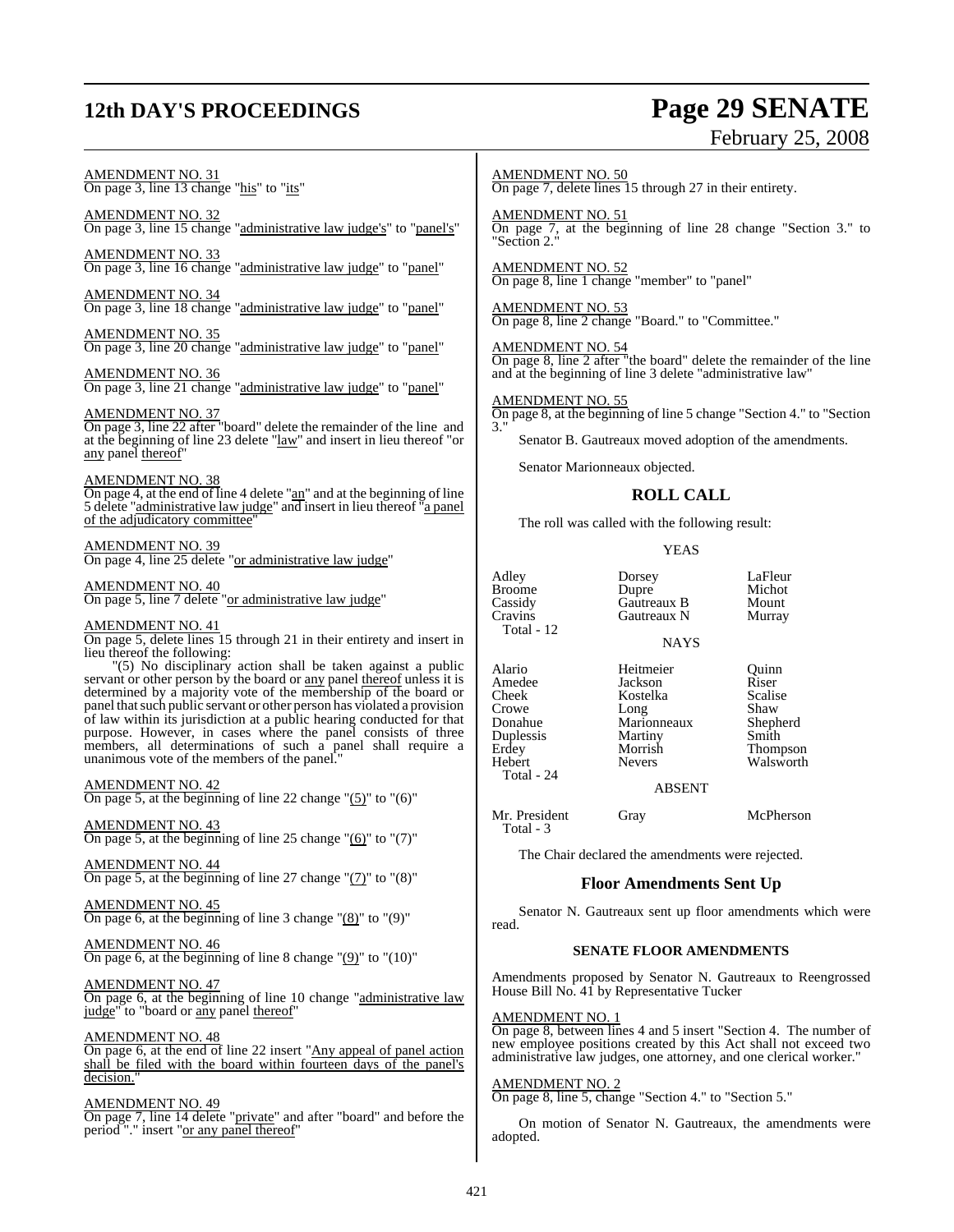## **Floor Amendments Sent Up**

Senator Nevers sent up floor amendments which were read.

#### **SENATE FLOOR AMENDMENTS**

Amendments proposed by Senator Nevers to Reengrossed House Bill No. 41 by Representative Tucker

#### AMENDMENT NO. 1

On page 3, line 17, after "him." insert "If the ethics adjudicatory panel or the Board of Ethics makes an official determination that the charges lack validity, the complainant shall be liable to the person charged for the court costs and attorney fees."

Senator Nevers moved adoption of the amendments.

Senator Marionneaux objected.

#### **ROLL CALL**

The roll was called with the following result:

#### YEAS

| <b>Broome</b>                             | Erdey                               | Murray              |
|-------------------------------------------|-------------------------------------|---------------------|
| Cassidy                                   | Gautreaux B                         | <b>Nevers</b>       |
| <b>Cheek</b>                              | Heitmeier                           | Ouinn               |
| Cravins                                   | Kostelka                            | Riser               |
| Crowe                                     | LaFleur                             | Shaw                |
| Donahue                                   | Long                                | Shepherd            |
| Dorsey                                    | Michot                              | Smith               |
| Dupre<br>Total - 23<br>Mr. President<br>. | Mount<br><b>NAYS</b><br>Gautreaux N | Martiny<br>$\cdots$ |

Alario Hebert<br>Amedee Jackson Total - 15

Adley Gray Morrish<br>Alario Hebert Scalise Amedee Jackson Thompson<br>
Duplessis Marionneaux Walsworth

#### ABSENT

McPherson

Total - 1

The Chair declared the amendments were adopted.

**Marionneaux** 

#### **Floor Amendments Sent Up**

Senator Kostelka sent up floor amendments which were read.

#### **SENATE FLOOR AMENDMENTS**

Amendments proposed by Senator Kostelka to Reengrossed House Bill No. 41 by Representative Tucker

AMENDMENT NO. 1 On page 3, line 11 after the words "disclose" delete "any"

AMENDMENT NO. 2 On page 3, line 12 delete "substantial" and insert "clear and convincing"

#### AMENDMENT NO. 3

Delete Senate Floor Amendment proposed by Senator Marionneaux and adopted by the Senate on February 25, 2008, designated as SFA41 WADDELLG 772

On motion of Senator Kostelka, the amendments were adopted.

The bill was read by title. Senator Marionneaux moved the final passage of the amended bill.

## **Page 30 SENATE 12th DAY'S PROCEEDINGS**

## **ROLL CALL**

The roll was called with the following result:

#### YEAS

| Adley<br>Alario<br>Amedee<br>Broome<br>Cheek<br>Cravins<br>Crowe<br>Donahue<br>Dorsey<br>Duplessis<br>Dupre<br><b>Total - 33</b> | Erdey<br>Gautreaux N<br>Gray<br>Hebert<br>Heitmeier<br>Jackson<br>Kostelka<br>LaFleur<br>Long<br>Martiny<br>Michot<br><b>NAYS</b> | Morrish<br>Mount<br><b>Nevers</b><br>Ouinn<br>Riser<br>Scalise<br>Shaw<br>Shepherd<br>Smith<br>Thompson<br>Walsworth |
|----------------------------------------------------------------------------------------------------------------------------------|-----------------------------------------------------------------------------------------------------------------------------------|----------------------------------------------------------------------------------------------------------------------|
| Mr. President<br>Total - 3                                                                                                       | Gautreaux B<br><b>ABSENT</b>                                                                                                      | Murray                                                                                                               |
| Cassidy<br>Total - 3                                                                                                             | Marionneaux                                                                                                                       | McPherson                                                                                                            |

The Chair declared the amended bill was passed. The bill was read by title and returned to the House. Senator Marionneaux moved to reconsider the vote by which the bill was passed and laid the motion on the table.

### **Notice Regarding Vote**

Senator Marionneaux stated he appeared as absent on the vote on House Bill No. 41. He was handling the bill on the floor and his machine malfunctioned and he was shown as absent. He intended to vote yea on the bill and asked that the Official Journal so state.

#### **Messages from the House**

The following Messages from the House were received and read as follows:

#### **Message from the House**

#### **HOUSE CONFEREES APPOINTED**

February 25, 2008

To the Honorable President and Members of the Senate:

I am directed to inform your honorable body that the Speaker of the House of Representatives has appointed the following members, on the part of the House of Representatives, to confer, with a like committee from the Senate, on the disagreement to Senate Bill No. 1 by Senator Chaisson:

Representatives Gallot, Tucker and Peterson.

Respectfully submitted, ALFRED W. SPEER Clerk of the House of Representatives

#### **Message from the House**

#### **HOUSE CONFEREES APPOINTED**

February 25, 2008

To the Honorable President and Members of the Senate: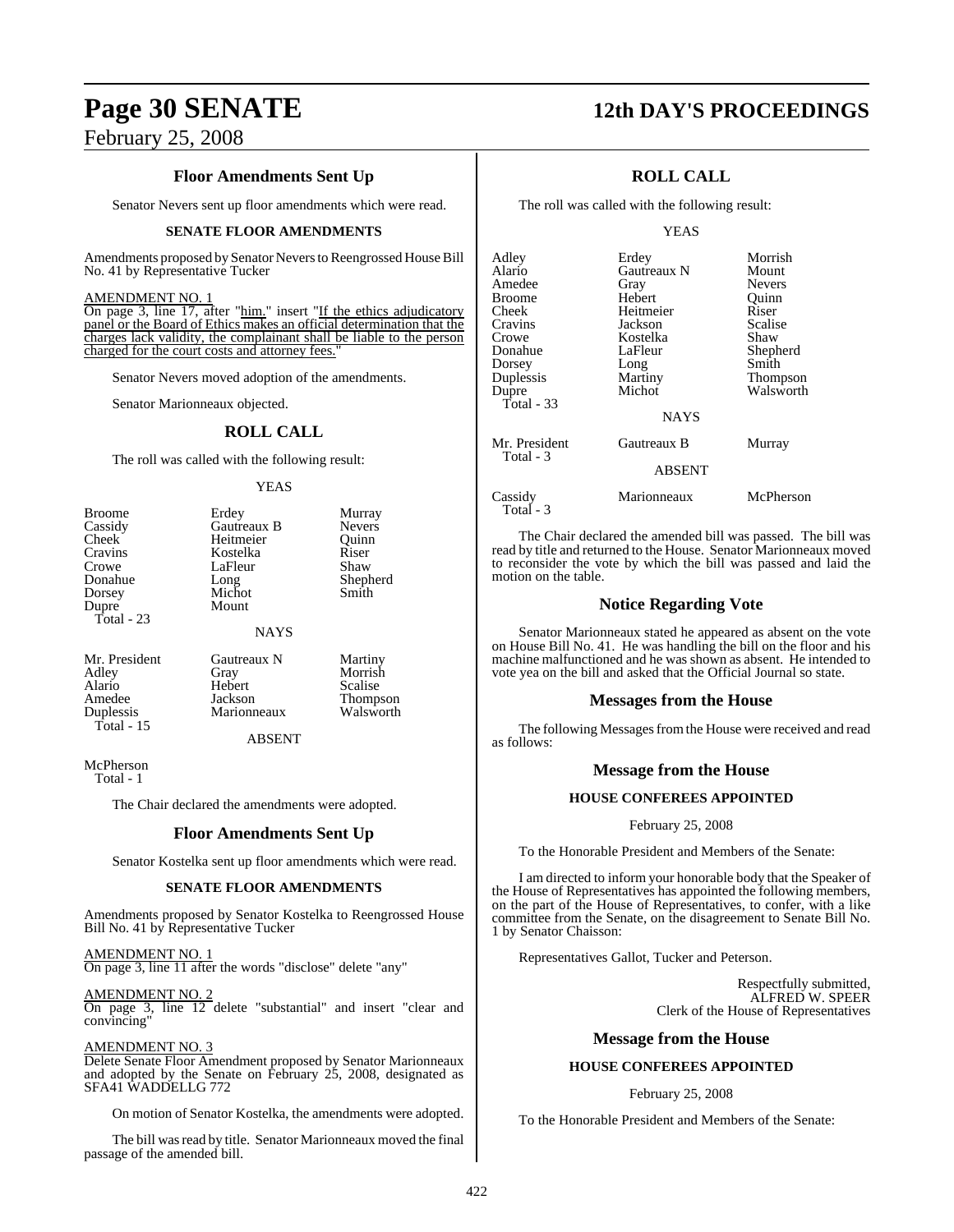# **12th DAY'S PROCEEDINGS Page 31 SENATE**

I am directed to inform your honorable body that the Speaker of the House of Representatives has appointed the following members, on the part of the House of Representatives, to confer, with a like committee from the Senate, on the disagreement to Senate Bill No. 3 by Senator Chaisson:

Representatives Gallot, Tucker and Connick.

Respectfully submitted, ALFRED W. SPEER Clerk of the House of Representatives

#### **Message from the House**

#### **HOUSE CONFEREES APPOINTED**

February 25, 2008

To the Honorable President and Members of the Senate:

I am directed to inform your honorable body that the Speaker of the House of Representatives has appointed the following members, on the part of the House of Representatives, to confer, with a like committee from the Senate, on the disagreement to Senate Bill No. 8 by Senator Chaisson:

Representatives Gallot, Tucker and Danahay. Respectfully submitted, ALFRED W. SPEER Clerk of the House of Representatives

#### **Message from the House**

#### **HOUSE CONFEREES APPOINTED**

February 25, 2008

To the Honorable President and Members of the Senate:

I am directed to inform your honorable body that the Speaker of the House of Representatives has appointed the following members, on the part of the House of Representatives, to confer, with a like committee from the Senate, on the disagreement to Senate Bill No. 11 by Senator Chaisson:

Representatives Gallot, Tucker and Peterson.

Respectfully submitted, ALFRED W. SPEER Clerk of the House of Representatives

#### **Message from the House**

#### **HOUSE CONFEREES APPOINTED**

February 25, 2008

To the Honorable President and Members of the Senate:

I am directed to inform your honorable body that the Speaker of the House of Representatives has appointed the following members, on the part of the House of Representatives, to confer, with a like committee from the Senate, on the disagreement to Senate Bill No. 14 by Senator Marionneaux:

Representatives Ellington, Gallot and Lambert.

Respectfully submitted, ALFRED W. SPEER Clerk of the House of Representatives

# February 25, 2008

#### **Message from the House**

#### **HOUSE CONFEREES APPOINTED**

February 25, 2008

To the Honorable President and Members of the Senate:

I am directed to inform your honorable body that the Speaker of the House of Representatives has appointed the following members, on the part of the House of Representatives, to confer, with a like committee from the Senate, on the disagreement to Senate Bill No. 35 by Senator Chaisson:

Representatives Henry, Gallot and Abramson.

Respectfully submitted, ALFRED W. SPEER Clerk of the House of Representatives

#### **Message from the House**

#### **HOUSE CONFEREES APPOINTED**

February 25, 2008

To the Honorable President and Members of the Senate:

I am directed to inform your honorable body that the Speaker of the House of Representatives has appointed the following members, on the part of the House of Representatives, to confer, with a like committee from the Senate, on the disagreement to Senate Bill No. 58 by Senator Martiny:

Representatives Wooton, Tucker and Gallot.

Respectfully submitted, ALFRED W. SPEER Clerk of the House of Representatives

#### **Message from the House**

#### **HOUSE CONFEREES APPOINTED**

February 25, 2008

To the Honorable President and Members of the Senate:

I am directed to inform your honorable body that the Speaker of the House of Representatives has appointed the following members, on the part of the House of Representatives, to confer, with a like committee from the Senate, on the disagreement to Senate Concurrent Resolution No. 2 by Senator Murray:

Representatives Peterson, Gallot and Barras.

Respectfully submitted, ALFRED W. SPEER Clerk of the House of Representatives

#### **Rules Suspended**

Senator Murray asked for and obtained a suspension of the rules for the purpose of advancing to the order of

#### **House Bills and Joint Resolutions on Third Reading and Final Passage**

The following House Bills and Joint Resolutions on Third Reading and Final Passage were taken up and acted upon as follows: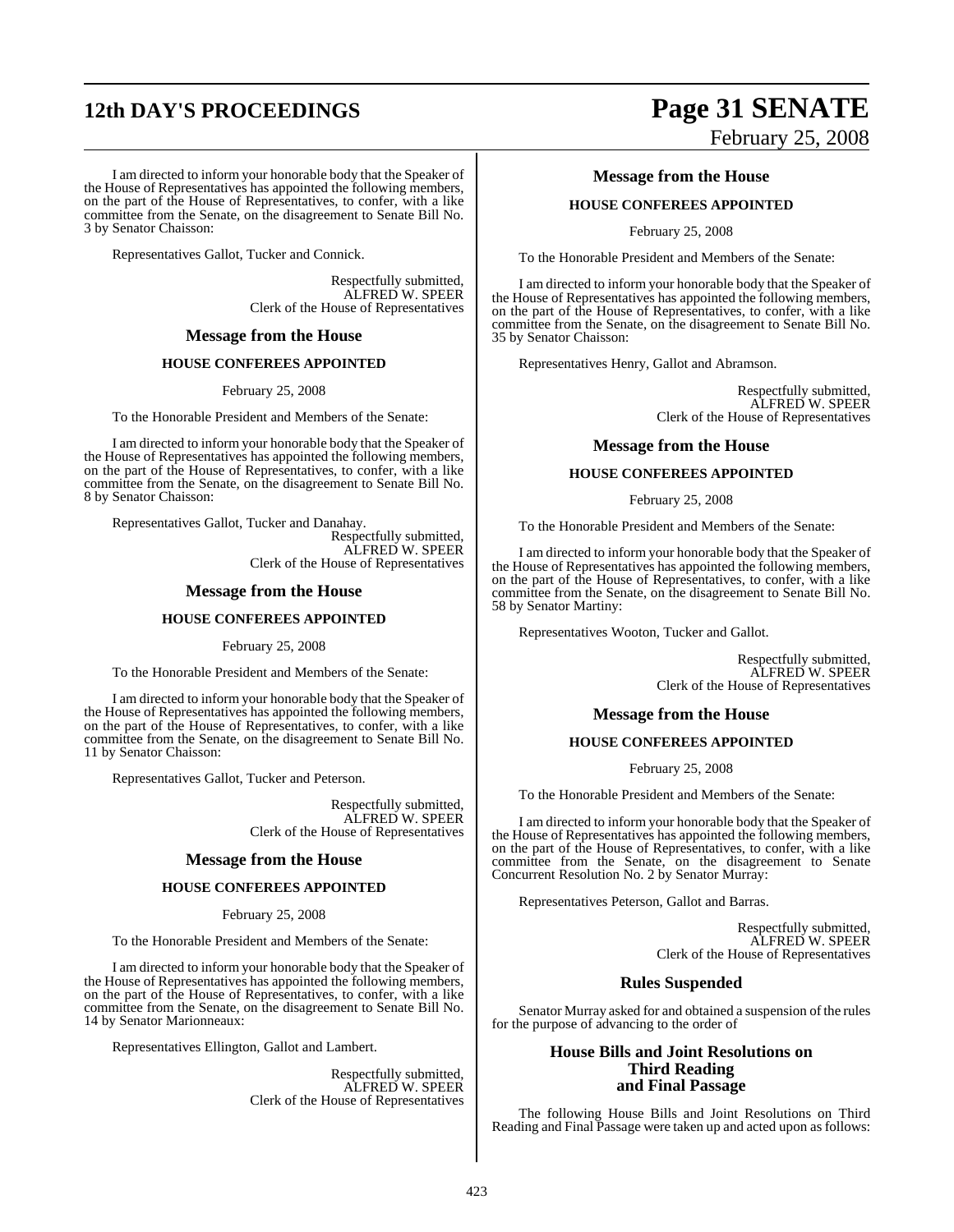# **Page 32 SENATE 12th DAY'S PROCEEDINGS**

## February 25, 2008

#### **HOUSE BILL NO. 58—**

BY REPRESENTATIVES MORRELL AND BALDONE AN ACT

To enact Part VIII of Chapter 11 of Title 18 of the Louisiana Revised Statutes of 1950, to be comprised ofR.S. 18:1601 through 1604, relative to campaign finance; to provide relative to certain expenditures for certain political activities; to provide for certain required content; to provide for certain required reports; to provide for penalties; and to provide for related matters.

On motion of Senator Murray, the bill was read by title and returned to the Calendar, subject to call.

#### **Rules Suspended**

Senator Dupre asked for and obtained a suspension of the rules for the purpose of allowing the Committee on Natural Resources to meet without the required 24 hour notice.

#### **Recess**

On motion of Senator Dupre, the Senate took a recess until 5:00 o'clock P.M.

#### **After Recess**

The Senate was called to order at 5:00 o'clock P.M. by the President of the Senate.

### **ROLL CALL**

The roll being called, the following members answered to their names:

#### PRESENT

Gautreaux N<br>Gray

Kostelka<br>LaFleur

Michot

Marionneaux<br>Martiny

| Mr. Presiden |
|--------------|
| Adley        |
| Alario       |
| Amedee       |
| Broome       |
| Cassidy      |
| Cheek        |
| Cravins      |
| Crowe        |
| Donahue      |
| Dorsey       |
| Duplessis    |
| Dupre        |
| Total - 38   |
|              |

nt Erdey Morrish<br>
Gautreaux B Mount Gautreaux B Mount<br>Gautreaux N Murray Nevers<br>Ouinn Hebert Quinn<br>
Heitmeier Riser Heitmeier Riser<br>
Jackson Scalise Jackson Scalis<br>Kostelka Shaw Shepherd Long Smith<br>
Marionneaux Thompson Walsworth

**ABSENT** 

McPherson Total - 1

The President of the Senate announced there were 38 Senators present and a quorum.

#### **Senate Business Resumed**

#### **House Bills and Joint Resolutions on Third Reading and Final Passage, Resumed**

The following House Bills and Joint Resolutions on Third Reading and Final Passage were taken up and acted upon as follows:

**HOUSE BILL NO. 80—** BY REPRESENTATIVES MORRELL, ABRAMSON, BALDONE, LEGER, LORUSSO, AND PETERSON AN ACT

To enact Chapter 44 of Title 33 of the Louisiana Revised Statutes of 1950, to be comprised of R.S. 33:9611 through 9615, relative to certain local entities; to provide relative to certain powers of a local ethics entity, ethics review board, or office of inspector general in certain municipalities; and to provide for related matters.

#### **Senator Marionneaux in the Chair**

#### **Floor Amendments Sent Up**

Senator Quinn sent up floor amendments which were read.

#### **SENATE FLOOR AMENDMENTS**

Amendments proposed by Senator Quinn to Reengrossed House Bill No. 80 by Representative Morrell

#### AMENDMENT NO. 1

Delete Senate Committee Amendment No. 7 proposed by the Senate Committee on Local and Municipal Affairs and adopted by the Senate on February 21, 2008.

#### AMENDMENT NO. 2

On page 8, after line  $\overline{6}$ , insert the following:

Except for the completed reports, findings, advisories, letters, and recommendations of investigations, audits, inspections, performance reviews, qualitative assurance reviews, peer reviews, annual operating budgets, and annual office reports, the records prepared or obtained by the ethics entity, ethics review board, or office ofinspector generalshall be deemed confidential and protected from disclosure pursuant to R.S. 44:3 and 44:5. In order to maintain the confidentiality of such materials, the ethics entity, ethics review board, or office of inspector general may meet and make decisions in executive session. No privilege established by law shall be deemed waived on any record obtained by the ethics entity, ethics review board, or office of inspector general in connection with the performance of duties established by this Chapter. Any record or information obtained by the ethics entity, ethics review board, or office of inspector general which is confidential pursuant to any other provision of law shall remain confidential, and it shall be a misdemeanor punishable by a fine of not more than two thousand dollars or imprisonment for not more than one year, or both, for the ethics entity, ethics review board, or office of inspector general or any designated staffmember or any other public official, corporation, or individual to make public any such information or record."

Senator Quinn moved adoption of the amendments.

Senator Shepherd objected.

### **ROLL CALL**

The roll was called with the following result:

#### YEAS

| Adley       | Gautreaux N | Mount         |
|-------------|-------------|---------------|
| Amedee      | Gray        | Murray        |
| Cassidy     | Hebert      | <b>Nevers</b> |
| Cravins     | Heitmeier   | Quinn         |
| Crowe       | Kostelka    | Riser         |
| Donahue     | LaFleur     | Scalise       |
| Dorsey      | Long        | Shaw          |
| Duplessis   | Marionneaux | Smith         |
| Dupre       | Martiny     | Thompson      |
| Erdey       | Michot      |               |
| Gautreaux B | Morrish     |               |
| Total - 31  |             |               |
|             |             |               |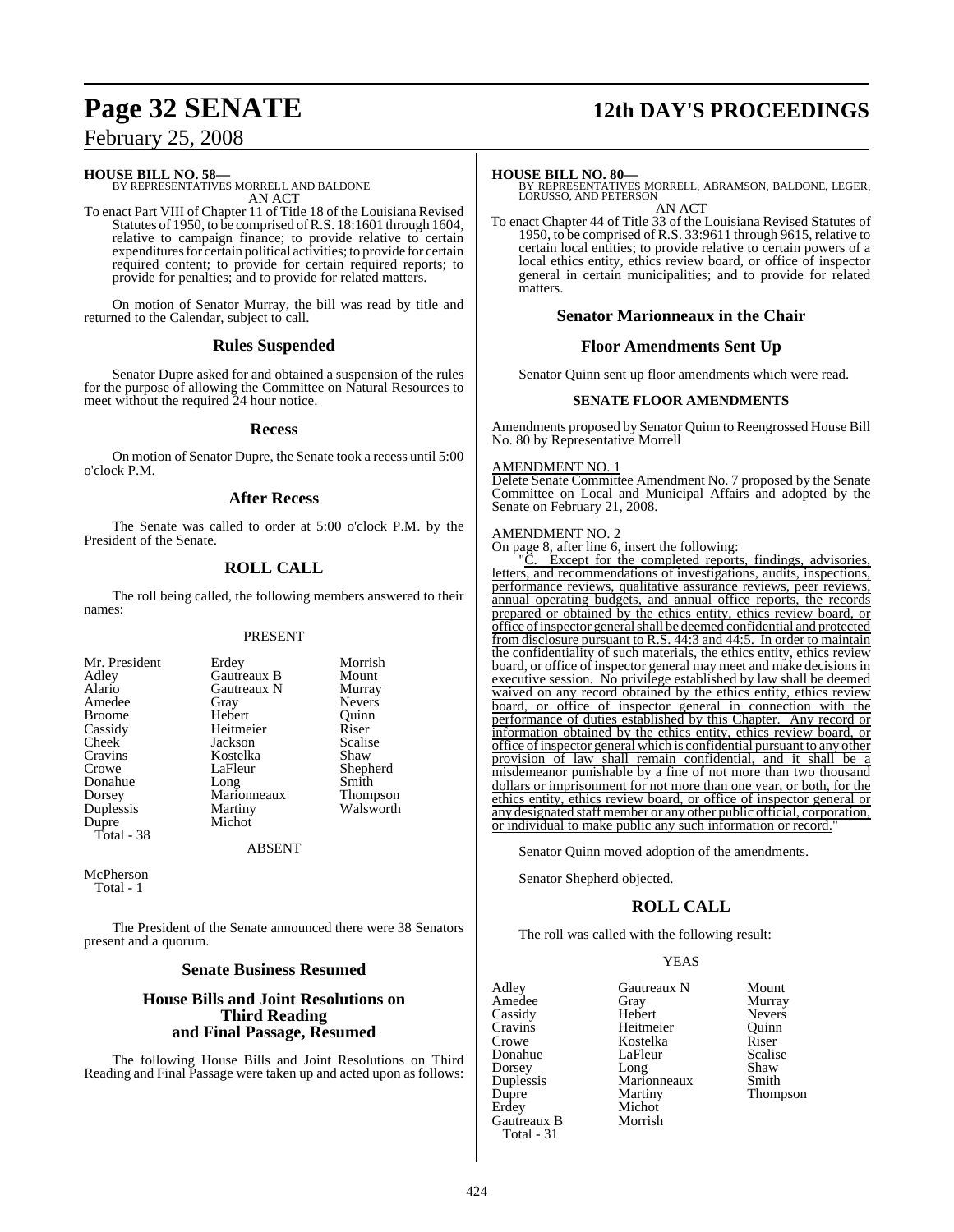# **12th DAY'S PROCEEDINGS Page 33 SENATE**

NAYS

Alario Cheek Shepherd Total - 3

ABSENT

Total - 5

Mr. President Jackson Walsworth<br>Broome McPherson

The Chair declared the amendments were adopted.

McPherson

### **Floor Amendments Sent Up**

Senator Duplessis sent up floor amendments which were read.

#### **SENATE FLOOR AMENDMENTS**

Amendments proposed by Senator Duplessis to Reengrossed House Bill No. 80 by Representative Morrell

AMENDMENT NO. 1

On page 5, at the end of line 11, add the following: "Any request for financial records in the possession or under the control of a bank pursuant to this Chapter is subject to and shall comply with the requirements and procedures of R.S. 6:333.

On motion of Senator Duplessis, the amendments were adopted.

#### **Floor Amendments Sent Up**

Senator Alario sent up floor amendments which were read.

#### **SENATE FLOOR AMENDMENTS**

Amendments proposed by Senator Alario to Reengrossed House Bill No. 80 by Representative Morrell

AMENDMENT NO. 1 On page 1, line 3, change "9615" to "9614"

AMENDMENT NO. 2 On page 1, line 8, change "9615" to "9614"

AMENDMENT NO. 3 On page 2, line 19, after " $\underline{A}$ .", insert " $\underline{(1)}$ "

#### AMENDMENT NO. 4

On page 2, delete lines 23 and 24 and insert the following:

 $\sqrt{2}$ ) In the performance of its duties, a local ethics entity, ethics review board, or office of the inspector general may administer oaths and take the testimony of those sworn.

(3) In the performance of its duties, a local ethics entity, ethics review board, or office of the inspector general may compel the attendance of witnesses to be deposed under oath or the production of public and private records by issuing a subpoena. However, such a subpoena or subpoena duces tecum shall be issued only upon approval of a judge of the district court of the parish in which a local ethics entity, ethics review board, or office of inspector general is domiciled upon application in writing by such entity, board, or office. The judge shall issue a written decision within seventy-two hours after receipt of such application. Any subpoena for production of private records shall be in compliance with all applicable constitutionally established rights and processes. The subpoena may be served by certified mail, return receipt requested, at the addressee's residence or business address, or by representatives appointed by the local ethics entity, ethics review board, or office of inspector general, or may be directed for service to the office of the municipal police. If a person refuses to obey a subpoena issued by the local ethics entity, ethics review board, or office of inspector general, the district court of the parish in which the local ethics entity, ethics review board, or office of inspector general is domiciled may issue an order to the person requiring the person to appear before the court to show

February 25, 2008

cause why an order shall not be issued ordering such person to obey the subpoena.

B. Any costs and attorney's fees incurred by the local ethics entity, ethics review board, or office of inspector general may be taxed against the person who failed or refused to comply with the terms of the subpoena.

When the local ethics entity, ethics review board, or office of inspector general issuing the subpoena has reason to believe that a person may attempt to conceal or destroy materials essential to an investigation, examination, audit, inspection, or performance review, the local ethics entity, ethics review board, or office of inspector general may apply by verified petition to the district court of the parish in which the person resides or isfound or has a principal place of business or in which the materials may be found for an order protecting the materials from concealment or destruction. The court may order and fix the amount of a bond to be posted and conditioned upon compliance with the terms of the subpoena. The order shall be directed to the person upon whom the subpoena will be served and to any other person necessary to protect the materials from concealment or destruction."

AMENDMENT NO. 5 On page 2, line  $25$ , change " $\underline{B}$ ." to " $\underline{D}$ ."

AMENDMENT NO. 6 On page 3, line 14, change "C." to "E."

AMENDMENT NO. 7 On page 4, line 14, change "D." to "F."

AMENDMENT NO. 8 On page 4, line 19, change "E." to "G."

AMENDMENT NO. 9 On page 4, delete lines 23 through 29

AMENDMENT NO. 10 Delete pages 5 and 6 in their entirety

AMENDMENT NO. 11 On page 7, delete lines 1 through 14

AMENDMENT NO. 12 On page 7, line 15, change "§9615" to "§9614"

Senator Alario moved adoption of the amendments.

Senator Quinn objected.

### **ROLL CALL**

The roll was called with the following result:

### YEAS

Cheek Heitmeier Murra<br>Dupre Jackson Shaw Dupre Jackson<br>Erdey LaFleur Erdey LaFleur Shepherd Gautreaux N Gray Morrish Total - 20

Donahue Total - 14

Alario Hebert Mount Marionneaux Smith<br>
Martiny Thompson

NAYS

Amedee Duplessis Quinn<br>
Cassidy Kostelka Riser Cassidy Kostelka Riser Cravins Long<br>Crowe Michot Michot Walsworth<br>Nevers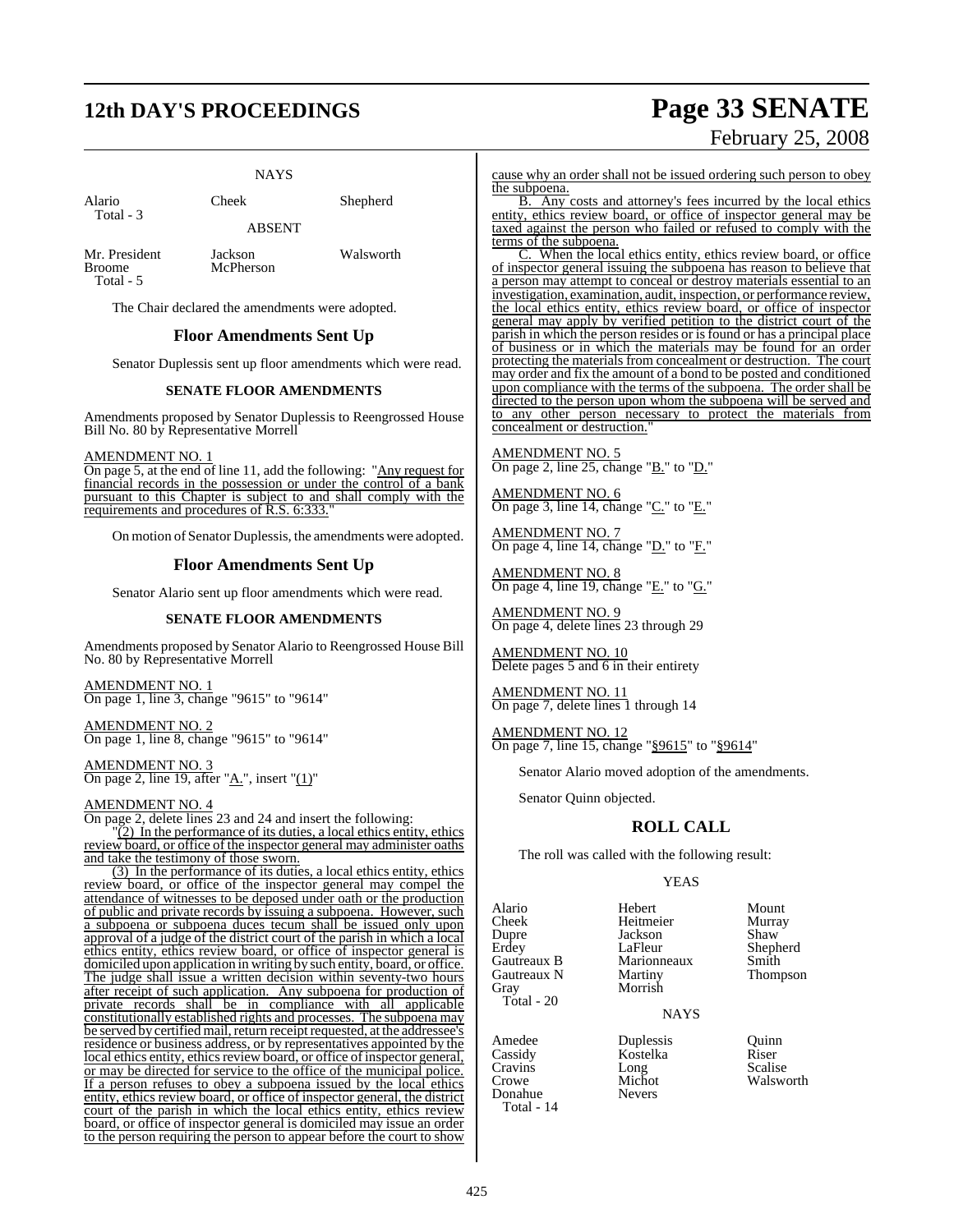#### ABSENT

Mr. President Broome McPherson<br>Adley Dorsey Adley Total - 5

The Chair declared the amendments were adopted.

#### **Floor Amendments Sent Up**

Senator Martiny sent up floor amendments which were read.

#### **SENATE FLOOR AMENDMENTS**

Amendments proposed by Senator Martiny to Reengrossed House Bill No. 80 by Representative Morrell

#### AMENDMENT NO. 1

On page 2, delete lines 14 through 17 in their entirety.

On motion of Senator Martiny, the amendments were adopted.

The bill was read by title. Senator Quinn moved the final passage of the amended bill.

## **ROLL CALL**

The roll was called with the following result:

#### YEAS

| Mr. President<br>Alario<br>Amedee<br><b>Broome</b><br>Cassidy<br>Cheek<br>Cravins<br>Crowe | Gautreaux B<br>Gautreaux N<br>Gray<br>Hebert<br>Heitmeier<br>Jackson<br>Kostelka<br>LaFleur | Mount<br>Murray<br><b>Nevers</b><br>Ouinn<br>Riser<br>Scalise<br>Shaw<br>Shepherd |
|--------------------------------------------------------------------------------------------|---------------------------------------------------------------------------------------------|-----------------------------------------------------------------------------------|
| Donahue                                                                                    | Long                                                                                        | Smith                                                                             |
| Dorsey                                                                                     | Marionneaux                                                                                 | <b>Thompson</b>                                                                   |
| Duplessis                                                                                  | Martiny                                                                                     | Walsworth                                                                         |
| Dupre                                                                                      | Michot                                                                                      |                                                                                   |
| Erdey                                                                                      | Morrish                                                                                     |                                                                                   |
| <b>Total - 37</b>                                                                          |                                                                                             |                                                                                   |
|                                                                                            | <b>NAYS</b>                                                                                 |                                                                                   |
| Total - 0                                                                                  |                                                                                             |                                                                                   |
|                                                                                            | <b>ABSENT</b>                                                                               |                                                                                   |

Adley McPherson Total - 2

The Chair declared the amended bill was passed. The bill was read by title and returned to the House. Senator Quinn moved to reconsider the vote by which the bill was passed and laid the motion on the table.

#### **Rules Suspended**

Senator B. Gautreaux asked for and obtained a suspension of the rules for the purpose of reverting to the Morning Hour.

### **Introduction of Senate and Concurrent Resolutions**

Senator Broome asked for and obtained a suspension of the rules for the purpose of introducing and reading the following Senate and Concurrent Resolutions a first and second time and acting upon them as follows:

# **Page 34 SENATE 12th DAY'S PROCEEDINGS**

### **SENATE RESOLUTION NO. 19—**

BY SENATOR JACKSON A RESOLUTION

To express the sincere and heartfelt condolences of the Senate of the Legislature of Louisiana upon the death of Sarah Anderson Merrick.

On motion of Senator Jackson, the resolution was read by title and adopted.

## **SENATE CONCURRENT RESOLUTION NO. 28—** BY SENATOR SCALISE

A CONCURRENT RESOLUTION

To memorialize the Congress of the United States to adopt and implement the recommendations of the Veterans' Disability Benefits Commission.

The resolution was read by title. Senator Scalise moved to adopt the Senate Concurrent Resolution.

### **ROLL CALL**

The roll was called with the following result:

#### YEAS

| Mr. President | Erdey         | Michot        |
|---------------|---------------|---------------|
| Alario        | Gautreaux B   | Morrish       |
| Amedee        | Gautreaux N   | Mount         |
| Broome        | Gray          | Murray        |
| Cassidy       | Hebert        | <b>Nevers</b> |
| Cheek         | Heitmeier     | Ouinn         |
| Cravins       | Jackson       | Riser         |
| Crowe         | Kostelka      | Scalise       |
| Donahue       | LaFleur       | Shaw          |
| Dorsey        | Long          | Shepherd      |
| Duplessis     | Marionneaux   | Thompson      |
| Dupre         | Martiny       | Walsworth     |
| Total - 36    |               |               |
|               | <b>NAYS</b>   |               |
| Total - 0     |               |               |
|               | <b>ABSENT</b> |               |
|               |               |               |

Adley McPherson Smith Total - 3

The Chair declared the Senate had adopted the Senate Concurrent Resolution and ordered it sent to the House.

# **SENATE CONCURRENT RESOLUTION NO. 29—**<br>BY SENATORS SHEPHERD, ALARIO AND HEITMEIER AND<br>REPRESENTATIVES BILLIOT, CONNICK, GIROD JACKSON AND

TEMPLET A CONCURRENT RESOLUTION

To commend and congratulate Raymond John Brandt on the opening of Ray Brandt Nissan on Lapalco Boulevard in Marrero,

The resolution was read by title. Senator Shepherd moved to adopt the Senate Concurrent Resolution.

## **ROLL CALL**

The roll was called with the following result:

Louisiana.

#### YEAS

| Mr. President | Gautreaux B | Mount         |
|---------------|-------------|---------------|
| Alario        | Gautreaux N | Murray        |
| Amedee        | Gray        | <b>Nevers</b> |
| Broome        | Hebert      | Ouinn         |
| Cassidy       | Heitmeier   | Riser         |
| Cheek         | Jackson     | Scalise       |
| Cravins       | Kostelka    | Shaw          |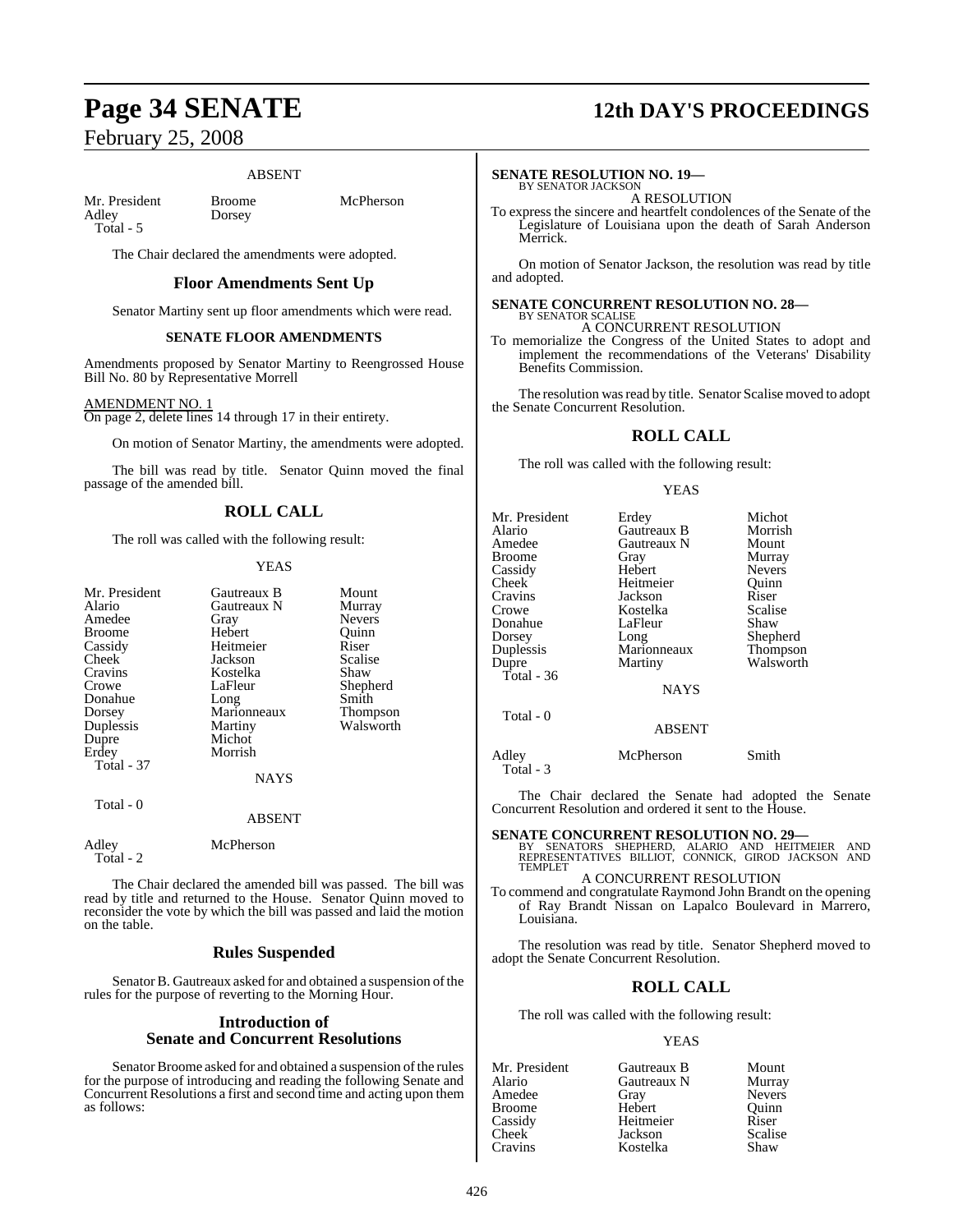# **12th DAY'S PROCEEDINGS Page 35 SENATE**

Dorsey Marionneaux<br>
Duplessis Martiny Erdey Morrish Total - 37

Crowe LaFleur Shepherd<br>Donahue Long Smith Donahue Long Smith Duplessis Martiny Walsworth Michot

**NAYS** 

Total - 0

ABSENT

Adley McPherson Total - 2

The Chair declared the Senate had adopted the Senate Concurrent Resolution and ordered it sent to the House.

#### **Messages from the House**

The following Messages from the House were received and read as follows:

#### **Message from the House**

#### **ASKING CONCURRENCE IN HOUSE CONCURRENT RESOLUTIONS**

February 25, 2008

To the Honorable President and Members of the Senate:

I am directed to inform your honorable body that the House of Representatives has finally passed and asks your concurrence in the following House Concurrent Resolutions:

# **HOUSE CONCURRENT RESOLUTION NO. 23—** BY REPRESENTATIVE BILLIOT

A CONCURRENT RESOLUTION

To urge and request the Department of Environmental Quality, the Department of Transportation and Development, and the Department of Economic Development to send representatives to public hearings conducted by the United States Army Corps of Engineers regarding the use of borrow material and report to the House Committee on Natural Resources and Environment and Senate Committee on Environmental Quality.

# **HOUSE CONCURRENT RESOLUTION NO. 24—** BY REPRESENTATIVE BILLIOT A CONCURRENT RESOLUTION

To urge and request the Louisiana Department of Transportation and Development to consider contributing factors which clog the drainage systems on Louisiana Highway 18 on River Road from the St. Charles Parish line east to Louisiana Avenue.

> Respectfully submitted, ALFRED W. SPEER Clerk of the House of Representatives

#### **House Concurrent Resolutions**

Senator Broome asked for and obtained a suspension of the rules to take up at this time the following House Concurrent Resolutions just received from the House which were taken up, read a first and second time by their titles and acted upon as follows:

## **HOUSE CONCURRENT RESOLUTION NO. 23—** BY REPRESENTATIVE BILLIOT

A CONCURRENT RESOLUTION

To urge and request the Department of Environmental Quality, the Department of Transportation and Development, and the Department of Economic Development to send representatives to public hearings conducted by the United States Army Corps of Engineers regarding the use of borrow material and report to

# February 25, 2008

the House Committee on Natural Resources and Environment and Senate Committee on Environmental Quality.

The resolution was read by title. Senator Alario moved to concur in the House Concurrent Resolution.

## **ROLL CALL**

The roll was called with the following result:

YEAS

Mr. President Gautreaux B Mount<br>Alario Gautreaux N Murray Amedee Gray Nevers<br>
Broome Hebert Quinn Broome Hebert Quinr<br>
Cassidy Heitmeier Riser Cassidy Heitmeier Riser<br>Cheek Jackson Scalise Cheek Jackson Scalis<br>Cravins Kostelka Shaw Cravins Kostelka<br>Crowe LaFleur Crowe LaFleur Shepherd<br>
Donahue Long Smith Donahue Long Smith Dorsey Marionneaux Thompson Duplessis Martiny Walsworth Dupre Michot<br>Erdev Morrish Total - 37

Gautreaux N Murray<br>Gray Nevers Morrish **NAYS** 

Total - 0

Adley McPherson

Total - 2

The Chair declared the Senate had concurred in the House Concurrent Resolution and ordered it returned to the House.

ABSENT

# **HOUSE CONCURRENT RESOLUTION NO. 24—** BY REPRESENTATIVE BILLIOT A CONCURRENT RESOLUTION

To urge and request the Louisiana Department of Transportation and Development to consider contributing factors which clog the drainage systems on Louisiana Highway 18 on River Road from the St. Charles Parish line east to Louisiana Avenue.

The resolution was read by title. Senator Alario moved to concur in the House Concurrent Resolution.

## **ROLL CALL**

The roll was called with the following result:

Kostelka<br>LaFleur

Morrish

#### PRESENT

Mr. President Gautreaux B Mount<br>Alario Gautreaux N Murray Amedee Gray Nevers<br>
Broome Hebert Quinn Broome Hebert Quinr<br>
Cassidy Heitmeier Riser Cassidy Heitmeier Riser Cheek Jackson Scalis<br>Cravins Kostelka Shaw Crowe LaFleur Shepherd<br>
Donahue Long Smith Donahue Long Smith Dorsey Marionneaux Thompson Duplessis<br>Dupre Dupre Michot<br>Erdey Morrish Total - 37

Gautreaux N Murray<br>Gray Nevers

**NAYS** 

Total - 0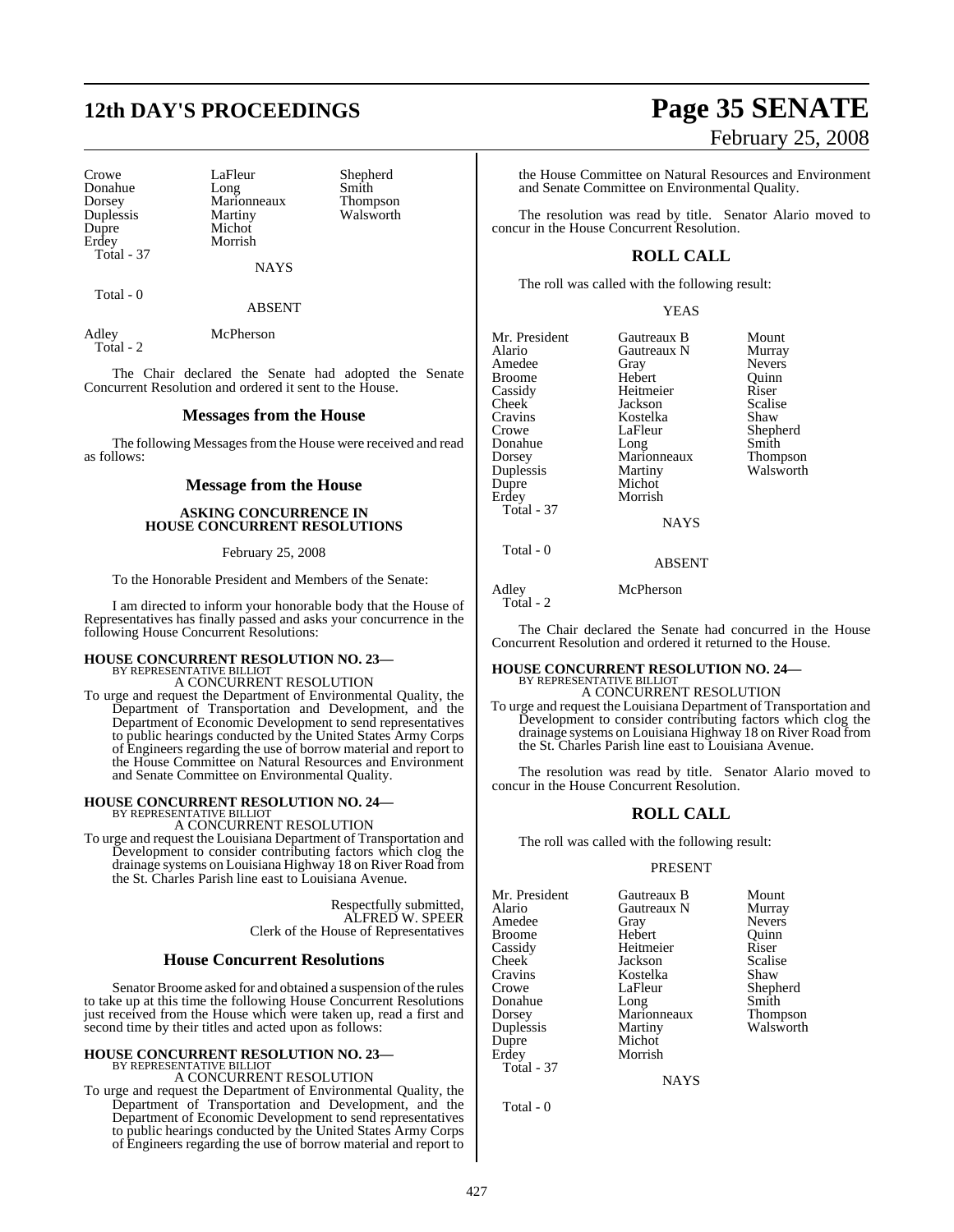#### ABSENT

Total - 2

Adley McPherson

The Chair declared the Senate had concurred in the House Concurrent Resolution and ordered it returned to the House.

#### **Mr. President in the Chair**

#### **Reports of Committees**

The following reports of committees were received and read:

### **REPORT OF COMMITTEE ON**

#### **NATURAL RESOURCES**

Senator Reggie P. Dupre, Jr., Chairman on behalf of the Committee on Natural Resources, submitted the following report:

February 25, 2008

To the President and Members of the Senate:

I am directed by your Committee on Natural Resources to submit the following report:

# **HOUSE CONCURRENT RESOLUTION NO. 16—**<br>BY REPRESENTATIVE WOOTON **A CONCURRENT RESOLUTION**

To memorialize the United States Congress and to express to the Louisiana Congressional Delegation, the National Marine Fisheries Service of the National Oceanographic and Atmospheric Administration, and the Gulf of Mexico Fisheries Management Council opposition by the Louisiana Legislature to the authorization of deepwater fish farms in the Gulf of Mexico off the coast of the state of Louisiana.

Reported favorably.

Respectfully submitted, REGGIE P. DUPRE, JR. Chairman

#### **Messages from the House**

The following Messages from the House were received and read as follows:

#### **Message from the House**

#### **DISAGREEMENT TO HOUSE BILL**

February 25, 2008

To the Honorable President and Members of the Senate:

I am directed to inform your honorable body that the House of Representatives has refused to concur in the proposed Senate Amendment(s) to House Bill No. 41 by Representative Tucker, and ask the President to appoint on the part of the Senate a committee to confer with a like committee from the House on the disagreement; and to inform your honorable body that the Speaker of the House of Representatives has appointed the following members as conferees on the part of the House:

Representatives Tucker, Gallot and Peterson.

Respectfully submitted, ALFRED W. SPEER Clerk of the House of Representatives

# **Page 36 SENATE 12th DAY'S PROCEEDINGS**

#### **Appointment of Conference Committee on House Bill No. 41**

The President of the Senate appointed on the Conference Committee on House Bill No. 41 the following members of the Senate: Senators Marionneaux, Nevers and Chaisson.

#### **Message from the House**

#### **SIGNED HOUSE BILLS AND JOINT RESOLUTIONS**

February 25, 2008

To the Honorable President and Members of the Senate:

I am directed to inform your honorable body that the Speaker of the House of Representatives has signed the following House Bills and Joint Resolutions:

**HOUSE BILL NO. 6—** BY REPRESENTATIVES TUCKER, PETERSON, GALLOT, ABRAMSON, ANDERS, ARMES, ARNOLD, AUBERT, AUSTIN BADON, BOBBY BADON, BALDONÉ, BARRAS, BARROW, BILLIOT, BURFORD, HENRY, SIMRIS EURNS, SIMREEL, CARTER, CHAMPAGNE, CHANDLER, CHANDER, CHANDER, CHANDER, DOVE, FRANKLIN, GISCLAIR, GEORENE, GELINGTON, FOILLORY, HARDY, GREENE, ELBERT GUILLORY

To amend and reenact R.S. 42:1170(A) and (E), relative to ethics education and training; to provide for the duties of the Board of Ethics relative to such education and training; to provide for the education and training required of public servants; to provide for the education and training required of registered lobbyists; to provide for notice of noncompliance; to provide for penalties; and to provide for related matters.

HOUSE BILL NO. 29—<br>
BY REPRESENTATIVES TUCKER, PETERSON, GALLOT, ABRAMSON, ANDERS, ARMES, ARNOLD, AUSTIN BADON, BOBBY BADON,<br>
BALDONE, BILLIOT, BURFORD, HENRY BURNS, TIM BURNS,<br>
CARMODY, CAZAYOUX, CHAMPAGNE, CHANDLER, CHAN

#### AN ACT

To amend and reenact R.S.  $42:1132(B)(1)(a)$  and (4) and to enact R.S.  $42:1132(B)(5)$ , relative to the Board of Ethics; to provide for qualifications for selection and service on the Board of Ethics; and to provide for related matters.

#### **HOUSE BILL NO. 65—**

BY REPRESENTATIVES GREENE AND BALDONE AN ACT

To amend and reenact R.S. 18:463(A)(2) and 491(C) and to enact R.S. 18:492(A)(6), relative to qualifying for primary elections; to require a candidate to certify that he does not owe any ethics fines as a condition of qualification; to provide relative to objections to candidacy based on false certification regarding ethics fines; and to provide for related matters.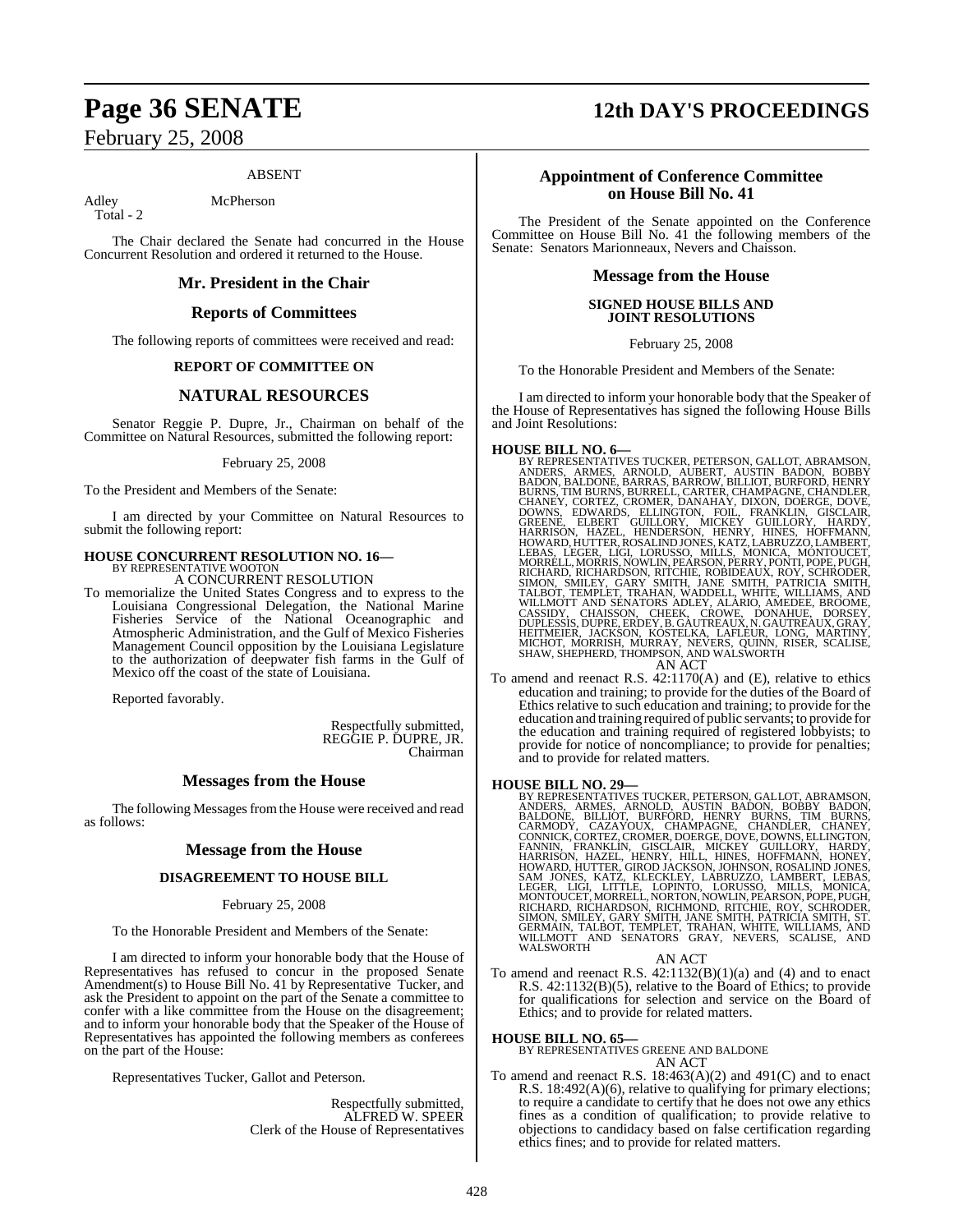# **12th DAY'S PROCEEDINGS Page 37 SENATE**

#### **HOUSE BILL NO. 73—**

BY REPRESENTATIVES WHITE AND BALDONE AN ACT

To enact R.S. 18:1485(E), relative to certain campaign reporting requirements; to require certain reports to be filed electronically; to provide relative to procedures for the filing of such reports; to provide for penalties; and to provide for related matters.

**HOUSE BILL NO. 78—** BY REPRESENTATIVES LEGER AND BALDONE AN ACT

To amend and reenact R.S. 18:1485(C), relative to certain campaign finance reporting requirements; to require certain reports to be filed electronically; to provide relative to procedures for the filing of such reports; and to provide for related matters.

## **HOUSE BILL NO. 22—** BY REPRESENTATIVE CHAMPAGNE

AN ACT

To amend and reenact R.S. 42:1119(D), relative to nepotism; to provide relative to the persons who are subject to penalties in the enforcement of violations of the nepotism prohibitions; and to provide for related matters.

**HOUSE BILL NO. 23—** BY REPRESENTATIVES LEGER AND BALDONE AN ACT

To enact R.S. 42:1123(38), relative to governmental ethics; to allow certain public servants to accept certain free legal services; and to provide for related matters.

**HOUSE BILL NO. 33—** BY REPRESENTATIVES PETERSON AND BALDONE AN ACT

To amend and reenact R.S. 42:1170(C), relative to ethics education; to provide for certain qualifications and requirements for ethics designees in certain agencies; to require certain training for such persons; to provide for the manner and procedure for designating such persons; to require certain notifications; and to provide for related matters.

**HOUSE BILL NO. 74—** BY REPRESENTATIVES CONNICK AND BALDONE AN ACT

To amend and reenact R.S. 42:1142(A) and to enact R.S. 42:1141.1, relative to the Board of Ethics; to provide for a process of declaratory opinions of the board; to provide procedures for obtaining such opinions; to provide for matters on which the board may render declaratory opinions; to provide for circumstances in which the board may refuse to issue such decisions; and to provide for related matters.

## **HOUSE BILL NO. 90—**

BY REPRESENTATIVES DIXON AND TUCKER AN ACT

To amend and reenact R.S. 42:1141(B)(1)(a) and (C), relative to the enforcement procedures of the Board of Ethics; to require the board to provide certain information to the accused and the complainant; to provide relative to deadlines for the provision of such information; to provide relative to the issuance of charges by the board; to provide relative to the content of such charges; to provide relative to hearings on such charges; to require the board to consider offering consent opinions; and to provide for related matters.

and asked that the President of the Senate affix his signature to the same.

> Respectfully submitted, ALFRED W. SPEER Clerk of the House of Representatives

The House Bills and Joint Resolutions contained herein were signed by the President of the Senate.

## **Message from the House**

#### **SIGNED HOUSE CONCURRENT RESOLUTIONS**

February 25, 2008

To the Honorable President and Members of the Senate:

I am directed to inform your honorable body that the Speaker of the House of Representatives has signed the following House Concurrent Resolutions:

**HOUSE CONCURRENT RESOLUTION NO. 7—**<br>BY REPRESENTATIVE HOFFMANN AND SENATORS CASSIDY,<br>CRAVINS, CROWE, B. GAUTREAUX, NEVERS, SCALISE, AND<br>WALSWORTH

#### A CONCURRENT RESOLUTION

To memorialize the Congress of the United States to review and consider eliminating provisions of law which reduce social security benefits for those receiving benefits from federal, state, or local government retirement systems.

## **HOUSE CONCURRENT RESOLUTION NO. 22—** BY REPRESENTATIVE PATRICIA SMITH

A CONCURRENT RESOLUTION

To commend Malavika Balachandran as a winner of the Siemens Award for Advanced Placement.

and asked that the President of the Senate affix his signature to the same.

> Respectfully submitted, ALFRED W. SPEER Clerk of the House of Representatives

The House Concurrent Resolutions contained herein were signed by the President of the Senate.

#### **Privilege Report of the Committee on Senate and Governmental Affairs**

## **ENROLLMENTS**

Senator Kostelka, Chairman on behalf of the Committee on Senate and Governmental Affairs, submitted the following report:

February 25, 2008

To the President and Members of the Senate:

I am directed by your Committee on Senate and Governmental Affairs to submit the following report:

The following Senate Bills have been properly enrolled:

**SENATE BILL NO. 53—** BY SENATOR MURRAY AND REPRESENTATIVE BALDONE AN ACT

To amend and reenact R.S. 14:120, relative to offenses affecting organized government; to provide relative to the crime of corrupt influencing; to provide for the increase of penalties for such crime; and to provide for related matters.

#### **SENATE BILL NO. 5—**

BY SENATORS CHAISSON, ALARIO, AMEDEE, BROOME, CHEEK,<br>CRAVINS,CROWE,DONAHUE,DORSEY,DUPLESSIS,DUPRE,ERDEY,<br>B. GAUTREAUX, N. GAUTREAUX, HEBERT, HEITMEIER, JACKSON,<br>KOSTELKA, LONG, MARTINY, MICHOT, MORRISH, MOUNT,<br>MURRAY, NEVE AN ACT

To amend and reenact R.S. 42:1120, relative to recusal from voting for certain elected officials; to eliminate authorization for certain elected officials to vote upon certain matters which would otherwise present a conflict of interest; to allow for certain

# February 25, 2008